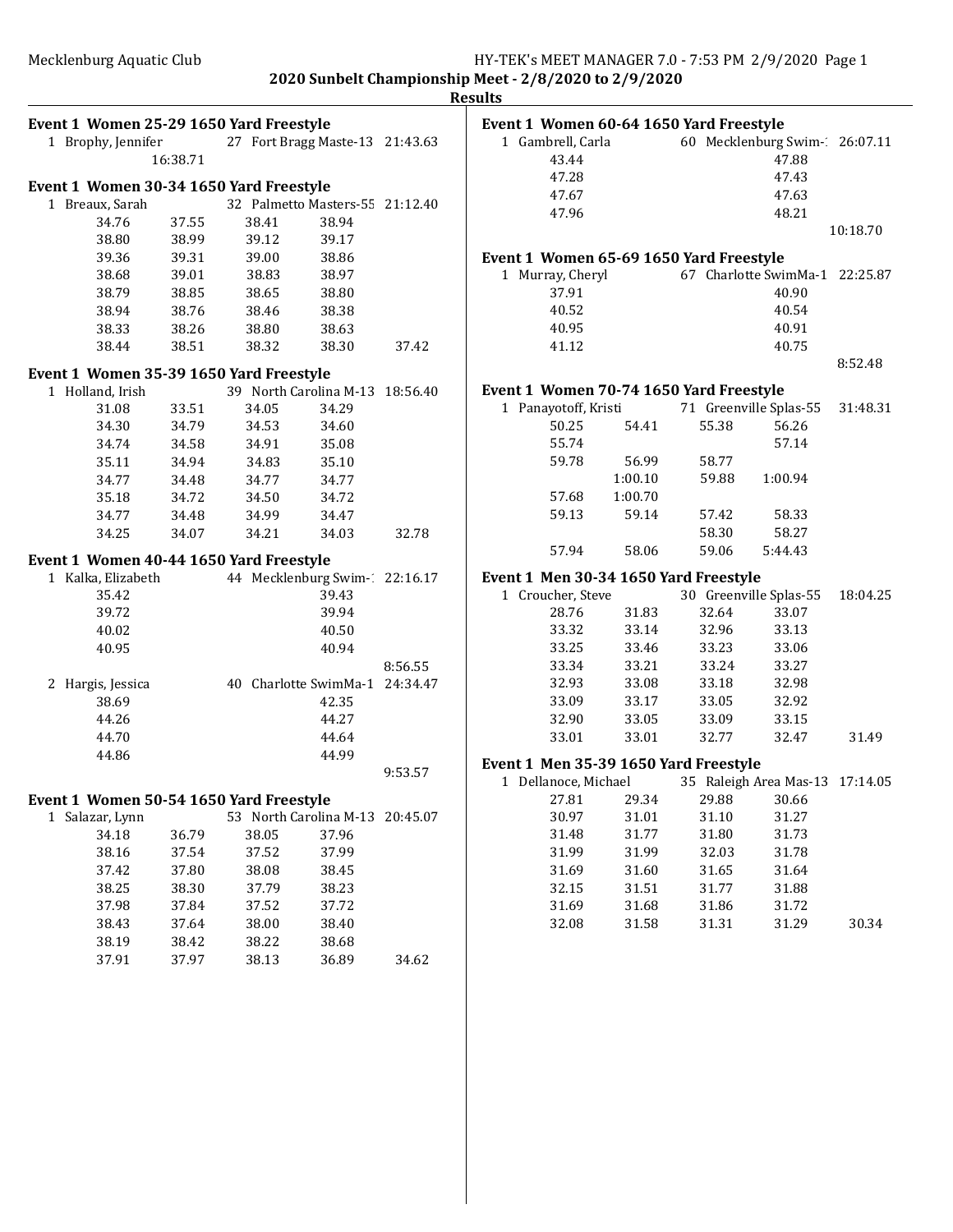|                                         |                |                |                              |          | <b>Results</b> |                         |                |                                       |                                |          |
|-----------------------------------------|----------------|----------------|------------------------------|----------|----------------|-------------------------|----------------|---------------------------------------|--------------------------------|----------|
| (Event 1 Men 35-39 1650 Yard Freestyle) |                |                |                              |          |                |                         |                | Event 1 Men 50-54 1650 Yard Freestyle |                                |          |
| 2 Schneidet, Sebastian                  |                |                | 36 Greenville Splas-55       | 26:38.55 |                | 1 Schultz, Norman       |                |                                       | 54 SwimMAC Masters- 19:40.12   |          |
| 40.68                                   | 45.77          | 47.29          | 49.43                        |          |                | 33.51                   | 35.73          | 36.41                                 | 35.99                          |          |
| 49.22                                   |                |                | 49.54                        |          |                | 35.87                   | 36.24          | 36.19                                 | 36.24                          |          |
| 49.44                                   | 47.79          | 48.26          |                              |          |                | 36.09                   | 36.25          | 36.03                                 | 36.24                          |          |
|                                         | 48.71          | 48.36          | 48.60                        |          |                | 36.04                   | 36.14          | 36.01                                 | 36.38                          |          |
| 48.46                                   | 47.63          |                |                              |          |                | 36.15                   | 36.37          | 36.14                                 | 35.45                          |          |
| 48.47                                   | 48.55          | 49.50          | 48.87                        |          |                | 35.82                   | 35.86          | 35.95                                 | 35.61                          |          |
|                                         |                | 49.25          | 49.72                        |          |                | 35.88                   | 35.87          | 35.75                                 | 35.74                          |          |
| 48.48                                   | 51.51          | 49.90          | 4:52.12                      |          |                | 36.05                   | 35.74          | 35.43                                 | 34.83                          | 32.12    |
| Event 1 Men 40-44 1650 Yard Freestyle   |                |                |                              |          |                | 2 Brown, Stephen        |                |                                       | 53 Mecklenburg Swim-20:27.70   |          |
| 1 Peppercorn, Andrew                    |                |                | 42 SwimMAC Masters-20:42.54  |          |                | 33.62                   | 35.72          | 36.89                                 | 37.17                          |          |
| 31.85                                   | 35.99          | 37.82          | 38.34                        |          |                | 36.88                   | 36.19          | 37.68                                 | 37.82                          |          |
| 38.31                                   |                |                | 38.03                        |          |                | 37.42                   | 37.77          | 37.04                                 | 38.03                          |          |
| 37.89                                   | 38.16          | 38.49          |                              |          |                | 37.42                   | 37.43          | 37.44                                 | 37.45                          |          |
|                                         | 37.76          | 37.71          | 37.86                        |          |                | 37.33                   | 37.53          | 37.42                                 | 37.26                          |          |
| 37.77                                   | 37.98          |                |                              |          |                | 37.80                   | 37.69          | 38.18                                 | 38.58                          |          |
| 37.40                                   | 38.04          | 37.91          | 37.85                        |          |                | 37.79                   | 37.14          | 36.92                                 | 36.51                          |          |
|                                         |                | 37.54          | 37.93                        |          |                | 37.00                   | 37.78          | 38.38                                 | 37.20                          | 35.22    |
| 38.40                                   | 38.11          | 37.66          | 3:45.16                      |          |                | 3 Makhuli, Mark         |                |                                       | 50 Charlotte SwimMa-1 25:13.60 |          |
| 2 Walsh, James                          |                |                | 42 Greenville Splas-55       | 21:32.48 |                | 43.00                   | 42.65          | 43.80                                 | 44.96                          |          |
| 34.74                                   |                |                | 39.07                        |          |                | 46.99                   |                |                                       | 47.15                          |          |
| 39.82                                   |                |                | 39.50                        |          |                | 46.13                   | 47.46          | 46.87                                 |                                |          |
| 39.84                                   |                |                | 39.38                        |          |                |                         | 47.30          | 47.92                                 | 46.42                          |          |
| 39.43                                   |                |                | 39.84                        |          |                | 47.16                   | 44.65          |                                       |                                |          |
|                                         |                |                |                              | 8:28.66  |                | 46.68                   | 47.22          | 46.04                                 | 45.82                          |          |
|                                         |                |                |                              |          |                |                         |                | 45.77                                 | 46.76                          |          |
| Event 1 Men 45-49 1650 Yard Freestyle   |                |                |                              |          |                | 46.26                   | 45.50          | 45.52                                 | 4:31.20                        |          |
| 1 Pardo, Robert                         |                |                | 46 SwimMAC Masters- 19:38.03 |          |                |                         |                |                                       |                                |          |
| 31.92<br>35.27                          | 34.12<br>35.48 | 34.96<br>35.23 | 35.32<br>35.67               |          |                |                         |                | Event 1 Men 55-59 1650 Yard Freestyle |                                |          |
| 35.50                                   | 35.43          | 35.34          | 35.49                        |          |                | 1 Smith, Stratton       |                |                                       | 55 SwimMAC Masters- 19:41.05   |          |
| 35.95                                   | 35.24          | 35.52          | 35.48                        |          |                | 33.13<br>35.85          | 34.65<br>36.16 | 34.74<br>36.08                        | 35.12<br>36.47                 |          |
| 35.68                                   | 36.20          | 35.87          | 36.04                        |          |                |                         |                |                                       | 36.28                          |          |
| 35.78                                   | 36.09          | 36.19          | 36.56                        |          |                | 36.16<br>36.29          | 36.24          | 36.21<br>36.54                        | 35.76                          |          |
| 36.14                                   | 36.66          | 36.22          | 36.72                        |          |                | 36.00                   | 36.17<br>35.91 | 35.86                                 | 35.94                          |          |
| 36.46                                   | 36.76          | 36.23          | 36.31                        | 36.20    |                | 36.27                   | 36.32          | 36.24                                 | 35.98                          |          |
| 2 Sturgis, Jason                        |                |                | 47 SwimMAC Masters- 21:51.09 |          |                | 36.78                   | 36.09          |                                       | 36.53                          |          |
| 33.59                                   | 37.47          | 38.13          | 38.30                        |          |                | 36.25                   | 35.94          | 35.97<br>35.41                        | 34.72                          | 32.99    |
| 38.21                                   | 38.46          | 38.34          | 39.18                        |          |                | 2 Dawson-Elli, David    |                |                                       | 57 Mecklenburg Swim-23:36.38   |          |
| 39.76                                   | 39.34          | 40.60          | 40.84                        |          |                | 38.07                   |                |                                       | 41.73                          |          |
| 40.35                                   | 41.13          | 39.43          | 40.13                        |          |                | 42.50                   |                |                                       | 42.56                          |          |
| 40.32                                   | 41.09          | 40.62          | 40.52                        |          |                | 42.88                   |                |                                       | 43.31                          |          |
| 41.00                                   | 40.69          | 40.63          | 40.64                        |          |                | 43.31                   |                |                                       | 42.92                          |          |
| 40.62                                   | 41.25          | 40.77          | 40.70                        |          |                |                         |                |                                       |                                | 9:24.60  |
| 40.69                                   | 40.48          | 40.02          |                              | 37.98    |                |                         |                |                                       | 56 SwimMAC Masters-            |          |
|                                         |                |                | 39.81                        |          |                | 3 Rose, Robert<br>39.75 |                |                                       | 46.90                          | 25:19.57 |
|                                         |                |                |                              |          |                | 47.40                   |                |                                       | 47.71                          |          |
|                                         |                |                |                              |          |                | 48.20                   |                |                                       | 45.94                          |          |
|                                         |                |                |                              |          |                | 45.55                   |                |                                       | 45.87                          |          |
|                                         |                |                |                              |          |                |                         |                |                                       |                                | 9:50.16  |
|                                         |                |                |                              |          |                |                         |                |                                       |                                |          |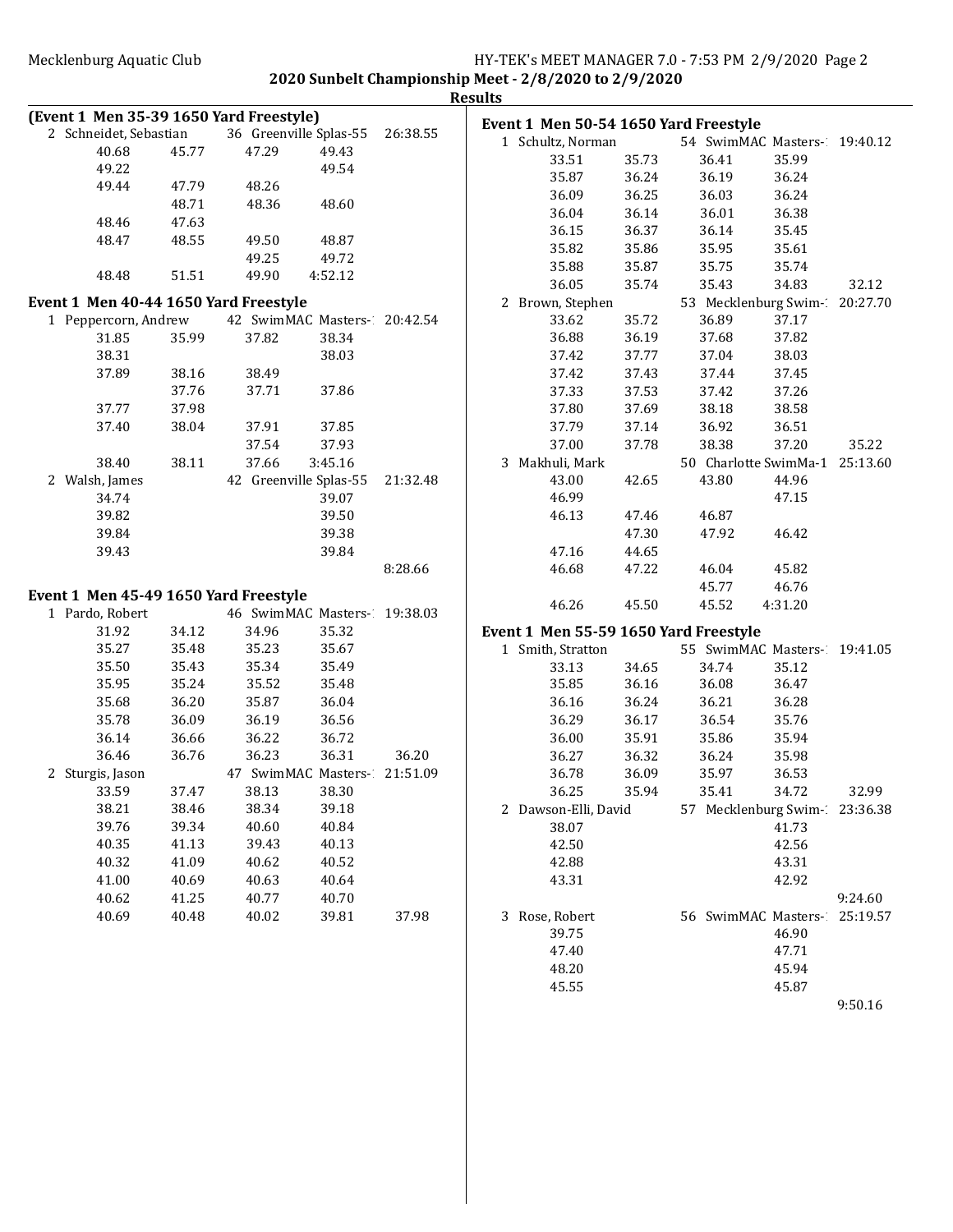|                                         |         |                       |                                |          | <b>Results</b>      |
|-----------------------------------------|---------|-----------------------|--------------------------------|----------|---------------------|
| (Event 1 Men 55-59 1650 Yard Freestyle) |         |                       |                                |          | <b>Event 2 Wome</b> |
| 4 Mignardi, Stefano                     |         |                       | 55 SwimMAC Masters-27:56.09    |          | 1 Roka, Heat        |
| 44.10                                   | 49.33   | 49.91                 | 52.08                          |          | 32.86               |
| 51.01                                   |         |                       | 52.55                          |          | 36.83               |
| 50.89                                   | 52.40   | 52.17                 |                                |          | 37.74               |
|                                         | 52.96   | 51.12                 | 52.40                          |          | 38.19               |
| 52.44                                   | 51.96   |                       |                                |          | 38.22               |
| 52.11                                   | 52.08   | 50.60                 | 50.68                          |          | 2 Breaux, Sa        |
|                                         |         | 50.97                 | 51.04                          |          | 35.37               |
| 50.96                                   | 51.08   | 50.78                 | 4:50.81                        |          | 39.55               |
| Event 1 Men 60-64 1650 Yard Freestyle   |         |                       |                                |          | 39.60               |
| 1 Kennedy, Gene                         |         |                       | 60 Charlotte SwimMa-1 21:17.68 |          | 38.92               |
| 34.93                                   |         |                       | 38.96                          |          | 39.11               |
| 38.63                                   |         |                       | 39.29                          |          |                     |
| 38.78                                   |         |                       | 38.93                          |          | <b>Event 2 Wome</b> |
| 38.53                                   |         |                       | 39.10                          |          | 1 Kalka, Eliza      |
|                                         |         |                       |                                |          | 36.77               |
|                                         |         |                       |                                | 8:24.75  | 40.81               |
| 2 Sheinis, Richard                      |         |                       | 61 SwimMAC Masters- 27:17.30   |          | 41.10               |
| 1:28.50                                 | 49.04   | 50.57                 |                                |          | 40.73               |
|                                         |         | 50.56                 |                                |          | 40.85               |
|                                         |         | 51.01                 | 50.47                          |          | 2 Ramsbey, I        |
| 50.41                                   |         |                       |                                |          | 45.98               |
| 49.70                                   | 50.24   | 49.59                 | 50.45                          |          | 49.66               |
| 49.99                                   | 8:11.90 |                       |                                |          | 48.98               |
| Event 1 Men 70-74 1650 Yard Freestyle   |         |                       |                                |          | 49.75               |
| 1 Schumann, David                       |         | 73 Tac Titans-13      |                                | 29:06.31 | 47.95               |
| 45.15                                   |         |                       | 49.21                          |          | 3 Knowles, K        |
| 48.93                                   |         |                       | 49.22                          |          | 1:00.91             |
| 49.95                                   |         |                       | 49.14                          |          | 1:10.86             |
| 49.08                                   |         |                       | 50.84                          |          | 1:10.34             |
|                                         |         |                       |                                | 12:39.72 | 1:10.76             |
|                                         |         |                       |                                |          | 1:11.32             |
| Event 2 Women 25-29 1000 Yard Freestyle |         |                       |                                |          |                     |
| 1 Lowe, Rachel                          |         |                       | 28 SwimMAC Masters- 11:07.79   |          | <b>Event 2 Wome</b> |
| 30.38                                   | 33.41   | 33.78                 | 33.77                          |          | 1 Rankin, Ali       |
| 33.99                                   | 33.82   | 33.97                 | 33.87                          |          | 36.92               |
| 33.65                                   | 33.60   | 33.40                 | 33.33                          |          | 42.61               |
| 33.54                                   | 33.46   | 33.37                 | 33.15                          |          | 43.27               |
| 33.55                                   | 33.33   | 33.44                 | 32.98                          |          | 42.95               |
| 2 Clopp, Rebecca                        |         | 29 Gaston Gators --13 |                                | 12:58.78 | 42.56               |
| 33.81                                   | 38.51   | 39.56                 | 40.53                          |          | 2 Lassen, Me        |
| 40.51                                   | 40.49   | 40.03                 | 41.07                          |          | 39.10               |
| 40.49                                   | 39.82   | 40.38                 | 40.32                          |          | 45.22               |
| 39.42                                   | 39.89   | 39.34                 | 38.70                          |          | 45.31               |
| 37.32                                   | 38.30   | 36.09                 | 34.20                          |          | 44.82               |
|                                         |         |                       |                                |          | 44.67               |
|                                         |         |                       |                                |          |                     |
|                                         |         |                       |                                |          | <b>Event 2 Wome</b> |
|                                         |         |                       |                                |          | 1 Wakeman,          |
|                                         |         |                       |                                |          | 45.85               |
|                                         |         |                       |                                |          | 51.48               |
|                                         |         |                       |                                |          | 51.51               |
|                                         |         |                       |                                |          | 51.23               |

|              | Event 2 Women 30-34 1000 Yard Freestyle |         |                      |                                 |          |
|--------------|-----------------------------------------|---------|----------------------|---------------------------------|----------|
|              | 1 Roka, Heather                         |         |                      | 33 Gulf Coast Swim-14 12:25.43  |          |
|              | 32.86                                   | 35.23   | 35.88                | 36.30                           |          |
|              | 36.83                                   | 37.13   | 37.21                | 37.62                           |          |
|              | 37.74                                   | 37.82   | 38.11                | 37.93                           |          |
|              | 38.19                                   | 38.09   | 38.39                | 38.42                           |          |
|              | 38.22                                   | 38.61   | 38.25                | 36.60                           |          |
|              | 2 Breaux, Sarah                         |         |                      | 32 Palmetto Masters-55 12:57.76 |          |
|              | 35.37                                   | 38.79   | 39.49                | 39.63                           |          |
|              | 39.55                                   | 39.48   | 39.56                | 39.47                           |          |
|              | 39.60                                   | 39.68   | 38.97                | 39.37                           |          |
|              | 38.92                                   | 39.14   | 39.00                | 38.39                           |          |
|              | 39.11                                   | 38.58   | 38.22                | 37.44                           |          |
|              | Event 2 Women 40-44 1000 Yard Freestyle |         |                      |                                 |          |
|              | 1 Kalka, Elizabeth                      |         |                      | 44 Mecklenburg Swim-13:31.53    |          |
|              | 36.77                                   | 40.37   | 41.11                | 40.87                           |          |
|              | 40.81                                   | 40.18   | 40.79                | 40.94                           |          |
|              | 41.10                                   | 40.58   | 40.21                | 40.43                           |          |
|              | 40.73                                   | 40.65   | 41.44                | 40.81                           |          |
|              | 40.85                                   | 41.12   | 41.72                | 40.05                           |          |
|              | 2 Ramsbey, Nicole                       |         |                      | 41 Greenville Splas-55          | 16:12.88 |
|              | 45.98                                   | 46.42   | 47.94                | 49.00                           |          |
|              | 49.66                                   | 49.71   | 49.13                | 49.37                           |          |
|              | 48.98                                   | 48.98   | 49.80                | 49.29                           |          |
|              | 49.75                                   | 49.27   | 48.76                | 48.60                           |          |
|              | 47.95                                   | 48.74   | 48.58                | 46.97                           |          |
|              | 3 Knowles, Kristin E                    |         |                      | 40 Greenville Splas-55          | 23:19.61 |
|              | 1:00.91                                 | 1:07.71 | 1:09.73              | 1:09.95                         |          |
|              | 1:10.86                                 | 1:12.27 | 1:10.87              | 1:11.65                         |          |
|              | 1:10.34                                 | 1:11.46 | 1:09.62              | 1:09.90                         |          |
|              | 1:10.76                                 | 1:10.03 | 1:11.82              | 1:13.06                         |          |
|              | 1:11.32                                 | 1:11.71 | 1:10.46              | 1:05.18                         |          |
|              | Event 2 Women 45-49 1000 Yard Freestyle |         |                      |                                 |          |
|              | 1 Rankin, Alison                        |         |                      | 47 Gaston Gators --13           | 14:07.34 |
|              | 36.92                                   | 40.64   | 42.20                | 42.44                           |          |
|              | 42.61                                   | 43.24   | 42.75                | 43.60                           |          |
|              | 43.27                                   | 43.11   | 42.66                | 43.03                           |          |
|              | 42.95                                   | 43.12   | 42.97                | 42.71                           |          |
|              | 42.56                                   | 42.51   | 42.52                | 41.53                           |          |
| $\mathbf{2}$ | Lassen, Megan                           |         | 49 Colony Masters-13 |                                 | 14:44.94 |
|              | 39.10                                   | 43.28   | 44.63                | 45.02                           |          |
|              | 45.22                                   | 45.00   | 45.11                | 45.11                           |          |
|              | 45.31                                   | 44.82   | 44.90                | 44.88                           |          |
|              | 44.82                                   | 44.64   | 44.28                | 44.74                           |          |
|              | 44.67                                   | 43.47   | 43.39                | 42.55                           |          |
|              | Event 2 Women 55-59 1000 Yard Freestyle |         |                      |                                 |          |

| 1 Wakeman, Trudy L |       | 59 Mecklenburg Swim- 16:51.97 |       |  |
|--------------------|-------|-------------------------------|-------|--|
| 45.85              | 49.99 | 51.38                         | 51.45 |  |
| 51.48              | 50.93 | 51.34                         | 50.45 |  |
| 51.51              | 51.93 | 50.40                         | 50.60 |  |
| 51.23              | 51.20 | 51.13                         | 50.84 |  |
| 50.90              | 50.63 | 50.28                         | 48.45 |  |
|                    |       |                               |       |  |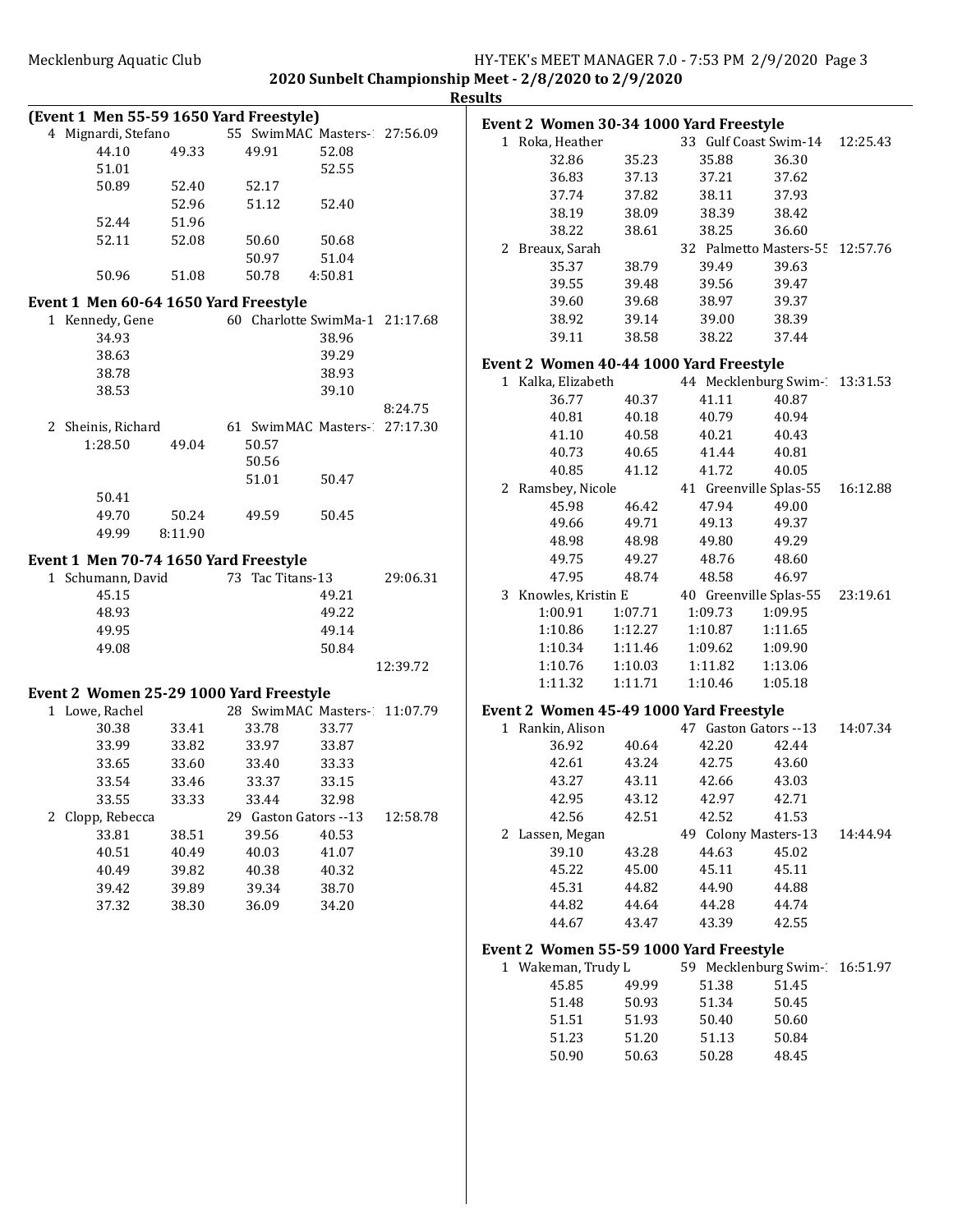**2020 Sunbelt Championship Meet - 2/8/2020 to 2/9/2020 Results**

| (Event 2 Women 55-59 1000 Yard Freestyle) |         |                         |                                 |          |
|-------------------------------------------|---------|-------------------------|---------------------------------|----------|
| 2 Bell, Kimberly                          |         |                         | 58 Mecklenburg Swim-20:51.46    |          |
| 57.56                                     | 1:01.44 | 1:01.49                 | 1:02.81                         |          |
| 1:01.98                                   |         | 1:03.09 1:03.56         | 1:04.18                         |          |
| 1:04.24                                   | 1:04.10 | 1:03.97                 | 1:02.48                         |          |
| 1:02.42                                   |         | 1:03.98  1:03.11        | 1:02.88                         |          |
| 1:03.71                                   | 1:03.57 | 1:01.42                 | 59.47                           |          |
|                                           |         |                         |                                 |          |
| Event 2 Women 65-69 1000 Yard Freestyle   |         |                         |                                 |          |
| 1 Sims, Ann M                             |         |                         | 68 Smoky Mountain A-1 13:57.45  |          |
| 38.01                                     | 41.66   | 42.12                   | 42.20                           |          |
| 42.38                                     | 42.96   | 42.80                   | 42.27                           |          |
| 42.10                                     | 42.40   | 42.41                   | 42.50                           |          |
| 42.05                                     | 42.58   | 41.91                   | 41.79                           |          |
| 42.14                                     | 41.70   | 41.40                   | 40.07                           |          |
| 2 Parsons, Donna                          |         |                         | 69 SwimMAC Masters- 17:40.46    |          |
| 45.88                                     | 50.81   | 53.05                   | 54.49                           |          |
| 54.37                                     | 53.78   | 54.00                   | 53.79                           |          |
| 53.45                                     | 53.63   | 53.55                   | 54.21                           |          |
| 54.15                                     | 53.36   | 54.01                   | 53.71                           |          |
| 54.06                                     | 53.08   | 53.34                   | 49.74                           |          |
| Event 2 Women 70-74 1000 Yard Freestyle   |         |                         |                                 |          |
| 1 Barry, Marcia L                         |         |                         | 71 Virginia Masters-12          | 14:28.03 |
| 38.98                                     | 42.47   | 43.72                   | 43.71                           |          |
| 43.96                                     | 44.48   | 43.85                   | 43.77                           |          |
| 43.67                                     | 43.64   | 43.64                   | 43.64                           |          |
| 43.58                                     | 44.49   | 43.72                   | 43.79                           |          |
| 44.14                                     | 43.84   | 43.49                   | 41.45                           |          |
|                                           |         |                         |                                 |          |
| Event 2 Men 30-34 1000 Yard Freestyle     |         |                         |                                 |          |
| 1 Rossi, Dave                             |         |                         | 31 SwimMAC Masters-11:23.81     |          |
| 30.78                                     | 33.01   | 33.63                   | 34.00                           |          |
| 33.71                                     | 34.07   | 34.31                   | 34.00                           |          |
| 33.96                                     | 34.55   | 34.18                   | 35.21                           |          |
| 34.69                                     | 34.72   | 34.94                   | 35.46                           |          |
| 34.77                                     | 35.23   | 35.20                   | 33.39                           |          |
| Event 2 Men 35-39 1000 Yard Freestyle     |         |                         |                                 |          |
| 1 Coyle-Smith, Tim                        |         |                         | 35 Greenville Splas-55 15:51.96 |          |
|                                           |         | 41.61 45.24 47.69 48.24 |                                 |          |
| 48.39                                     | 47.25   | 49.15                   | 49.34                           |          |
| 49.80                                     | 49.67   | 49.62                   | 48.10                           |          |
| 46.69                                     | 47.79   | 46.72                   | 47.63                           |          |
| 48.22                                     | 47.46   | 48.28                   | 45.07                           |          |
|                                           |         |                         |                                 |          |
| Event 2 Men 40-44 1000 Yard Freestyle     |         |                         |                                 |          |
| Peppercorn, Andrew<br>1                   |         |                         | 42 SwimMAC Masters-1            | 12:21.37 |
| 32.06                                     | 36.00   | 37.40                   | 37.39                           |          |
| 37.60                                     | 37.94   | 37.71                   | 37.66                           |          |
| 37.76                                     | 37.97   | 37.04                   | 37.81                           |          |
| 37.27                                     | 37.42   | 37.02                   | 37.64                           |          |
| 36.82                                     | 37.56   | 37.27                   | 36.03                           |          |
| 2<br>Walsh, James                         |         | 42 Greenville Splas-55  |                                 | 13:01.57 |
| 34.44                                     | 38.13   | 39.31                   | 40.47                           |          |
| 40.25                                     | 40.03   | 40.08                   | 39.78                           |          |
| 39.63                                     | 39.31   | 39.39                   | 39.23                           |          |
| 39.91                                     | 39.85   | 40.22                   | 40.03                           |          |
| 39.14                                     | 38.79   | 39.55                   | 34.03                           |          |
|                                           |         |                         |                                 |          |

| ılts |                                               |         |                               |       |          |
|------|-----------------------------------------------|---------|-------------------------------|-------|----------|
|      | 3 Johnson, Brian                              |         | 43 Gaston Gators --13         |       | 15:23.87 |
|      | 38.80                                         | 43.68   | 45.58                         | 46.94 |          |
|      | 47.40                                         | 46.97   | 46.37                         | 46.85 |          |
|      | 47.02                                         | 48.30   | 48.24                         | 48.53 |          |
|      | 48.93                                         | 47.07   | 47.14                         | 45.49 |          |
|      | 46.22                                         | 45.63   | 45.69                         | 43.02 |          |
|      |                                               |         |                               |       |          |
|      | Event 2 Men 45-49 1000 Yard Freestyle         |         |                               |       |          |
|      | 1 Pardo, Robert                               |         | 46 SwimMAC Masters- 11:47.74  |       |          |
|      | 32.45                                         | 34.84   | 35.66                         | 35.52 |          |
|      | 35.74                                         | 36.02   | 35.81                         | 35.65 |          |
|      | 35.58                                         | 35.88   | 35.83                         | 35.25 |          |
|      | 35.66                                         | 35.91   | 35.86                         | 35.67 |          |
|      | 35.13                                         | 35.47   | 35.49                         | 34.32 |          |
|      |                                               |         |                               |       |          |
|      | Event 2 Men 50-54 1000 Yard Freestyle         |         |                               |       |          |
|      | 1 Pistorio, Tyge                              |         | 54 SwimMAC Masters- 11:35.97  |       |          |
|      | 31.65                                         | 34.92   | 35.42                         | 35.73 |          |
|      | 35.96                                         | 35.77   | 35.65                         | 35.90 |          |
|      | 35.43                                         | 35.42   | 35.26                         | 35.15 |          |
|      | 34.66                                         | 34.73   | 34.61                         | 34.66 |          |
|      | 34.35                                         | 34.26   | 33.90                         | 32.54 |          |
|      | 2 Schultz, Norman                             |         | 54 SwimMAC Masters-           |       | 12:03.39 |
|      | 33.52                                         | 35.87   | 36.46                         | 36.49 |          |
|      | 36.63                                         | 36.67   | 36.64                         | 36.61 |          |
|      | 36.69                                         | 37.00   | 36.91                         | 36.31 |          |
|      | 35.94                                         | 35.96   | 36.42                         | 36.63 |          |
|      | 36.05                                         | 36.66   | 36.19                         | 33.74 |          |
|      | 3<br>Brown, Stephen                           |         | 53 Mecklenburg Swim- 12:15.36 |       |          |
|      | 32.96                                         | 36.04   | 37.93                         | 37.45 |          |
|      | 37.71                                         | 37.27   | 37.76                         | 38.15 |          |
|      |                                               | 37.86   | 37.43                         |       |          |
|      | 37.00                                         |         |                               | 36.98 |          |
|      | 36.58                                         | 36.68   | 36.64                         | 36.46 |          |
|      | 36.74                                         | 37.02   | 36.53                         | 34.17 |          |
|      | Event 3 Women 25-29 400 Yard IM               |         |                               |       |          |
|      | 1 Lowe, Rachel                                |         | 28 SwimMAC Masters- 4:56.28   |       |          |
|      | 30.62                                         | 35.98   | 38.14                         | 37.83 |          |
|      | 44.51                                         | 44.74   | 33.02                         | 31.44 |          |
|      | Event 3 Women 35-39 400 Yard IM               |         |                               |       |          |
|      | 1 Holland, Irish                              |         | 39 North Carolina M-13        |       | 4:52.78  |
|      | 30.43                                         | 35.21   | 38.47                         | 37.78 |          |
|      | 42.17 42.27                                   |         | 34.05                         | 32.40 |          |
|      |                                               |         |                               |       |          |
|      | Event 3 Women 55-59 400 Yard IM               |         |                               |       |          |
|      | 1 Countryman, Marianne 55 Atlanta Water Jo-45 |         |                               |       | 5:21.04  |
|      | 33.92                                         | 39.13   | 42.18                         | 41.60 |          |
|      | 46.83                                         | 48.31   | 35.29                         | 33.78 |          |
|      | Event 3 Women 70-74 400 Yard IM               |         |                               |       |          |
|      | 1 Panayotoff, Kristi                          |         | 71 Greenville Splas-55        |       | 8:13.64  |
|      | 56.89                                         | 1:02.82 | 1:00.93                       | 58.70 |          |
|      |                                               |         |                               |       |          |
|      | 1:12.35                                       | 1:10.66 | 55.91                         | 55.38 |          |
|      | Event 3  Men 25-29 400 Yard IM                |         |                               |       |          |
|      | 1 Snyder, Austin                              |         | 26 Charlotte SwimMa-1 4:10.04 |       |          |
|      | 26.23                                         | 29.90   | 32.49                         | 31.99 |          |
|      | 35.36                                         | 36.47   | 29.40                         | 28.20 |          |
|      |                                               |         |                               |       |          |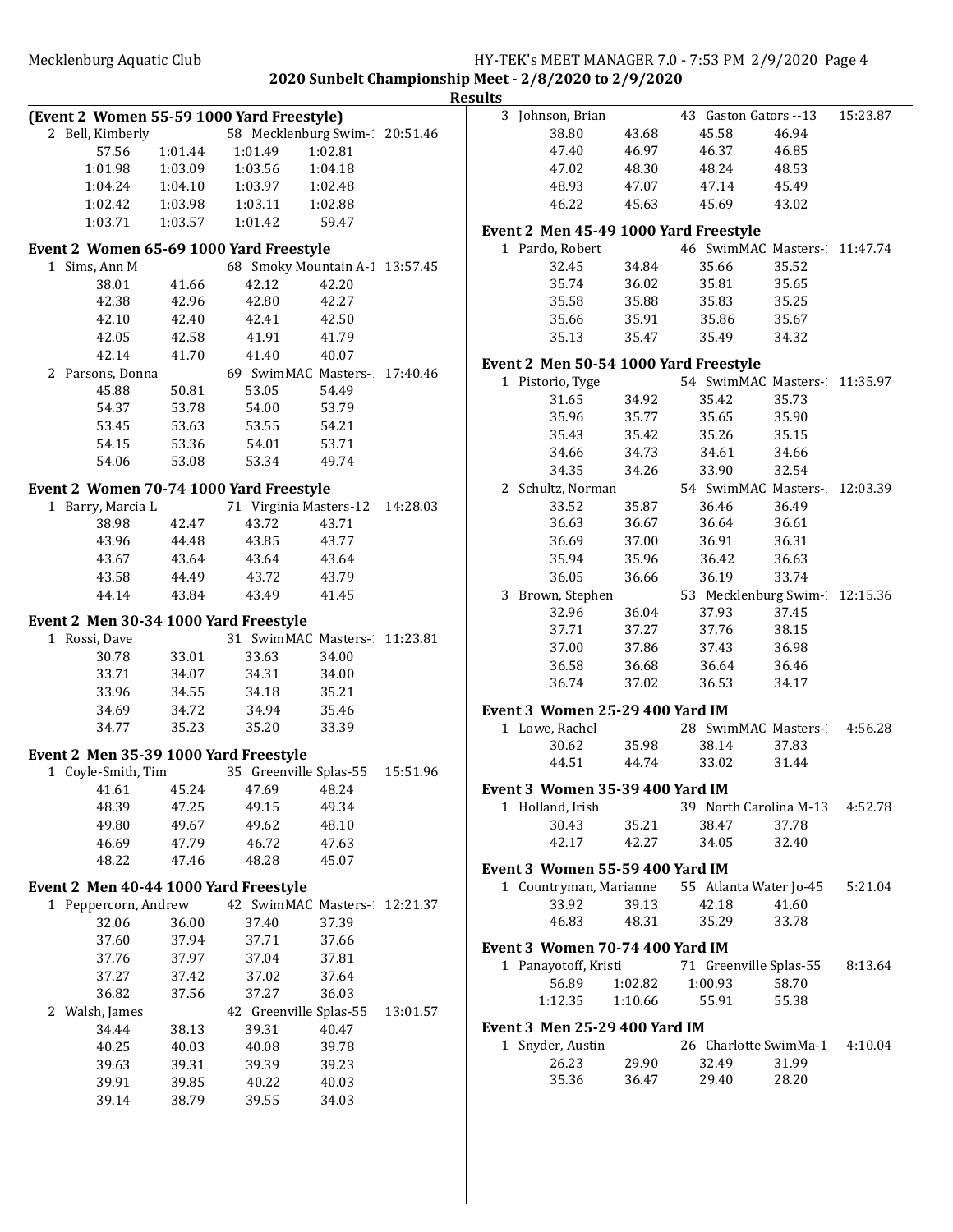|                                      |                |                                           |         | <b>Results</b> |
|--------------------------------------|----------------|-------------------------------------------|---------|----------------|
| (Event 3 Men 25-29 400 Yard IM)      |                |                                           |         | Eve            |
| 2 Benham, Alex                       |                | 28 Charlotte SwimMa-1 4:20.03             |         |                |
| 26.42                                | 30.63          | 33.67<br>33.03                            |         |                |
| 37.32                                | 37.97          | 30.99<br>30.00                            |         |                |
| 3 Sites, Tyler                       |                | 28 Palmetto Masters-55 4:49.10            |         | Eve            |
| 30.49                                | 34.59          | 39.55<br>38.99                            |         |                |
| 39.03                                |                | 39.56 34.19<br>32.70                      |         |                |
| Event 3 Men 30-34 400 Yard IM        |                |                                           |         |                |
| 1 Rossi, Dave                        |                | 31 SwimMAC Masters- 4:58.79               |         |                |
| 30.21                                | 34.97          | 39.09<br>38.22                            |         |                |
| 43.71                                | 43.05          | 33.96<br>35.58                            |         |                |
| 2 Mayfield, Paul                     |                | 31 SwimMAC Masters-1 5:06.90              |         |                |
| 26.37                                |                | 29.66 48.17<br>42.54                      |         |                |
| 44.51                                |                | 44.09 36.73<br>34.83                      |         | Eve            |
|                                      |                |                                           |         |                |
| Event 3 Men 35-39 400 Yard IM        |                |                                           |         |                |
| 1 Havens, Kurt                       |                | 38 SwimMAC Masters- 5:12.42               |         |                |
| 31.69                                | 38.72          | 42.14<br>40.88                            |         |                |
| 44.06                                | 44.30          | 36.80<br>33.83                            |         |                |
| <b>Event 3 Men 40-44 400 Yard IM</b> |                |                                           |         | Eve            |
| 1 Peppercorn, Andrew                 |                | 42 SwimMAC Masters-1                      | 5:19.01 |                |
| 31.31                                | 39.92          | 43.41<br>42.42                            |         |                |
| 43.82                                |                |                                           |         | Eve            |
| 2 Nguyen, Sonny                      |                | 44.46 37.33 50.54<br>40 Lowes YMCA-13     | 6:29.31 |                |
| 37.78                                | 43.35          | 52.99<br>53.03                            |         |                |
|                                      |                | 49.85 52.55 51.22<br>48.54                |         |                |
|                                      |                |                                           |         |                |
| Event 3 Men 45-49 400 Yard IM        |                | 49 SwimMAC Masters-2                      |         | Eve            |
| 1 Andersen, Morten                   |                | 38.42                                     | 4:48.33 |                |
| 29.57<br>40.82                       | 33.98<br>41.44 | 38.69<br>33.81<br>31.60                   |         |                |
|                                      |                |                                           | 4:54.59 |                |
| 2 Decker, John<br>29.97              | 35.44          | 45 Greenville Splas-55<br>38.37<br>38.48  |         | Eve            |
| 42.79                                | 43.03          | 34.35<br>32.16                            |         |                |
| 3 King, Eric                         |                | 48 Lowes YMCA-13                          | 5:22.35 |                |
| 31.10                                | 37.38          | 40.27<br>40.39                            |         | Eve            |
| 47.04                                | 48.70          | 39.71<br>37.76                            |         |                |
|                                      |                |                                           |         |                |
| Event 3 Men 50-54 400 Yard IM        |                |                                           |         |                |
| 1 Brown, Stephen                     |                | 53 Mecklenburg Swim-1                     | 5:39.23 | Eve            |
| 36.48                                | 44.53          | 42.10<br>42.06                            |         |                |
| 50.51                                | 48.96          | 37.79<br>36.80                            |         |                |
| Event 3 Men 55-59 400 Yard IM        |                |                                           |         |                |
| 1 Smith, Stratton                    |                | 55 SwimMAC Masters-                       | 5:19.11 |                |
| 33.46                                | 37.51          | 40.20<br>39.89                            |         |                |
| 48.38                                | 47.83          | 35.51<br>36.33                            |         | Eve            |
| 2 Carlson, Eric A                    |                | 59 Greensboro Commu-                      | 5:57.13 |                |
| 41.44                                | 45.91          | 45.10<br>45.04                            |         |                |
| 52.23                                | 51.40          | 38.68<br>37.33                            |         | Eve            |
|                                      |                |                                           |         |                |
| <b>Event 3 Men 65-69 400 Yard IM</b> |                |                                           |         |                |
| 1 Glender, Carlos                    |                | 65 SwimMAC Masters-                       | 7:11.90 |                |
| 43.79                                | 52.72          | 1:00.69<br>58.55                          |         |                |
| 1:02.75                              | 1:03.67        | 45.50<br>44.23                            |         |                |
|                                      |                | Event 4 Women 30-34 200 Yard Breaststroke |         |                |
| 1 Loew, Sarah J                      |                | 33 Greenville Splas-55                    | 3:08.92 |                |
| 40.72                                | 47.36          | 49.42<br>51.42                            |         |                |
|                                      |                |                                           |         |                |

|             | 1 Holland, Irish                     |         | Event 4 Women 35-39 200 Yard Breaststroke<br>39 North Carolina M-13 2:38.36 |         |
|-------------|--------------------------------------|---------|-----------------------------------------------------------------------------|---------|
|             | 36.70                                | 40.47   | 40.85<br>40.34                                                              |         |
|             |                                      |         | Event 4 Women 40-44 200 Yard Breaststroke                                   |         |
|             | 1 Koeppel, Brooke                    |         | 41 SwimMAC Masters-                                                         | 2:34.16 |
|             | 35.38                                | 38.50   | 39.59<br>40.69                                                              |         |
|             | 2 King, Victoria                     |         | 44 Lowes YMCA-13                                                            | 3:03.73 |
|             | 41.61                                | 45.67   | 48.49<br>47.96                                                              |         |
|             | 3 Law, Amanda                        |         | 44 North Carolina M-13                                                      | 3:33.33 |
|             | 49.32                                | 55.07   | 55.89<br>53.05                                                              |         |
|             | 4 Knowles, Kristin E                 |         | 40 Greenville Splas-55                                                      | 4:31.64 |
|             | $1:02.28$ $1:10.12$                  |         | 1:10.83  1:08.41                                                            |         |
|             |                                      |         | Event 4 Women 45-49 200 Yard Breaststroke                                   |         |
|             | 1 Dunn, Sara                         |         | 47 SwimMAC Masters-1                                                        | 2:32.82 |
|             | 34.81                                | 39.26   | 38.93<br>39.82                                                              |         |
|             | 2 Lassen, Megan                      |         | 49 Colony Masters-13                                                        | 3:22.57 |
|             | 47.04                                | 51.66   | 51.55<br>52.32                                                              |         |
|             |                                      |         | Event 4 Women 50-54 200 Yard Breaststroke                                   |         |
|             | 1 Ballenger, Angie                   |         | 50 Gaston Gators --13                                                       | 3:03.54 |
|             | 41.14                                | 45.69   | 47.83<br>48.88                                                              |         |
|             |                                      |         |                                                                             |         |
|             |                                      |         | Event 4 Women 55-59 200 Yard Breaststroke                                   |         |
|             | 1 Campagna, Janice                   |         | 59 Enfinity Aquatic-13                                                      | 2:55.19 |
|             | 39.51                                | 43.96   | 45.53<br>46.19                                                              | 3:00.33 |
|             | 40.49 44.92                          |         | 2 Moore, Carolyn B 58 Greenville Splas-55<br>47.00 47.92                    |         |
|             |                                      |         |                                                                             |         |
|             |                                      |         | Event 4 Women 65-69 200 Yard Breaststroke                                   |         |
|             | --- Parsons, Donna<br>Did not finish |         | 69 SwimMAC Masters-1                                                        | DNF     |
|             |                                      |         | Event 4 Women 70-74 200 Yard Breaststroke                                   |         |
|             |                                      |         | 1 Panayotoff, Kristi 71 Greenville Splas-55                                 | 4:17.04 |
|             | 59.40                                | 1:05.51 | 1:06.85<br>1:05.28                                                          |         |
|             |                                      |         | Event 5 Men 25-29 200 Yard Breaststroke                                     |         |
|             | 1 Sites, Tyler                       |         | 28 Palmetto Masters-55 2:29.21                                              |         |
|             | 34.51                                | 38.23   | 38.52<br>37.95                                                              |         |
|             |                                      |         |                                                                             |         |
|             |                                      |         | Event 5 Men 30-34 200 Yard Breaststroke                                     |         |
|             | 1 Mayfield, Paul                     |         | 31 SwimMAC Masters-1                                                        | 2:17.11 |
|             | 31.19                                | 34.24   | 35.47<br>36.21                                                              |         |
| $---$       | Brock, Stephen                       |         | 33 Fort Bragg Maste-13                                                      | DQ      |
|             | One hand touch<br>42.59              | 51.99   | 56.23<br>56.76                                                              |         |
|             |                                      |         |                                                                             |         |
|             |                                      |         | Event 5 Men 35-39 200 Yard Breaststroke                                     |         |
|             | 1 Dellanoce, Michael                 |         | 35 Raleigh Area Mas-13                                                      | 2:14.02 |
|             | 30.91                                | 33.81   | 34.38<br>34.92                                                              |         |
|             |                                      |         | Event 5 Men 40-44 200 Yard Breaststroke                                     |         |
| $\mathbf 1$ | Nguyen, Sonny                        |         | 40 Lowes YMCA-13                                                            | 2:58.90 |
|             | 41.31                                | 46.16   | 46.13<br>45.30                                                              |         |
| 2           | Johnson, Brian                       |         | 43 Gaston Gators --13                                                       | 3:02.95 |
|             | 41.19                                | 46.28   | 48.73<br>46.75                                                              |         |
| 3           | Manso, Adrian                        |         | 40 Mecklenburg Swim-1                                                       | 3:44.02 |
|             | 47.36                                | 55.20   | 1:01.08<br>1:00.38                                                          |         |
|             |                                      |         |                                                                             |         |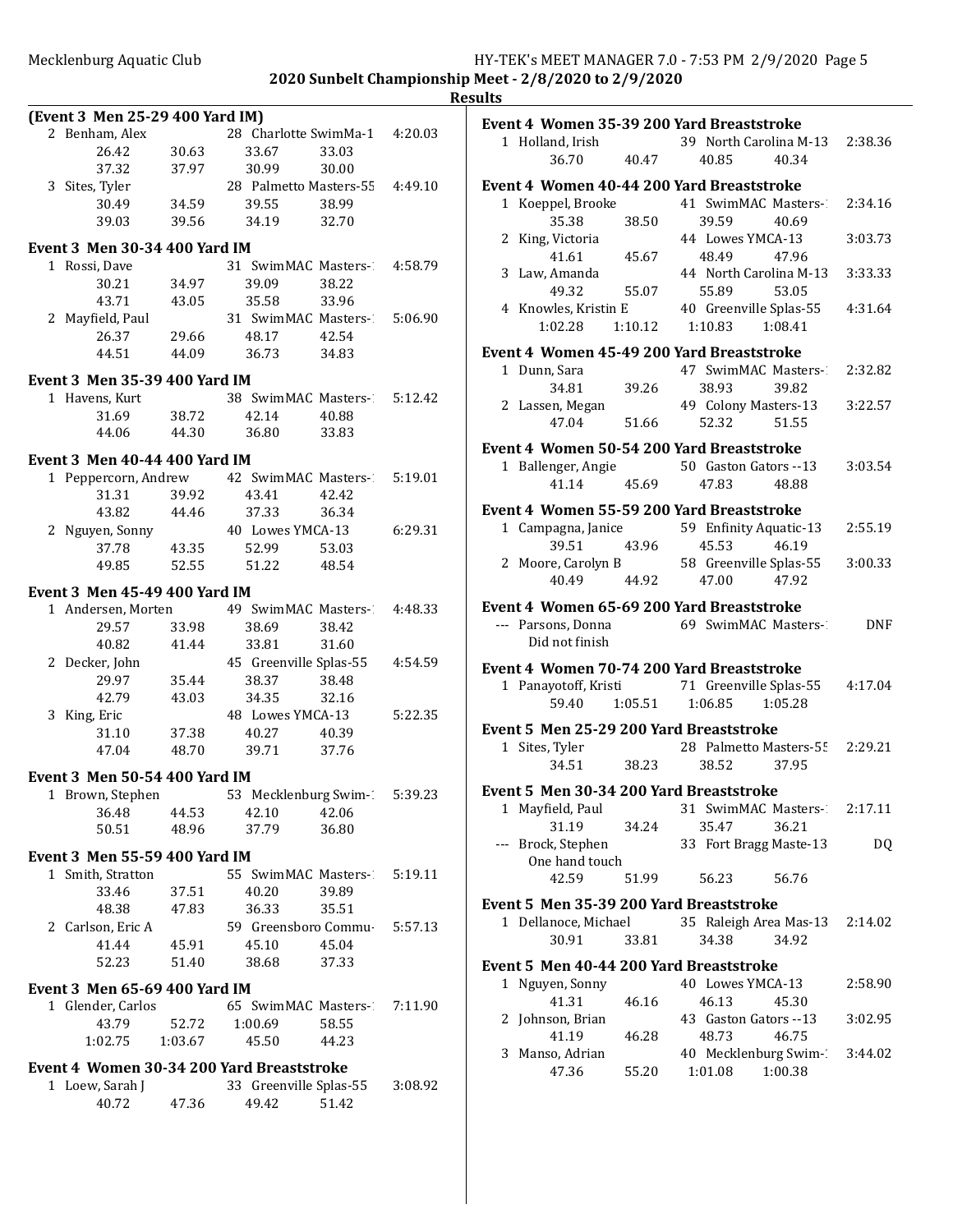|         | Event 5 Men 45-49 200 Yard Breaststroke |         |          |                                                 |       |                |
|---------|-----------------------------------------|---------|----------|-------------------------------------------------|-------|----------------|
|         | 1 McCormick, Bill                       |         |          | 47 Mecklenburg Swim-1                           |       | 2:29.49        |
|         | 34.20                                   | 37.99   |          | 38.87                                           | 38.43 |                |
|         | 2 Decker, John                          |         |          | 45 Greenville Splas-55                          |       | 2:38.78        |
|         | 36.70                                   | 40.68   |          | 41.22                                           | 40.18 |                |
|         | Event 5 Men 50-54 200 Yard Breaststroke |         |          |                                                 |       |                |
|         | 1 Graf, Chuck                           |         |          | 53 SwimMAC Masters-1                            |       | 2:30.68        |
|         | 34.04                                   | 37.78   |          | 38.80                                           | 40.06 |                |
|         | 2 Sakara, Michael                       |         |          | 51 Columbia Masters-5!                          |       | 3:25.68        |
|         | 44.05                                   | 50.70   |          | 55.46                                           | 55.47 |                |
|         | Event 5 Men 65-69 200 Yard Breaststroke |         |          |                                                 |       |                |
|         | 1 Vestal, Neal                          |         |          | 65 Raleigh Area Mas-13                          |       | 2:44.68        |
|         | 37.28                                   | 42.35   |          | 42.76                                           | 42.29 |                |
|         |                                         |         |          |                                                 |       |                |
|         | Event 5 Men 70-74 200 Yard Breaststroke |         |          |                                                 |       |                |
|         | 1 Preuninger, David                     |         |          | 73 Greenville Splas-55                          |       | 3:22.20        |
|         | 46.18                                   | 51.74   |          | 52.60                                           | 51.68 |                |
|         | Event 5 Men 75-79 200 Yard Breaststroke |         |          |                                                 |       |                |
|         | 1 Gadol, Louis                          |         |          | 78 North Carolina M-13                          |       | 3:56.95        |
|         | 50.78                                   | 1:02.18 |          | 1:04.22                                         | 59.77 |                |
|         | Event 6 Women 18-24 50 Yard Freestyle   |         |          |                                                 |       |                |
|         | 1 Rhodes, Lauren                        |         |          | 23 SwimMAC Masters-1                            |       | 24.03          |
|         |                                         |         |          |                                                 |       |                |
|         | Event 6 Women 25-29 50 Yard Freestyle   |         |          |                                                 |       |                |
|         | 1 Tanner, Carly                         |         |          | 28 North Carolina M-13<br>28 Gaston Gators --13 |       | 23.66<br>24.90 |
|         | 2 Hauser, Whitney<br>3 Lowe, Rachel     |         |          | 28 SwimMAC Masters-1                            |       | 26.12          |
|         | 4 Hobbs, Kelsi G                        |         |          | 29 Enfinity Aquatic-13                          |       | 26.93          |
|         | 5 Grimsley, Claire                      |         |          | 28 Lowes YMCA-13                                |       | 29.15          |
|         | 6 White, Brittany L                     |         |          | 25 Valdese Torpedo-13                           |       | 49.01          |
|         |                                         |         |          |                                                 |       |                |
|         | Event 6 Women 30-34 50 Yard Freestyle   |         |          |                                                 |       |                |
|         | 1 Carver, Karlee                        |         |          | 30 SwimMAC Masters-                             |       | 23.60          |
|         | 2 Brown, Asheton<br>3 Roka, Heather     |         |          | 30 Charlotte SwimMa-1<br>33 Gulf Coast Swim-14  |       | 25.50<br>30.45 |
|         | 4 Loew, Sarah J                         |         |          | 33 Greenville Splas-55                          |       | 31.48          |
|         | 5 Pletcher, Quinn                       |         | 32       | Sharks Aquatic C-13                             |       | 31.78          |
|         | 6 von Thron, Amanda                     |         | 33       | Sharks Aquatic C-13                             |       | 32.58          |
| 7       | Bryant, Veronica M                      |         |          | 34 Gaston Gators --13                           |       | 35.48          |
|         |                                         |         |          |                                                 |       |                |
|         | Event 6 Women 35-39 50 Yard Freestyle   |         |          |                                                 |       |                |
| 1       | Buttrick, Amy                           |         | 39       | Sharks Aquatic C-13                             |       | 27.86          |
| 2       | Kruse, Meghan<br>3 Brannon, Carla K     |         | 37       | Durham Area Mast-1<br>38 Charlotte SwimMa-1     |       | 30.01<br>35.72 |
|         | 4 Groomes, Amy Leigh                    |         |          | 36 Charlotte SwimMa-1                           |       | 37.44          |
|         | 5 Collier, Brandi D                     |         | 39       | Charlotte SwimMa-1                              |       | 39.46          |
|         |                                         |         |          |                                                 |       |                |
|         | Event 6 Women 40-44 50 Yard Freestyle   |         |          |                                                 |       |                |
| 1       | Lindquist, Carrie                       |         |          | 44 Gaston Gators --13                           |       | 26.49          |
| 2       | Stec Market, Betsy                      |         | 40       | Mecklenburg Swim-1                              |       | 31.19          |
| 3       | Tabor, Kelly                            |         | 42       | Gaston Gators --13<br>Charlotte SwimMa-1        |       | 33.01          |
| 4<br>5. | Hargis, Jessica<br>Vidarsson, Camilla   |         | 40<br>44 | Mecklenburg Swim-1                              |       | 33.28<br>33.93 |
| 6       | Lukens, Claire                          |         | 42       | Charlotte SwimMa-1                              |       | 36.28          |
| 7       | Savage, Dana L                          |         | 41       | Fort Bragg Maste-13                             |       | 37.15          |
| 8       | Law, Amanda                             |         | 44       | North Carolina M-13                             |       | 37.48          |
| 9       | Wood, Jennifer                          |         |          | 43 Valdese Torpedo-13                           |       | 39.38          |
| 10      | Mihalick, Katherine S                   |         | 44       | Charlotte SwimMa-1                              |       | 40.02          |
|         |                                         |         |          |                                                 |       |                |

|              | 11 Knowles, Kristin E                      |    | 40 Greenville Splas-55     | 54.93   |
|--------------|--------------------------------------------|----|----------------------------|---------|
|              | Event 6 Women 45-49 50 Yard Freestyle      |    |                            |         |
| $1\,$        | Braun, Erika                               | 48 | Raleigh Area Mas-13        | 24.32   |
| 2            | Townes, Maureen                            | 45 | SwimMAC Masters-           | 26.52   |
| 3            | Buckley, Jennifer                          | 48 | <b>Enfinity Aquatic-13</b> | 26.57   |
| 4            | Dunn, Sara                                 | 47 | SwimMAC Masters-           | 28.70   |
| 5            | Shoaf, Patty                               | 49 | UC13-13                    | 34.65   |
|              | 6 Gratsou-Zodl, Violetta                   | 49 | Tac Titans-13              | 36.11   |
| $7^{\circ}$  | Sumwalt, Christa                           | 47 | SwimMAC Masters-1          | 36.88   |
| 8            | Skelton, Heather                           |    | 48 Charlotte SwimMa-1      | 37.22   |
| 9            | Pasko, Susan                               | 47 | Mecklenburg Swim-1         | 43.53   |
|              | Event 6 Women 50-54 50 Yard Freestyle      |    |                            |         |
|              | 1 Ballenger, Angie                         |    | 50 Gaston Gators --13      | 29.97   |
| 2            | Jones, Rebecca                             | 52 | SwimMAC Masters-1          | 32.07   |
| 3            | Smith, Sandra Y                            | 53 | North Carolina M-13        | 32.20   |
|              | 4 Schmid, Alexandra                        | 50 | Mecklenburg Swim-1         | 36.21   |
| 5            | Primavera, Cassie                          | 53 | Mecklenburg Swim-1         | 36.45   |
| 6            | Paschall, Katie                            | 51 | Gaston Gators --13         | 36.87   |
|              | Event 6  Women 55-59 50 Yard Freestyle     |    |                            |         |
|              | 1 Campagna, Janice                         |    | 59 Enfinity Aquatic-13     | 28.66   |
| 2            | Countryman, Marianne                       | 55 | Atlanta Water Jo-45        | 29.23   |
| 3            | Moore, Carolyn B                           | 58 | Greenville Splas-55        | 29.87   |
|              | 4 Quinn, Cheryl                            | 59 | Greenville Splas-55        | 32.24   |
| 5            | Gregory, Carol                             | 55 | <b>Colony Masters-13</b>   | 33.32   |
| 6            | Stephens, Brenda                           | 56 | Greenville Splas-55        | 46.71   |
| 7            | Bell, Kimberly                             | 58 | Mecklenburg Swim-1         | 48.51   |
| 8            | Horn, Tonja A                              | 56 | Valdese Torpedo-13         | 50.84   |
| 9            | Guerriero, Deirdre                         | 57 | Sharks Aquatic C-13        | 53.38   |
| 10           | Boswell, Elizabeth                         | 56 | Charlotte SwimMa-1         | 55.46   |
|              | Event 6  Women 60-64 50 Yard Freestyle     |    |                            |         |
|              | 1 Alton, Dale                              |    | 62 Tac Titans-13           | 32.87   |
|              | 2 Hebel, Janice                            |    | 60 Greenville Splas-55     | 34.74   |
| 3            | Robinson, Jocelyn                          |    | 64 Asheville Master-13     | 36.49   |
| 4            | Gambrell, Carla                            | 60 | Mecklenburg Swim-1         | 38.09   |
|              | Event 6  Women 65-69 50 Yard Freestyle     |    |                            |         |
| $\mathbf{1}$ | Amick, Beverly                             | 65 | <b>Colony Masters-13</b>   | 31.96   |
|              | 2 Ivory, Darnell L                         |    | 68 Charlotte SwimMa-1      | 47.18   |
|              | Event 6  Women 75-79 50 Yard Freestyle     |    |                            |         |
| 1            | Lallande, Nicola N                         |    | 76 Mecklenburg Swim-       | 47.47   |
| 2            | Brooks, Sam                                |    | 76 North Carolina M-13     | 1:06.75 |
|              | Event 6 Women 80-84 50 Yard Freestyle      |    |                            |         |
|              | 1 Elliott, Kacky                           |    | 81 Greenville Splas-55     | 50.70   |
| 2            | Vass, Mary Katherine                       | 83 | Charlotte SwimMa-1         | 59.99   |
|              | Event 7 Men 18-24 50 Yard Freestyle        |    |                            |         |
| 1            | Balkus, Anthony                            |    | 22 Hawk Masters UNC-1      | 22.56   |
| 2            | Honnold, Matthew                           | 23 | North Carolina M-13        | 22.97   |
| 3            | Cole, Jacob                                |    | 19 Mecklenburg Swim-       | 23.38   |
|              | <b>Event 7 Men 25-29 50 Yard Freestyle</b> |    |                            |         |
| 1            | Greenberg, Aaron                           |    | 25 UC13-13                 | 19.98   |
|              | 2 Wilson, Jeremy                           |    | 28 Greenville Splas-55     | 23.45   |
|              | 3 Maxwell, Evan J                          |    | 26 Charlotte SwimMa-1      | 23.77   |
|              | 4 Gibson, Evante                           |    | 25 UC13-13                 | 23.78   |
|              | 5 Pocta, Jacob                             |    | 28 Greenville Splas-55     | 25.35   |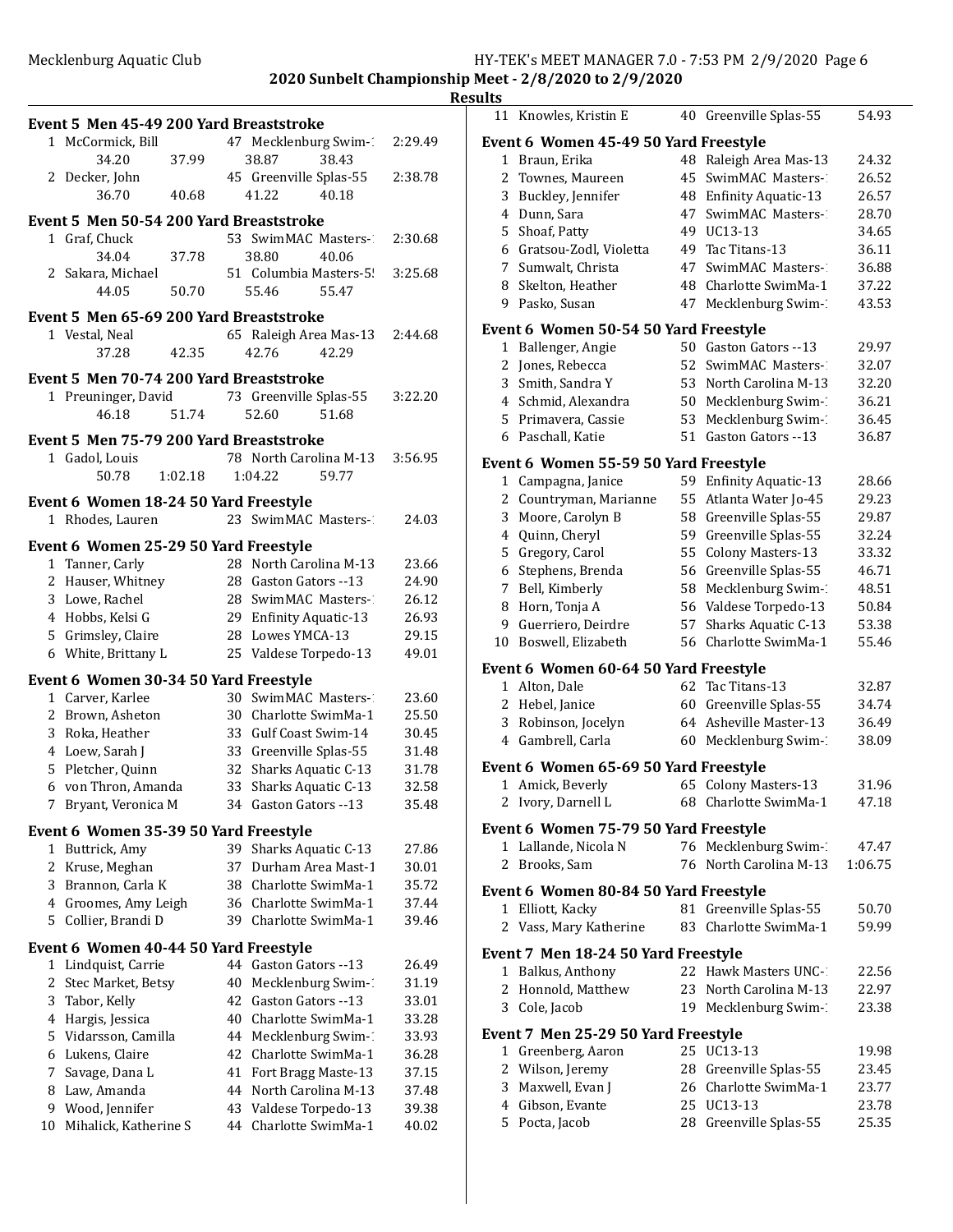|              | (Event 7 Men 25-29 50 Yard Freestyle)                    |    |                        |       |
|--------------|----------------------------------------------------------|----|------------------------|-------|
|              | 6 Smith, Donald                                          |    | 29 Mecklenburg Swim-1  | 26.30 |
|              | Event 7 Men 30-34 50 Yard Freestyle                      |    |                        |       |
| 1            | Croucher, Steve                                          | 30 | Greenville Splas-55    | 23.51 |
| 2            | Mayfield, Paul                                           | 31 | SwimMAC Masters-1      | 24.22 |
|              | 3 Miller, Doug                                           |    | 31 Tac Titans-13       | 24.66 |
|              | 4 Whitley-Williams, Andrey                               |    | 31 Charlotte SwimMa-1  | 24.98 |
|              | 5 Newton, Bryan K                                        |    | 31 Palmetto Masters-55 | 27.13 |
| 6            | Brock, Stephen                                           |    | 33 Fort Bragg Maste-13 | 30.62 |
|              |                                                          |    |                        |       |
|              | Event 7 Men 35-39 50 Yard Freestyle<br>1 Carroll, Jeremy |    | 35 UC13-13             | 24.27 |
|              | 2 Piscitelli, Jonathan                                   |    | 39 Charlotte SwimMa-1  | 24.71 |
|              |                                                          |    |                        |       |
|              | 3 Havens, Kurt                                           |    | 38 SwimMAC Masters-    | 24.74 |
|              | 4 O'Laughlin, Andrew                                     |    | 36 UC55-55             | 25.18 |
|              | 5 Gercak, Trey<br>6 Funkhauser, Caleb                    |    | 36 Gaston Gators --13  | 25.85 |
|              | 7 Coyle-Smith, Tim                                       |    | 39 SwimMAC Masters-1   | 28.52 |
|              |                                                          |    | 35 Greenville Splas-55 | 33.01 |
| 8            | Andersen, David                                          | 36 | Valdese Torpedo-13     | 35.39 |
|              | Event 7 Men 40-44 50 Yard Freestyle                      |    |                        |       |
|              | 1 Charcalla, Randy                                       |    | 43 UC55-55             | 22.78 |
|              | 2 Dallamura, Scott                                       |    | 41 Tac Titans-13       | 23.54 |
|              | 3 Brewster, David                                        | 42 | Mecklenburg Swim-1     | 25.05 |
|              | 4 Walsh, James                                           | 42 | Greenville Splas-55    | 28.26 |
| 5            | Manso, Adrian                                            | 40 | Mecklenburg Swim-1     | 35.19 |
|              | Event 7 Men 45-49 50 Yard Freestyle                      |    |                        |       |
|              |                                                          | 48 | SwimMAC Masters-1      | 23.21 |
| $\mathbf{1}$ | Higson, Gregg                                            |    | 48 SwimMAC Masters-1   |       |
|              | 2 Walter, Joseph                                         |    |                        | 24.87 |
|              | 3 McCormick, Bill                                        |    | 47 Mecklenburg Swim-1  | 25.02 |
|              | 4 Major, David                                           |    | 49 Gaston Gators --13  | 25.13 |
|              | 5 Lyons, Jeff                                            |    | 49 SwimMAC Masters-2   | 25.33 |
|              | 6 Challis, John                                          |    | 46 Mecklenburg Swim-1  | 25.94 |
|              | 7 Munoz, Roberto                                         | 45 | Mecklenburg Swim-1     | 27.39 |
|              | 8 Mohseni, Pedram                                        | 48 | Charlotte SwimMa-1     | 30.55 |
| 9            | Philbin, Jason                                           | 49 | Mecklenburg Swim-1     | 35.49 |
|              | Event 7 Men 50-54 50 Yard Freestyle                      |    |                        |       |
|              | 1 Kothe, Mark                                            | 53 | Greenville Splas-55    | 23.70 |
|              | 2 Pistorio, Tyge                                         | 54 | SwimMAC Masters-1      | 24.18 |
| 3            | Sandrini, Edison                                         | 51 | SwimMAC Masters-2      | 24.81 |
|              | 4 Harrison, Patrick                                      | 51 | SwimMAC Masters-1      | 28.21 |
| 5            | Gossert, Theodore                                        | 50 | SwimMAC Masters-       | 29.11 |
| 6            | Sakara, Michael                                          | 51 | Columbia Masters-5!    | 30.46 |
|              |                                                          |    |                        |       |
|              | Event 7 Men 55-59 50 Yard Freestyle                      |    |                        |       |
| 1            | Stewart, Henry                                           |    | 56 Tac Titans-13       | 24.77 |
| 2            | Cole, Robert                                             | 58 | Lowes YMCA-13          | 25.95 |
| 3            | Williams, Ned                                            | 59 | Charlotte SwimMa-1     | 26.53 |
| 4            | Carlson, Eric A                                          | 59 | Greensboro Commu-      | 27.97 |
| 5            | Harmon, David                                            | 55 | Valdese Torpedo-13     | 28.58 |
| 6            | Keffer, James                                            | 55 | Mecklenburg Swim-1     | 29.96 |
| 7            | Rose, Robert                                             | 56 | SwimMAC Masters-1      | 30.12 |
| 8            | Arnold, Matthew                                          | 59 | Mecklenburg Swim-1     | 30.66 |
| 9            | Scott, David                                             | 55 | Mecklenburg Swim-1     | 31.31 |
| 10           | Gragg, G. Bryon                                          | 55 | Sharks Aquatic C-13    | 33.07 |
| 11           | Guerriero, Patrick                                       | 58 | Sharks Aquatic C-13    | 33.50 |
| 12           | Mignardi, Stefano                                        | 55 | SwimMAC Masters-       | 36.36 |
|              |                                                          |    |                        |       |

|              | Event 7 Men 60-64 50 Yard Freestyle                          |         |    |                                                 |                |
|--------------|--------------------------------------------------------------|---------|----|-------------------------------------------------|----------------|
|              | 1 Kennedy, Gene                                              |         |    | 60 Charlotte SwimMa-1                           | 26.54          |
|              | 2 Adcock, Albert M                                           |         |    | 62 Charlotte SwimMa-1                           | 28.66          |
|              | 3 Schmidt, Richard A                                         |         |    | 64 Mecklenburg Swim-1                           | 37.13          |
|              | 4 Lipson, Richard                                            |         |    | 63 Charlotte SwimMa-1                           | 39.39          |
|              | Event 7 Men 65-69 50 Yard Freestyle                          |         |    |                                                 |                |
|              | 1 Gilchrist, Donald B                                        |         |    | 65 Enfinity Aquatic-13                          | 27.22          |
| 2            | Glender, Carlos                                              |         |    | 65 SwimMAC Masters-1                            | 29.21          |
|              | 3 Byer, Allan                                                |         |    | 66 Greenville Splas-55                          | 44.59          |
|              | Event 7 Men 70-74 50 Yard Freestyle                          |         |    |                                                 |                |
|              | 1 Glass, Ernie                                               |         |    | 70 Twin Rivers YMCA-1                           | 28.87          |
|              | 2 McFadden, J Edward                                         |         |    | 71 Valdese Torpedo-13                           | 32.17          |
|              | 3 Snyder, Harry M                                            |         |    | 72 Lowes YMCA-13                                | 35.95          |
|              | 4 Borrero, Fredie                                            |         |    | 73 North Carolina M-13                          | 36.64          |
|              | 5 Purdie, John                                               |         |    | 70 SwimMAC Masters-1                            | 38.49          |
|              | 6 Bailey, Douglas                                            |         |    | 73 North Carolina M-13                          | 48.57          |
|              | Event 7 Men 75-79 50 Yard Freestyle                          |         |    |                                                 |                |
|              | 1 White, Bernard                                             |         |    | 76 Charlotte SwimMa-1<br>76 Virginia Masters-12 | 30.46          |
|              | 2 Frogley, Christopher<br>3 Schyck, Stephen                  |         |    | 78 Georgia Masters-45                           | 36.37<br>38.89 |
|              |                                                              |         |    |                                                 |                |
|              | Event 7 Men 85-89 50 Yard Freestyle                          |         |    |                                                 |                |
| $\mathbf{1}$ | Barrett, Steve                                               |         |    | 86 North Carolina M-13                          | 47.37          |
|              | Event 8 Women 25-29 100 Yard Backstroke                      |         |    |                                                 |                |
|              | 1 Heatley, Stephanie                                         |         |    | 29 Greenville Splas-55                          | 1:06.61        |
|              | 33.19                                                        | 33.42   |    |                                                 |                |
|              | Event 8 Women 30-34 100 Yard Backstroke                      |         |    |                                                 |                |
|              | 1 Carver, Karlee                                             |         |    | 30 SwimMAC Masters-1                            | 58.51          |
|              | 28.35                                                        | 30.16   |    |                                                 |                |
|              | 2 Breaux, Sarah<br>35.22                                     | 37.48   |    | 32 Palmetto Masters-55                          | 1:12.70        |
|              | 3 Faucher, Chloe                                             |         | 32 | Charlotte SwimMa-1                              | 1:15.30        |
|              | 35.45                                                        | 39.85   |    |                                                 |                |
|              | 4 Pletcher, Quinn                                            |         |    | 32 Sharks Aquatic C-13                          | 1:27.07        |
|              | 42.06                                                        | 45.01   |    |                                                 |                |
|              | Event 8 Women 35-39 100 Yard Backstroke                      |         |    |                                                 |                |
|              | 1 Buttrick, Amy                                              |         |    | 39 Sharks Aquatic C-13                          | 1:07.30        |
|              | 33.24                                                        | 34.06   |    |                                                 |                |
|              | 2 Collier, Brandi D                                          |         |    | 39 Charlotte SwimMa-1                           | 2:03.29        |
|              | 57.20                                                        | 1:06.09 |    |                                                 |                |
|              | Event 8 Women 40-44 100 Yard Backstroke                      |         |    |                                                 |                |
|              | 1 Lindquist, Carrie                                          |         |    | 44 Gaston Gators --13                           | 1:08.60        |
|              | 33.71                                                        | 34.89   |    |                                                 |                |
|              | 2 Savage, Dana L                                             |         |    | 41 Fort Bragg Maste-13                          | 1:28.28        |
|              | 41.95                                                        | 46.33   |    |                                                 |                |
| 3            | King, Victoria                                               |         |    | 44 Lowes YMCA-13                                | 1:29.34        |
|              | 42.52<br>4 Lukens, Claire                                    | 46.82   |    | 42 Charlotte SwimMa-1                           | 1:41.01        |
|              | 47.63                                                        | 53.38   |    |                                                 |                |
|              |                                                              |         |    |                                                 |                |
| 1            | Event 8 Women 45-49 100 Yard Backstroke<br>Buckley, Jennifer |         |    | 48 Enfinity Aquatic-13                          | 1:08.45        |
|              | 32.53                                                        | 35.92   |    |                                                 |                |
|              | 2 Rzepecki, Kathrin                                          |         |    | 47 SwimMAC Masters-2                            | 1:23.98        |

40.98 43.00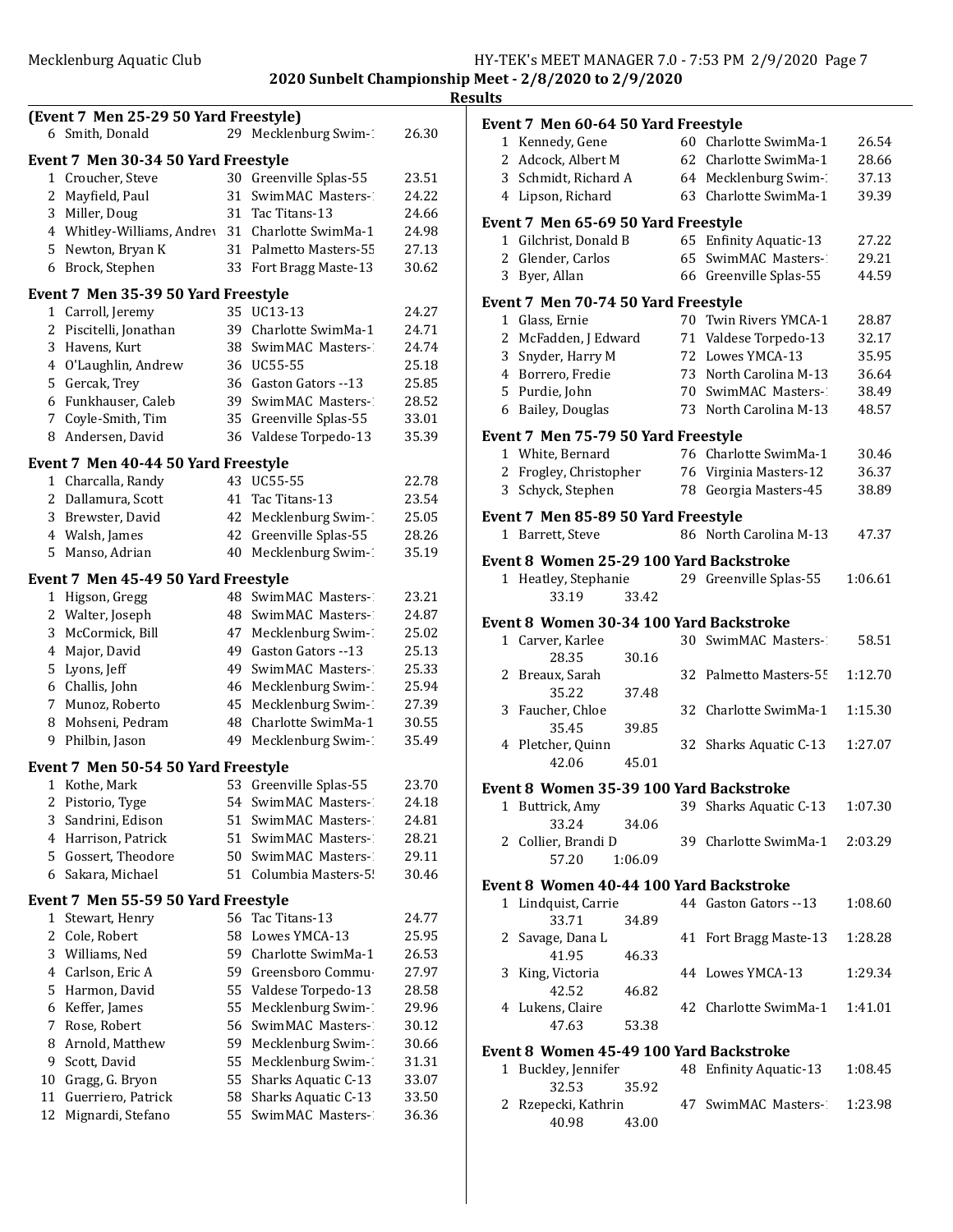|   |                                                          |         |    | (Event 8 Women 45-49 100 Yard Backstroke) |         |
|---|----------------------------------------------------------|---------|----|-------------------------------------------|---------|
|   | 3 Sumwalt, Christa                                       |         |    | 47 SwimMAC Masters-1                      | 1:49.45 |
|   | 53.35                                                    | 56.10   |    |                                           |         |
|   | Event 8 Women 50-54 100 Yard Backstroke                  |         |    |                                           |         |
|   | 1 Vazquez, Maria E<br>34.19                              | 35.84   |    | 54 Tac Titans-13                          | 1:10.03 |
|   | 2 Jones, Rebecca<br>40.31                                | 42.39   |    | 52 SwimMAC Masters-1                      | 1:22.70 |
|   | Event 8 Women 55-59 100 Yard Backstroke                  |         |    |                                           |         |
|   | 1 Young, Barbara                                         |         |    | 56 Enfinity Aquatic-13                    | 1:17.96 |
|   | 37.66                                                    | 40.30   |    |                                           |         |
|   | 2 Rasmussen, Anne<br>39.85                               | 43.62   |    | 55 Twin Rivers YMCA-1                     | 1:23.47 |
|   | 3 Gregory, Carol<br>40.55                                | 44.03   | 55 | Colony Masters-13                         | 1:24.58 |
|   | Event 8 Women 60-64 100 Yard Backstroke                  |         |    |                                           |         |
|   | 1 DeMere, Susan<br>39.10                                 | 43.37   |    | 63 Palmetto Masters-55                    | 1:22.47 |
|   | 2 Alton, Dale                                            |         |    | 62 Tac Titans-13                          | 1:23.72 |
|   | 40.07<br>3 Hefron, Karen                                 | 43.65   |    | 60 SwimMAC Masters-1                      | 1:28.54 |
|   | 43.61                                                    | 44.93   |    |                                           |         |
|   | Event 8 Women 65-69 100 Yard Backstroke                  |         |    |                                           |         |
|   | 1 Moeller, Mary Pat                                      |         |    | 69 Charlotte SwimMa-1                     | 1:42.70 |
|   | 49.98                                                    | 52.72   |    |                                           |         |
|   | 2 Parsons, Donna<br>55.22                                | 56.69   |    | 69 SwimMAC Masters-2                      | 1:51.91 |
|   | Event 8 Women 70-74 100 Yard Backstroke                  |         |    |                                           |         |
|   | 1 Barry, Marcia L<br>43.50                               | 44.45   |    | 71 Virginia Masters-12                    | 1:27.95 |
|   | Event 8 Women 75-79 100 Yard Backstroke                  |         |    |                                           |         |
|   | 1 Lallande, Nicola N                                     |         |    | 76 Mecklenburg Swim-1                     | 2:13.32 |
|   | 1:03.64<br>2 Brooks, Sam                                 | 1:09.68 |    | 76 North Carolina M-13                    | 2:47.68 |
|   | 1:16.70                                                  | 1:30.98 |    |                                           |         |
|   | Event 8 Women 80-84 100 Yard Backstroke                  |         |    |                                           |         |
| 1 | Elliott, Kacky<br>1:03.41                                | 1:10.43 |    | 81 Greenville Splas-55                    | 2:13.84 |
|   | Event 9 Men 18-24 100 Yard Backstroke                    |         |    |                                           |         |
|   | 1 Cole, Jacob                                            |         |    | 19 Mecklenburg Swim-1                     | 58.77   |
|   | 28.33                                                    | 30.44   |    |                                           |         |
|   | Event 9 Men 25-29 100 Yard Backstroke                    |         |    |                                           |         |
|   | 1 Baric, Michael<br>24.84                                | 25.92   |    | 27 North Carolina M-13                    | 50.76   |
|   | 2 Pocta, Jacob<br>31.74                                  | 34.67   |    | 28 Greenville Splas-55                    | 1:06.41 |
|   |                                                          |         |    |                                           |         |
| 1 | Event 9 Men 30-34 100 Yard Backstroke<br>Croucher, Steve |         |    | 30 Greenville Splas-55                    | 58.90   |
|   | 28.87                                                    | 30.03   |    |                                           |         |
|   | 2 Newton, Bryan K<br>35.74                               |         |    | 31 Palmetto Masters-55                    | 1:12.73 |
|   |                                                          | 36.99   |    |                                           |         |

|              | Event 9 Men 35-39 100 Yard Backstroke        |       |    |                                |         |
|--------------|----------------------------------------------|-------|----|--------------------------------|---------|
|              | 1 Glasco, Judd                               |       |    | 38 Mecklenburg Swim-           | 58.22   |
|              | 29.08                                        | 29.14 |    |                                |         |
| 2            | Hynum, Daniel<br>28.84                       | 30.49 |    | 37 Greenville Splas-55         | 59.33   |
|              | 3 Gercak, Trey                               |       | 36 | Gaston Gators --13             | 1:07.18 |
|              | 32.01                                        | 35.17 |    |                                |         |
|              | 4 Andersen, David                            |       | 36 | Valdese Torpedo-13             | 1:33.31 |
|              | 45.02                                        | 48.29 |    |                                |         |
| 5            | Sloan, Thomas<br>1:26.30                     | 17.78 |    | 37 Charlotte SwimMa-1          | 1:44.08 |
|              |                                              |       |    |                                |         |
|              | Event 9 Men 40-44 100 Yard Backstroke        |       |    | 40 Lowes YMCA-13               | 1:22.38 |
|              | 1 Nguyen, Sonny<br>41.15                     | 41.23 |    |                                |         |
|              |                                              |       |    |                                |         |
|              | Event 9 Men 45-49 100 Yard Backstroke        |       |    |                                |         |
|              | 1 Higson, Gregg<br>28.33                     | 29.97 |    | 48 SwimMAC Masters-            | 58.30   |
| 2            | Flynn, Robert                                |       | 45 | SwimMAC Masters-1              | 58.33   |
|              | 27.95                                        | 30.38 |    |                                |         |
|              | 3 Challis, John                              |       |    | 46 Mecklenburg Swim-1          | 1:09.90 |
|              | 34.02                                        | 35.88 |    |                                |         |
| 4            | Sturgis, Jason                               |       |    | 47 SwimMAC Masters-            | 1:18.54 |
|              | 38.04                                        | 40.50 |    |                                |         |
|              | 5 Mohseni, Pedram                            |       |    | 48 Charlotte SwimMa-1          | 1:30.70 |
|              | 42.76                                        | 47.94 |    |                                |         |
|              | <b>Event 9 Men 50-54 100 Yard Backstroke</b> |       |    |                                |         |
| $\mathbf{1}$ | Kothe, Mark                                  |       |    | 53 Greenville Splas-55         | 1:02.09 |
|              | 30.59                                        | 31.50 |    |                                |         |
|              | 2 Niemeyer, Chuck<br>31.34                   | 32.14 |    | 52 Gaston Gators --13          | 1:03.48 |
|              |                                              |       |    |                                |         |
|              | Event 9 Men 55-59 100 Yard Backstroke        |       |    |                                |         |
|              | 1 Williams, Ned                              |       |    | 59 Charlotte SwimMa-1          | 1:07.01 |
|              | 33.44<br>2 Smith, Stratton                   | 33.57 |    | 55 SwimMAC Masters-            | 1:07.38 |
|              | 33.70                                        | 33.68 |    |                                |         |
|              | 3 Cole, Robert                               |       |    | 58 Lowes YMCA-13               | 1:11.53 |
|              | 34.86                                        | 36.67 |    |                                |         |
|              | 4 Pirie, Harry                               |       |    | 57 SwimMAC Masters-2           | 1:35.64 |
|              | 45.36                                        | 50.28 |    |                                |         |
|              | Event 9 Men 60-64 100 Yard Backstroke        |       |    |                                |         |
|              | 1 Klein, Jonathan                            |       |    | 62 North Carolina M-13 1:04.80 |         |
|              | 31.64                                        | 33.16 |    |                                |         |
|              | Event 9 Men 65-69 100 Yard Backstroke        |       |    |                                |         |
|              | 1 White, Warren                              |       |    | 65 SwimMAC Masters- 1:17.33    |         |
|              | 36.71                                        | 40.62 |    |                                |         |
|              | Event 9  Men 70-74 100 Yard Backstroke       |       |    |                                |         |
|              | 1 Conroy, Michael                            |       |    | 73 Mecklenburg Swim-1          | 1:21.22 |
|              | 39.65                                        | 41.57 |    |                                |         |
|              | 2 Schumann, David                            |       |    | 73 Tac Titans-13               | 1:44.77 |
|              | 50.71                                        | 54.06 |    |                                |         |
|              | --- Purdie, John                             |       |    | 70 SwimMAC Masters-            | DQ      |
|              | Shoulders past vertical toward breast        |       |    |                                |         |

53.97 1:00.87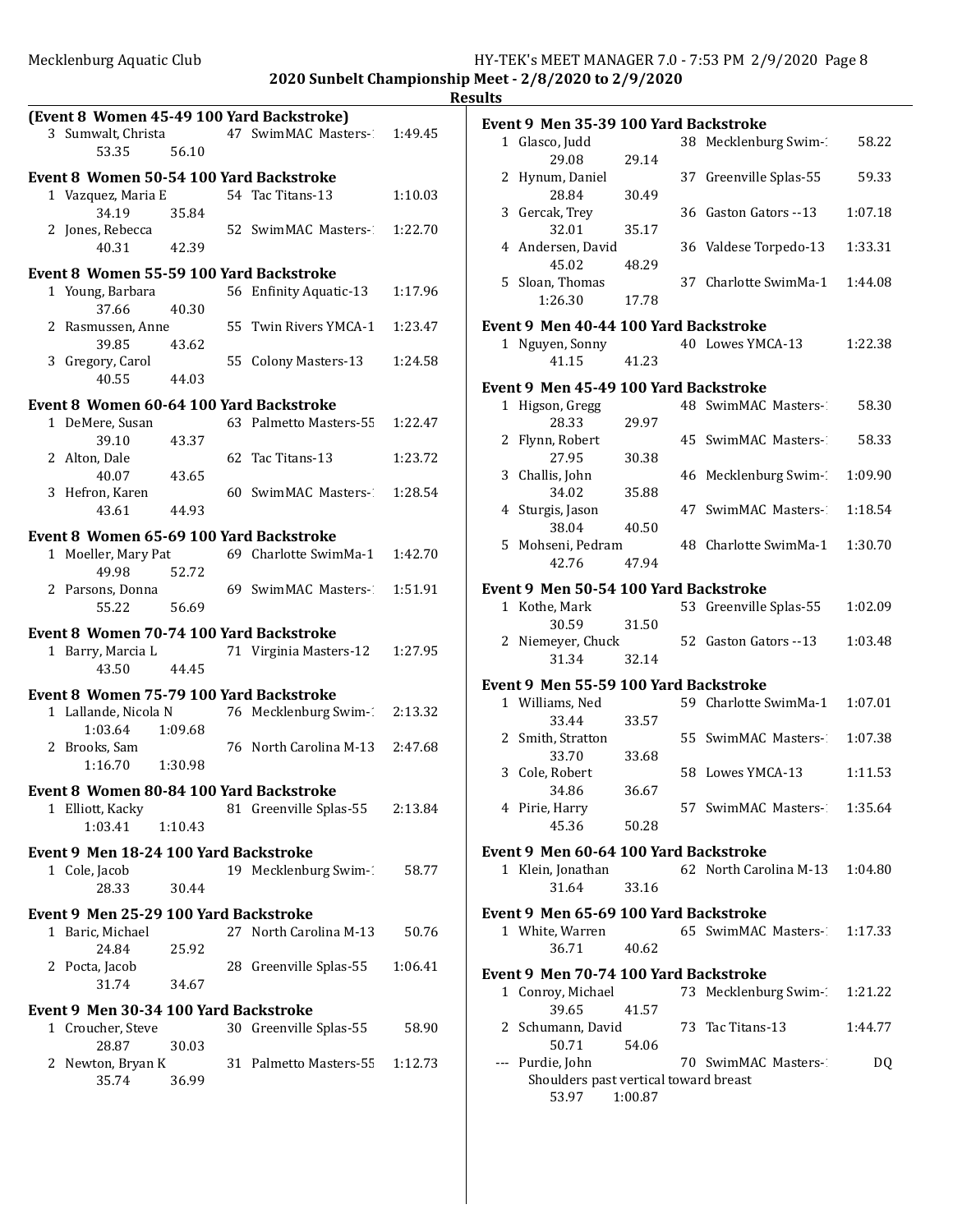| Event 9 Men 75-79 100 Yard Backstroke<br>1 Schyck, Stephen<br>58.43<br>1:06.71 | 78 Georgia Masters-45<br>2:05.14            |
|--------------------------------------------------------------------------------|---------------------------------------------|
| Event 9 Men 85-89 100 Yard Backstroke<br>1 Barrett, Steve                      | 86 North Carolina M-13<br>2:03.99           |
| 1:05.22<br>58.77                                                               |                                             |
| Event 10 Women 25+200 Yard Medley Relay                                        |                                             |
| 1 SwimMAC Masters-13                                                           | 1:57.14<br>A                                |
| 1) Lowe, Rachel W28                                                            | 2) Dunn, Sara W47                           |
| 3) Carver, Karlee W30<br>31.32<br>32.30                                        | 4) Koeppel, Brooke W41<br>25.54<br>27.98    |
| 2 Gaston Gators --13                                                           | A<br>2:06.18                                |
| 1) Clopp, Rebecca W29                                                          | 2) Ballenger, Angie W50                     |
| 3) Lindquist, Carrie W44                                                       | 4) Hauser, Whitney W28                      |
| 32.64<br>37.69                                                                 | 30.25<br>25.60                              |
| 3 Charlotte SwimMa-13                                                          | 2:18.34<br>A                                |
| 1) Faucher, Chloe W32                                                          | 2) Ganley, Katie W28                        |
| 3) Hargis, Jessica W40                                                         | 4) Brown, Asheton W30                       |
| 37.15<br>37.20                                                                 | 25.19<br>38.80                              |
| 4 Gaston Gators --13                                                           | B<br>2:37.08                                |
| 1) Rankin, Alison W47                                                          | 2) Paschall, Katie W51                      |
| 3) Leftwich, Amanda L W44<br>41.09<br>56.48                                    | 4) Bryant, Veronica M W34<br>24.18<br>35.33 |
| 5 Greenville Splas-55                                                          | 3:06.61<br>A                                |
| 1) Knowles, Kristin E W40                                                      | 2) Loew, Sarah J W33                        |
| 3) Scott, Leslie W55                                                           | 4) Ramsbey, Nicole W41                      |
| 1:10.00<br>38.67                                                               | 37.38<br>40.56                              |
| Event 10 Women 35+200 Yard Medley Relay                                        |                                             |
| 1 Mecklenburg Swim-13                                                          | 2:37.19<br>A                                |
| 1) Stec Market, Betsy W40                                                      | 2) Primavera, Cassie W53                    |
| 3) Vidarsson, Camilla W44                                                      | 4) Schmid, Alexandra W50                    |
| 36.67<br>44.96                                                                 | 39.85<br>35.71                              |
| 2 Charlotte SwimMa-13                                                          | A<br>2:54.51                                |
| 1) Groomes, Amy Leigh W36                                                      | 2) Lukens, Claire W42                       |
| 3) Brannon, Carla K W38                                                        | 4) Mihalick, Katherine S W44                |
| 1:01.53<br>34.92                                                               | 40.06<br>38.00                              |
| Event 10 Women 45+200 Yard Medley Relay                                        |                                             |
| 1 SwimMAC Masters-13                                                           | 2:23.03<br>$\mathbf{A}$                     |
| 1) Jones, Rebecca W52                                                          | 2) Hefron, Karen W60                        |
| 3) Townes, Maureen W45                                                         | 4) Rzepecki, Kathrin W47<br>32.86           |
| 41.48<br>39.61                                                                 | 29.08                                       |
| Event 10 Women 55+200 Yard Medley Relay                                        |                                             |
| Greenville Splas-55<br>1                                                       | 2:48.04<br>A                                |
| 1) Quinn, Cheryl W59                                                           | 2) Hebel, Janice W60                        |
| 3) Moore, Carolyn B W58<br>45.08<br>16.85                                      | 4) Stephens, Brenda W56<br>1:16.94<br>29.17 |
|                                                                                |                                             |
| Event 11 Men 18+200 Yard Medley Relay                                          |                                             |
| 1 Mecklenburg Swim-13                                                          | 1:51.27<br>A                                |
| 1) Brewster, David M42<br>3) Smith, Donald M29                                 | 2) Glasco, Judd M38<br>4) Cole, Jacob M19   |
| 28.85<br>30.36                                                                 | 29.11<br>22.95                              |
|                                                                                |                                             |
|                                                                                |                                             |
|                                                                                |                                             |

| ı<br>п |
|--------|
|        |

#### **Event 11 Men 25+ 200 Yard Medley Relay**<br>1 SwimMAC Masters-13 A 1 SwimMAC Masters-13 A 1:49.78

|               | JWIIIIWIAU WIASICI S-IJ                      | л                           | 1.TJ./0 |
|---------------|----------------------------------------------|-----------------------------|---------|
|               | 1) Flynn, Robert M45                         | 2) Graf, Chuck M53          |         |
|               | 3) Mayfield, Paul M31                        | 4) Rossi, Dave M31          |         |
|               | 29.40<br>30.85                               | 25.18<br>24.35              |         |
| $\mathcal{L}$ | Charlotte SwimMa-13                          | A                           | 1:50.47 |
|               | 1) Piscitelli, Jonathan M39                  | 2) Whitley-Williams, Andrew |         |
|               | 3) Snyder, Austin M26                        | 4) Benham, Alex M28         |         |
|               | 25.03<br>36.85                               | 24.14<br>24.45              |         |
| 3             | Greenville Splas-55                          | A                           | 1:50.64 |
|               | 1) Hynum, Daniel M37                         | 2) Wilson, Jeremy M28       |         |
|               | 3) Croucher, Steve M30                       | 4) Pocta, Jacob M28         |         |
|               | 28.11<br>31.03                               | 25.70<br>25.80              |         |
|               | Event 11 Men 35+ 200 Yard Medley Relay       |                             |         |
|               | 1 Gaston Gators --13                         | A                           | 2:00.57 |
|               | 1) Gercak, Trey M36                          | 2) Johnson, Brian M43       |         |
|               | 3) Niemeyer, Chuck M52                       | 4) Major, David M49         |         |
|               | 32.03<br>36.60                               | 27.25<br>24.69              |         |
| 2             | Lowes YMCA-13                                | A                           | 2:01.29 |
|               | 1) King, Eric M48                            | 2) Nguyen, Sonny M40        |         |
|               | 3) Cole, Robert M58                          | 4) Handy, Thomas M56        |         |
|               | 28.30<br>34.59                               | 30.09<br>28.31              |         |
| 3             | SwimMAC Masters-13                           | A                           | 2:04.13 |
|               | 1) Sturgis, Jason M47                        | 2) Havens, Kurt M38         |         |
|               | 3) Peppercorn, Andrew M42                    | 4) Funkhauser, Caleb M39    |         |
|               | 35.67<br>30.88                               | 29.25<br>28.33              |         |
| 4             | Greenville Splas-55                          | A                           | 2:13.89 |
|               | 1) Kothe, Mark M53                           | 2) Schneidet, Sebastian M36 |         |
|               | 3) Decker, John M45                          | 4) Coyle-Smith, Tim M35     |         |
|               | 32.70<br>41.15                               | 27.19<br>32.85              |         |
| 5             | Charlotte SwimMa-13                          | A                           | 2:27.16 |
|               | 1) Sloan, Thomas M37                         | 2) Kennedy, Gene M60        |         |
|               | 3) Makhuli, Mark M50                         | 4) Mohseni, Pedram M48      |         |
|               | 42.46<br>40.30                               | 39.05<br>25.35              |         |
|               | Event 11 Men 45+200 Yard Medley Relay        |                             |         |
|               | 1 SwimMAC Masters-13                         | A                           | 1:53.34 |
|               | 1) $U_{\text{incon}}$ $C_{\text{max}}$ $M40$ | 2) Walter Joseph M40        |         |

### 1) Higson, Gregg M48 2) Walter, Joseph M48 3) Pistorio, Tyge M54 4) Pardo, Robert M46 28.74 30.74 27.20 26.66 2 Mecklenburg Swim-13 A 1:59.09 1) Challis, John M46 2) McCormick, Bill M47 3) Munoz, Roberto M45 4) Hodnett, Spencer M46 32.06 29.80 31.34 25.89 3 SwimMAC Masters-13 B 2:46.90 1) Purdie, John M70 2) Harrison, Patrick M51 3) Glender, Carlos M65 4) Mignardi, Stefano M55

55.11 39.22 36.41 36.16

## Event 11 Men 55+ 200 Yard Medley Relay

| 1 SwimMAC Masters-13   |       | А                         |                     | 2:18.64 |
|------------------------|-------|---------------------------|---------------------|---------|
| 1) White, Warren M65   |       |                           | 2) Pirie, Harry M57 |         |
| 3) Smith, Stratton M55 |       |                           | 4) Rose, Robert M56 |         |
| 34.63                  | 42.00 | 30.10                     | 31.91               |         |
| 2 Mecklenburg Swim-13  |       | А                         |                     | 2:30.54 |
| 1) Arnold, Matthew M59 |       | 2) Schmidt, Richard A M64 |                     |         |
| 3) Keffer, James M55   |       |                           | 4) Scott, David M55 |         |
| 39.63                  | 44.32 | 34.87                     | 31.72               |         |
|                        |       |                           |                     |         |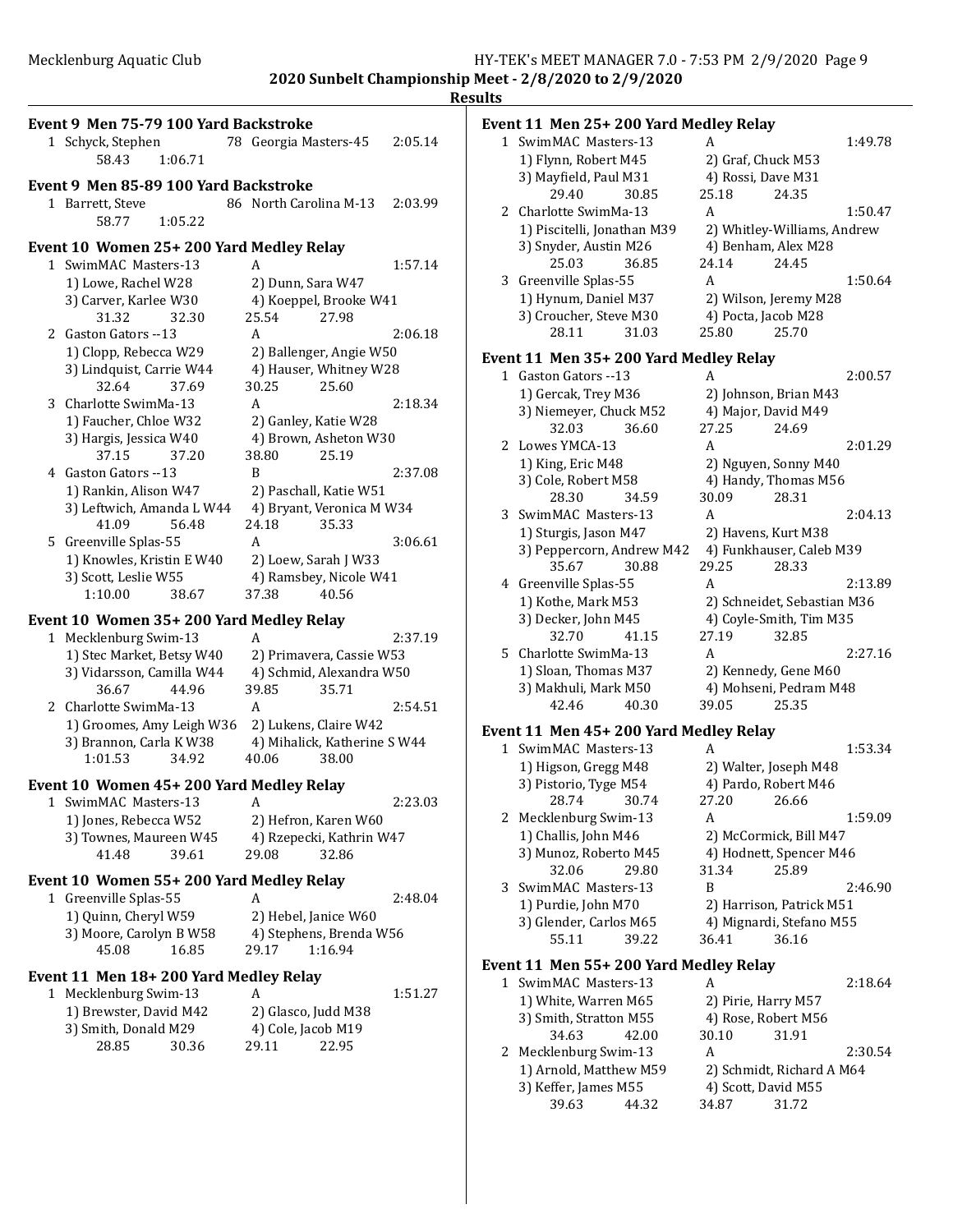**2020 Sunbelt Championship Meet - 2/8/2020 to 2/9/2020 Result** 

|   | Event 12 Women 25-29 100 Yard Butterfly                     |         |                        |         |
|---|-------------------------------------------------------------|---------|------------------------|---------|
|   | 1 Hobbs, Kelsi G<br>30.04                                   | 33.59   | 29 Enfinity Aquatic-13 | 1:03.63 |
|   | 2 Lowe, Rachel                                              |         | 28 SwimMAC Masters-1   | 1:05.32 |
|   | 30.96<br>3 Ganley, Katie                                    | 34.36   | 28 Charlotte SwimMa-1  | 1:09.99 |
|   | 33.12                                                       | 36.87   |                        |         |
|   | Event 12 Women 30-34 100 Yard Butterfly                     |         |                        |         |
|   | 1 Roka, Heather<br>35.02                                    | 39.41   | 33 Gulf Coast Swim-14  | 1:14.43 |
|   | Event 12 Women 45-49 100 Yard Butterfly                     |         |                        |         |
|   | 1 Braun, Erika                                              |         | 48 Raleigh Area Mas-13 | 59.56   |
|   | 28.13                                                       | 31.43   |                        |         |
|   | Event 12 Women 55-59 100 Yard Butterfly                     |         |                        |         |
|   | 1 Countryman, Marianne<br>33.88                             | 37.20   | 55 Atlanta Water Jo-45 | 1:11.08 |
|   | 2 Moore, Carolyn B<br>34.60                                 | 39.09   | 58 Greenville Splas-55 | 1:13.69 |
|   | 3 Rasmussen, Anne                                           |         | 55 Twin Rivers YMCA-1  | 1:18.36 |
|   | 36.02 42.34                                                 |         |                        |         |
|   | Event 12 Women 65-69 100 Yard Butterfly                     |         |                        |         |
|   | 1 Amick, Beverly                                            |         | 65 Colony Masters-13   | 1:19.83 |
|   | 37.15                                                       | 42.68   |                        |         |
|   | Event 12 Women 70-74 100 Yard Butterfly                     |         |                        |         |
|   | 1 Panayotoff, Kristi                                        |         | 71 Greenville Splas-55 | 1:56.99 |
|   | 56.13                                                       | 1:00.86 |                        |         |
|   | Event 13 Men 18-24 100 Yard Butterfly                       |         |                        |         |
|   | 1 Balkus, Anthony<br>24.77                                  | 29.02   | 22 Hawk Masters UNC-1  | 53.79   |
|   | 2 Cole, Jacob                                               |         | 19 Mecklenburg Swim-1  | 1:00.12 |
|   | 27.90                                                       | 32.22   |                        |         |
|   | Event 13 Men 25-29 100 Yard Butterfly                       |         |                        |         |
|   | 1 Gibson, Evante                                            |         | 25 UC13-13             | 55.00   |
|   | 25.37                                                       | 29.63   |                        |         |
|   | 2 Sites, Tyler                                              |         | 28 Palmetto Masters-55 | 1:01.59 |
|   | 29.14<br>3 Pocta, Jacob                                     | 32.45   | 28 Greenville Splas-55 | 1:12.13 |
|   | 32.03                                                       | 40.10   |                        |         |
|   | Event 13 Men 35-39 100 Yard Butterfly                       |         |                        |         |
|   | 1 Carroll, Jeremy                                           |         | 35 UC13-13             | 1:01.78 |
|   | 28.47                                                       | 33.31   |                        |         |
|   | Event 13 Men 40-44 100 Yard Butterfly                       |         |                        |         |
| 1 | Dallamura, Scott                                            |         | 41 Tac Titans-13       | 54.30   |
|   | 25.90                                                       | 28.40   |                        |         |
|   | 2 Nguyen, Sonny<br>44.95                                    |         | 40 Lowes YMCA-13       | 1:33.06 |
|   |                                                             | 48.11   |                        |         |
|   | Event 13 Men 45-49 100 Yard Butterfly<br>1 Andersen, Morten |         | 49 SwimMAC Masters-2   | 57.06   |
|   | 26.83                                                       | 30.23   |                        |         |
|   | 2 Decker, John                                              |         | 45 Greenville Splas-55 | 1:00.88 |
|   | 29.24                                                       | 31.64   |                        |         |

| ılts         |                                                             |         |                                 |                                 |         |
|--------------|-------------------------------------------------------------|---------|---------------------------------|---------------------------------|---------|
|              | 3 Lyons, Jeff                                               |         |                                 | 49 SwimMAC Masters-             | 1:01.53 |
|              | 28.36<br>4 King, Eric                                       | 33.17   | 48 Lowes YMCA-13                |                                 | 1:05.48 |
|              | 30.54                                                       | 34.94   |                                 |                                 |         |
|              | 5 Munoz, Roberto<br>32.96                                   | 39.21   |                                 | 45 Mecklenburg Swim-1           | 1:12.17 |
|              | Event 13 Men 50-54 100 Yard Butterfly                       |         |                                 |                                 |         |
|              | 1 Sakara, Michael<br>40.05                                  | 47.99   |                                 | 51 Columbia Masters-5!          | 1:28.04 |
|              | Event 13 Men 55-59 100 Yard Butterfly                       |         |                                 |                                 |         |
|              | 1 Stewart, Henry<br>28.68                                   | 32.72   | 56 Tac Titans-13                |                                 | 1:01.40 |
|              | Event 13 Men 65-69 100 Yard Butterfly                       |         |                                 |                                 |         |
|              | 1 Glender, Carlos<br>43.46                                  | 49.92   |                                 | 65 SwimMAC Masters-1            | 1:33.38 |
|              | Event 13 Men 70-74 100 Yard Butterfly                       |         |                                 |                                 |         |
|              | 1 Preuninger, David<br>44.09                                | 49.75   |                                 | 73 Greenville Splas-55          | 1:33.84 |
|              | Event 14 Women 25-29 200 Yard Freestyle                     |         |                                 |                                 |         |
| $\mathbf{1}$ | Hauser, Whitney                                             |         | 28 Gaston Gators -- 13          |                                 | 2:03.37 |
|              | 27.22                                                       | 30.70   | 32.45                           | 33.00                           |         |
|              | 2 Heatley, Stephanie<br>29.22                               | 31.92   | 29 Greenville Splas-55<br>32.09 | 31.93                           | 2:05.16 |
|              | 3 Brophy, Jennifer<br>29.98                                 | 33.86   | 35.63                           | 27 Fort Bragg Maste-13<br>35.93 | 2:15.40 |
|              | 4 Grimsley, Claire<br>32.64                                 | 36.55   | 28 Lowes YMCA-13<br>37.55       | 37.87                           | 2:24.61 |
|              | Event 14 Women 30-34 200 Yard Freestyle                     |         |                                 |                                 |         |
|              | 1 Carver, Karlee                                            |         | 30 SwimMAC Masters-             |                                 | 1:54.74 |
|              | 26.45                                                       | 29.27   | 29.42                           | 29.60                           |         |
|              | 2 Roka, Heather<br>32.44                                    | 35.02   | 33 Gulf Coast Swim-14<br>35.78  | 35.43                           | 2:18.67 |
|              | 3 Breaux, Sarah<br>32.37                                    | 35.07   | 36.44                           | 32 Palmetto Masters-55<br>36.61 | 2:20.49 |
|              | 4 Pletcher, Quinn<br>35.37 40.72                            |         | 43.58 43.70                     | 32 Sharks Aquatic C-13          | 2:43.37 |
|              |                                                             |         |                                 |                                 |         |
|              | Event 14 Women 35-39 200 Yard Freestyle<br>1 Holland, Irish |         |                                 | 39 North Carolina M-13          | 2:05.05 |
|              | 29.18                                                       | 31.49   | 32.38                           | 32.00                           |         |
|              | Event 14 Women 40-44 200 Yard Freestyle                     |         |                                 |                                 |         |
|              | 1 Leftwich, Amanda L                                        |         | 44 Gaston Gators -- 13          |                                 | 2:34.28 |
|              | 34.85                                                       | 37.49   | 40.88                           | 41.06                           |         |
| 2            | Hargis, Jessica                                             |         | 40 Charlotte SwimMa-1           |                                 | 2:43.64 |
|              | 37.12                                                       | 40.44   | 42.98                           | 43.10                           |         |
| 3            | King, Victoria<br>36.23                                     | 42.49   | 44 Lowes YMCA-13<br>44.00       | 42.14                           | 2:44.86 |
|              | 4 Vidarsson, Camilla                                        |         | 44 Mecklenburg Swim-1           |                                 | 3:02.07 |
|              | 38.17                                                       | 44.35   | 46.92                           | 52.63                           |         |
|              | 5 Ramsbey, Nicole                                           |         | 41 Greenville Splas-55          |                                 | 3:02.95 |
|              | 42.54                                                       | 44.53   | 47.41                           | 48.47                           |         |
| 6            | Savage, Dana L<br>40.77                                     | 47.16   | 41 Fort Bragg Maste-13<br>51.87 | 50.66                           | 3:10.46 |
| 7            | Knowles, Kristin E                                          |         | 40 Greenville Splas-55          |                                 | 4:51.34 |
|              | 1:04.42                                                     | 1:13.88 | 1:17.12                         | 1:15.92                         |         |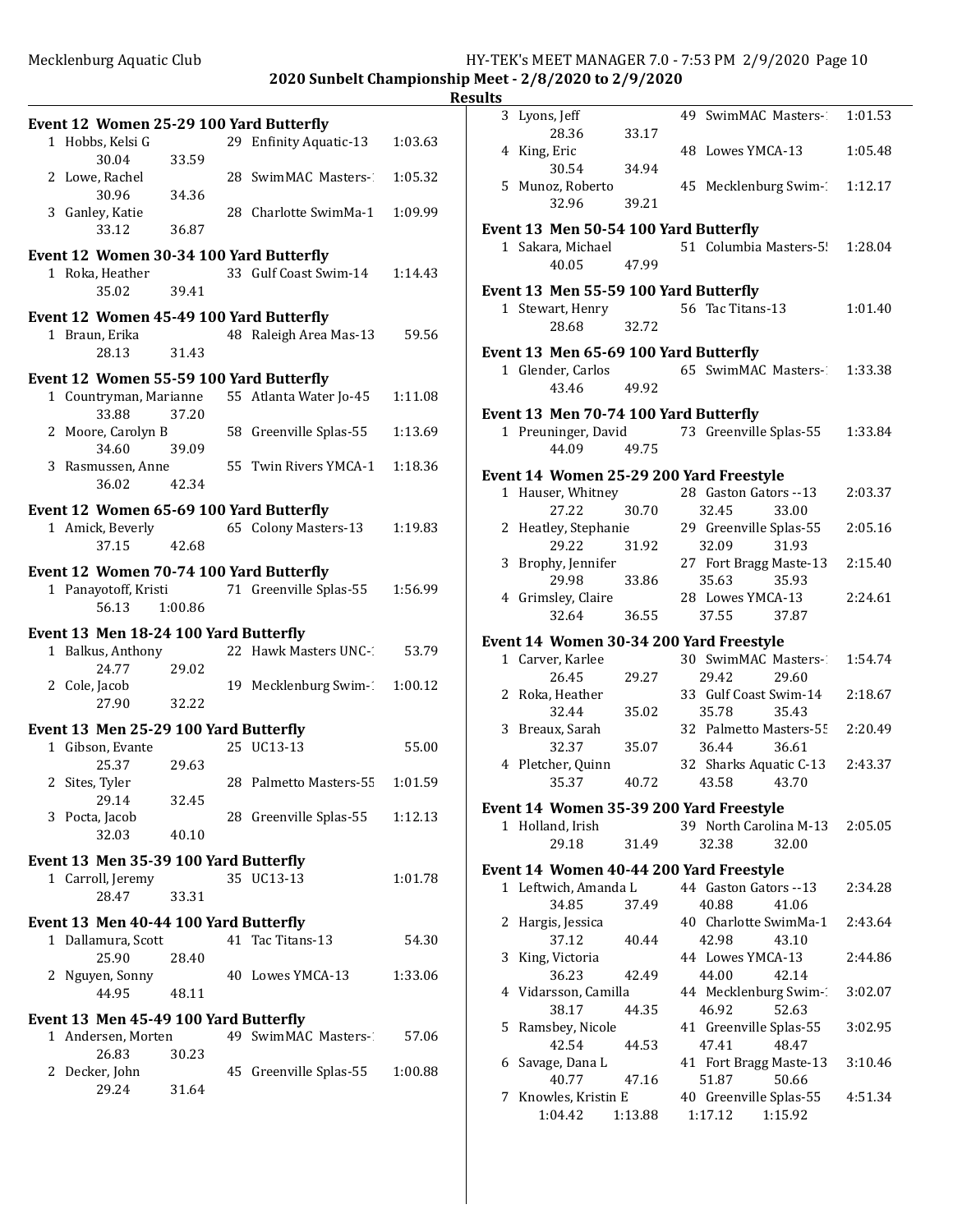**2020 Sunbelt Championship Meet - 2/8/2020 to 2/9/2020**

### **Results**

|   | Event 14 Women 45-49 200 Yard Freestyle |         |                                  |                       |         |
|---|-----------------------------------------|---------|----------------------------------|-----------------------|---------|
|   | 1 Dunn, Sara                            |         | 47 SwimMAC Masters-1             |                       | 2:19.32 |
|   | 31.42                                   | 35.54   | 36.41                            | 35.95                 |         |
|   | 2 Rzepecki, Kathrin                     |         | 47 SwimMAC Masters-              |                       | 2:36.25 |
|   | 36.74                                   | 39.47   | 40.72                            | 39.32                 |         |
|   | 3 Gratsou-Zodl, Violetta                |         | 49 Tac Titans-13                 |                       | 2:50.71 |
|   | 39.62                                   | 42.91   | 44.77 43.41                      |                       |         |
|   | 4 Shoaf, Patty                          |         | 49 UC13-13                       |                       | 3:05.93 |
|   |                                         |         |                                  | 48.38                 |         |
|   | 45.71                                   |         |                                  |                       |         |
|   | 5 Sumwalt, Christa                      |         | 47 SwimMAC Masters-1             |                       | 3:06.83 |
|   | 40.55                                   | 49.12   | 49.28                            | 47.88                 |         |
|   | Event 14 Women 50-54 200 Yard Freestyle |         |                                  |                       |         |
|   | 1 Vazquez, Maria E                      |         | 54 Tac Titans-13                 |                       | 2:17.50 |
|   | 31.85                                   | 34.44   | 35.41                            | 35.80                 |         |
|   | 2 Primavera, Cassie                     |         |                                  | 53 Mecklenburg Swim-1 | 3:02.50 |
|   | 41.30                                   | 44.65   | 48.87                            | 47.68                 |         |
|   | Event 14 Women 55-59 200 Yard Freestyle |         |                                  |                       |         |
|   | 1 Countryman, Marianne                  |         | 55 Atlanta Water Jo-45           |                       | 2:13.56 |
|   | 31.18                                   | 33.80   | 34.64                            | 33.94                 |         |
|   | 2 Rasmussen, Anne                       |         | 55 Twin Rivers YMCA-1            |                       | 2:28.75 |
|   | 32.77                                   | 37.26   | 39.21                            | 39.51                 |         |
|   | 3 Quinn, Cheryl                         |         | 59 Greenville Splas-55           |                       | 2:38.33 |
|   | 36.48                                   | 39.71   | 41.75                            | 40.39                 |         |
|   | 4 Bell, Kimberly<br>52.97               | 1:02.66 | 58 Mecklenburg Swim-1<br>1:02.13 | 1:00.47               | 3:58.23 |
|   |                                         |         |                                  |                       |         |
|   | Event 14 Women 60-64 200 Yard Freestyle |         |                                  |                       |         |
|   | 1 DeMere, Susan                         |         | 63 Palmetto Masters-55           |                       | 2:35.21 |
|   | 36.02                                   | 39.36   | 40.47                            | 39.36                 |         |
|   | 2 Robinson, Jocelyn<br>40.61            | 43.88   | 64 Asheville Master-13<br>46.25  | 46.26                 | 2:57.00 |
|   |                                         |         |                                  |                       |         |
|   | Event 14 Women 65-69 200 Yard Freestyle |         |                                  |                       |         |
|   | 1 Parsons, Donna 69 SwimMAC Masters-2   |         |                                  |                       | 3:21.37 |
|   | 46.32                                   | 50.90   | 52.75                            | 51.40                 |         |
|   | Event 14 Women 70-74 200 Yard Freestyle |         |                                  |                       |         |
|   | 1 Barry, Marcia L                       |         | 71 Virginia Masters-12           |                       | 2:43.56 |
|   | 38.02                                   | 41.69   | 42.51                            | 41.34                 |         |
|   | Event 14 Women 75-79 200 Yard Freestyle |         |                                  |                       |         |
|   | 1 Lallande, Nicola N                    |         | 76 Mecklenburg Swim-1            |                       | 3:53.90 |
|   | 54.36                                   | 58.10   | 1:01.44                          | 1:00.00               |         |
|   | Event 15 Men 25-29 200 Yard Freestyle   |         |                                  |                       |         |
| 1 | Benham, Alex                            |         | 28 Charlotte SwimMa-1            |                       | 1:47.80 |
|   | 25.56                                   | 27.77   | 27.78                            | 26.69                 |         |
| 2 | Snyder, Austin                          |         | 26 Charlotte SwimMa-1            |                       | 1:48.34 |
|   | 25.29                                   | 27.56   | 27.69                            | 27.80                 |         |
| 3 | Wilson, Jeremy                          |         | 28 Greenville Splas-55           |                       | 1:52.62 |
|   | 25.92                                   | 28.32   | 29.30                            | 29.08                 |         |
|   | 4 Smith, Donald                         |         | 29 Mecklenburg Swim-1            |                       | 2:15.90 |
|   | 30.28                                   | 33.87   | 35.50                            | 36.25                 |         |
|   | Event 15 Men 30-34 200 Yard Freestyle   |         |                                  |                       |         |
| 1 | Mayfield, Paul                          |         | 31 SwimMAC Masters-              |                       | 1:55.62 |
|   | 26.39                                   | 29.08   | 29.70                            | 30.45                 |         |

|   | 2 Croucher, Steve                     |       | 30 Greenville Splas-55          |                                | 1:57.36 |
|---|---------------------------------------|-------|---------------------------------|--------------------------------|---------|
|   | 26.07<br>3 Rossi, Dave                | 29.38 | 30.81<br>31 SwimMAC Masters-1   | 31.10                          | 2:00.10 |
|   | 27.41                                 | 30.34 | 31.08                           | 31.27                          |         |
|   | 4 Whitley-Williams, Andrey            |       | 31 Charlotte SwimMa-1           |                                | 2:02.65 |
|   | 27.97                                 | 30.45 | 31.73                           | 32.50                          |         |
|   | 5 Miller, Doug                        |       | 31 Tac Titans-13                |                                | 2:14.40 |
|   | 29.58<br>6 Newton, Bryan K            | 36.09 | 36.18                           | 32.55                          |         |
|   | 32.43                                 | 35.38 | 31 Palmetto Masters-55<br>36.89 | 35.94                          | 2:20.64 |
|   | 7 Brock, Stephen                      |       |                                 | 33 Fort Bragg Maste-13 2:48.40 |         |
|   | 34.67                                 | 41.74 | 1:31.99                         |                                |         |
|   | Event 15 Men 35-39 200 Yard Freestyle |       |                                 |                                |         |
|   | 1 Dellanoce, Michael                  |       | 35 Raleigh Area Mas-13          |                                | 1:48.82 |
|   | 25.73                                 | 27.63 | 28.10                           | 27.36                          |         |
|   | 2 Glasco, Judd                        |       | 38 Mecklenburg Swim-            |                                | 1:53.59 |
|   | 26.66                                 | 28.58 | 29.50                           | 28.85                          |         |
|   | 3 Gercak, Trey                        |       | 36 Gaston Gators -- 13          |                                | 2:21.04 |
|   | 30.11                                 | 34.25 | 37.82                           | 38.86                          |         |
|   | 4 Sloan, Thomas<br>34.99              | 37.37 | 37 Charlotte SwimMa-1<br>39.22  | 37.28                          | 2:28.86 |
|   | 5 Schneidet, Sebastian                |       | 36 Greenville Splas-55          |                                | 2:40.83 |
|   | 37.07                                 | 41.15 | 42.35                           | 40.26                          |         |
|   | 6 Coyle-Smith, Tim                    |       | 35 Greenville Splas-55          |                                | 2:46.49 |
|   | 35.37                                 | 40.17 | 43.89                           | 47.06                          |         |
|   | Event 15 Men 40-44 200 Yard Freestyle |       |                                 |                                |         |
|   | 1 Charcalla, Randy                    |       | 43 UC55-55                      |                                | 1:56.42 |
|   | 26.98                                 | 29.33 | 29.98                           | 30.13                          |         |
|   | 2 Johnson, Brian                      |       | 43 Gaston Gators --13           |                                | 2:41.49 |
|   | 37.06                                 | 41.18 | 43.48                           | 39.77                          |         |
|   | Event 15 Men 45-49 200 Yard Freestyle |       |                                 |                                |         |
|   | 1 Walter, Joseph                      |       | 48 SwimMAC Masters-             |                                | 1:58.57 |
|   | 27.48                                 | 30.05 | 31.04                           | 30.00                          |         |
|   | 2 Major, David                        |       | 49 Gaston Gators -- 13          |                                | 2:07.11 |
|   |                                       |       | 32.84                           |                                |         |
|   | 28.72                                 | 31.91 |                                 | 33.64                          |         |
| 3 | King, Eric                            |       | 48 Lowes YMCA-13                |                                | 2:13.95 |
|   | 30.22                                 | 34.40 | 35.41                           | 33.92                          |         |
| 4 | Philbin, Jason<br>38.66               | 42.84 | 49 Mecklenburg Swim-1<br>47.36  | 48.15                          | 2:57.01 |
|   |                                       |       |                                 |                                |         |
|   | Event 15 Men 50-54 200 Yard Freestyle |       |                                 |                                |         |
|   | 1 Kothe, Mark<br>27.49                | 29.66 | 53 Greenville Splas-55<br>29.74 | 30.49                          | 1:57.38 |
| 2 | Pistorio, Tyge                        |       | 54 SwimMAC Masters-             |                                | 1:59.69 |
|   | 27.79                                 | 30.08 | 31.21                           | 30.61                          |         |
| 3 | Brown, Stephen                        |       |                                 | 53 Mecklenburg Swim-1          | 2:13.58 |
|   | 30.97                                 | 33.49 | 34.70                           | 34.42                          |         |
|   | Event 15 Men 55-59 200 Yard Freestyle |       |                                 |                                |         |
|   | 1 Cole, Robert                        |       | 58 Lowes YMCA-13                |                                | 2:13.72 |
|   | 31.10                                 | 33.20 | 34.00                           | 35.42                          |         |
| 2 | Carlson, Eric A                       |       | 59 Greensboro Commu-            |                                | 2:24.50 |
|   | 32.89                                 | 36.30 | 37.60                           | 37.71                          |         |
| 3 | Handy, Thomas                         |       | 56 Lowes YMCA-13                |                                | 2:32.10 |
|   | 33.69                                 | 37.01 | 39.51                           | 41.89                          |         |
|   | 4 Scott, David<br>35.62               | 38.88 | 41.46                           | 55 Mecklenburg Swim-1<br>42.11 | 2:38.07 |
|   |                                       |       |                                 |                                |         |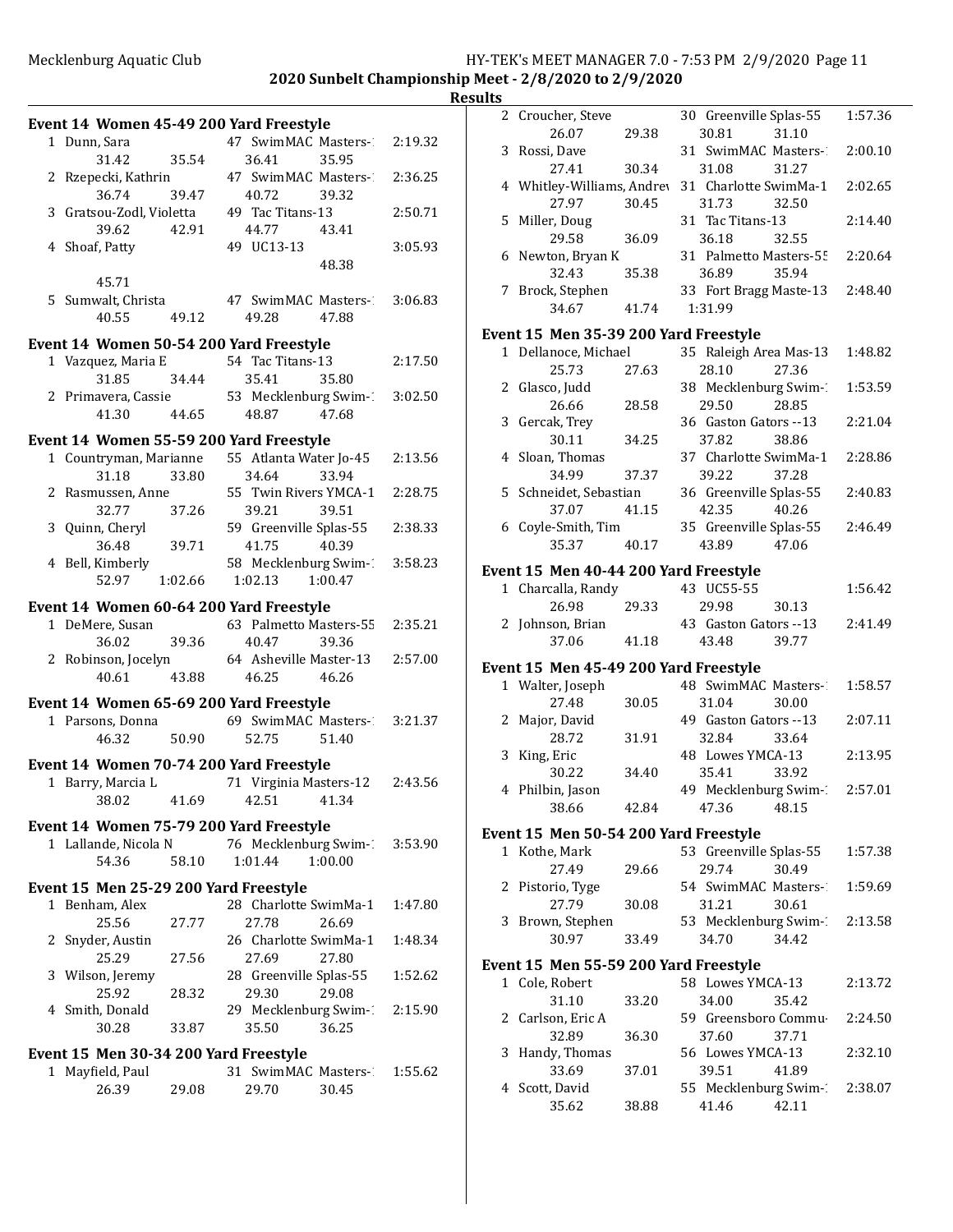|                                           |                           |         | <b>Results</b>                            |                        |                |
|-------------------------------------------|---------------------------|---------|-------------------------------------------|------------------------|----------------|
| (Event 15 Men 55-59 200 Yard Freestyle)   |                           |         | 10 Mihalick, Katherine S                  | 44 Charlotte SwimMa-1  | 56.47          |
| 5 Rose, Robert                            | 56 SwimMAC Masters-1      | 2:44.38 | Event 16 Women 45-49 50 Yard Breaststroke |                        |                |
| 36.84<br>41.35                            | 44.34<br>41.85            |         | 1 Dunn, Sara                              | 47 SwimMAC Masters-1   | 32.64          |
| 6 Mignardi, Stefano                       | 55 SwimMAC Masters-1      | 3:02.56 | 2 Townes, Maureen                         | 45 SwimMAC Masters-    | 36.09          |
| 41.20<br>46.08                            | 49.15<br>46.13            |         | 3 Skelton, Heather                        | 48 Charlotte SwimMa-1  | 45.15          |
| Event 15 Men 60-64 200 Yard Freestyle     |                           |         | 4 Gratsou-Zodl, Violetta                  | 49 Tac Titans-13       | 46.37          |
| 1 Kennedy, Gene                           | 60 Charlotte SwimMa-1     | 2:13.73 | 5 Pasko, Susan                            | 47 Mecklenburg Swim-1  | 52.57          |
| 28.94<br>32.67                            | 35.08<br>37.04            |         | Event 16 Women 50-54 50 Yard Breaststroke |                        |                |
| Event 15 Men 65-69 200 Yard Freestyle     |                           |         | 1 Ballenger, Angie                        | 50 Gaston Gators --13  | 38.04          |
| 1 Byer, Allan                             | 66 Greenville Splas-55    | 3:56.40 | 2 Jones, Rebecca                          | 52 SwimMAC Masters-1   | 40.07          |
| 52.08<br>1:01.19                          | 1:02.32<br>1:00.81        |         | 3 Smith, Sandra Y                         | 53 North Carolina M-13 | 42.83          |
|                                           |                           |         | 4 Primavera, Cassie                       | 53 Mecklenburg Swim-1  | 45.30          |
| Event 15 Men 70-74 200 Yard Freestyle     | 70 Twin Rivers YMCA-1     | 2:26.48 | 5 Schmid, Alexandra                       | 50 Mecklenburg Swim-   | 49.62          |
| 1 Glass, Ernie<br>33.33<br>37.33          | 38.67<br>37.15            |         |                                           |                        |                |
| 2 McFadden, J Edward                      | 71 Valdese Torpedo-13     | 2:57.68 | Event 16 Women 55-59 50 Yard Breaststroke |                        |                |
| 37.61<br>43.94                            | 48.75<br>47.38            |         | 1 Campagna, Janice                        | 59 Enfinity Aquatic-13 | 36.77          |
| 3 Schumann, David                         | 73 Tac Titans-13          | 3:07.13 | 2 Moore, Carolyn B                        | 58 Greenville Splas-55 | 38.04          |
| 43.85<br>47.31                            | 48.76<br>47.21            |         | 3 Scott, Leslie                           | 55 Greenville Splas-55 | 42.96          |
| 4 Purdie, John                            | 70 SwimMAC Masters-1      | 3:10.61 | 4 Gregory, Carol                          | 55 Colony Masters-13   | 49.06          |
| 49.30<br>43.43                            | 48.96<br>48.92            |         | 5 Stephens, Brenda                        | 56 Greenville Splas-55 | 56.77          |
| 5 Borrero, Fredie                         | 73 North Carolina M-13    | 3:17.41 | 6 Guerriero, Deirdre                      | 57 Sharks Aquatic C-13 | 1:07.23        |
| 41.89<br>49.34                            | 54.88<br>51.30            |         | --- Horn, Tonja A<br>Scissors kick        | 56 Valdese Torpedo-13  | DQ             |
| Event 15 Men 75-79 200 Yard Freestyle     |                           |         |                                           |                        |                |
| 1 Frogley, Christopher                    | 76 Virginia Masters-12    | 3:18.90 | Event 16 Women 60-64 50 Yard Breaststroke |                        |                |
| 44.55<br>50.08                            | 52.00<br>52.27            |         | 1 Alton, Dale                             | 62 Tac Titans-13       | 39.10          |
| 2 Gadol, Louis                            | 78 North Carolina M-13    | 3:23.27 | 2 Hebel, Janice                           | 60 Greenville Splas-55 | 48.15          |
| 53.52<br>41.85                            | 52.77<br>55.13            |         | Event 16 Women 65-69 50 Yard Breaststroke |                        |                |
| 3 Schyck, Stephen                         | 78 Georgia Masters-45     | 4:13.25 | 1 Moeller, Mary Pat                       | 69 Charlotte SwimMa-1  | 49.91          |
| 1:04.27<br>54.07                          | 1:13.08<br>1:01.83        |         | 2 Ivory, Darnell L                        | 68 Charlotte SwimMa-1  | 1:00.66        |
| Event 15 Men 90-94 200 Yard Freestyle     |                           |         | Event 16 Women 80-84 50 Yard Breaststroke |                        |                |
| 1 Stolz, Irwin W                          | 90 Georgia Masters-45     | 4:41.22 | 1 Elliott, Kacky                          | 81 Greenville Splas-55 | 1:14.81        |
| 1:07.18<br>1:10.05                        | 1:12.31<br>1:11.68        |         | 2 Vass, Mary Katherine                    | 83 Charlotte SwimMa-1  | 1:26.40        |
| Event 16 Women 25-29 50 Yard Breaststroke |                           |         | Event 17 Men 18-24 50 Yard Breaststroke   |                        |                |
| 1 Grimsley, Claire                        | 28 Lowes YMCA-13          | 39.04   | 1 Honnold, Matthew                        | 23 North Carolina M-13 | 28.33          |
| Event 16 Women 30-34 50 Yard Breaststroke |                           |         | Event 17 Men 25-29 50 Yard Breaststroke   |                        |                |
| 1 Loew, Sarah J                           | 33 Greenville Splas-55    | 39.82   | 1 Greenberg, Aaron                        | 25 UC13-13             | 25.24          |
| 2 von Thron, Amanda                       | 33 Sharks Aquatic C-13    | 39.98   | 2 Sites, Tyler                            | 28 Palmetto Masters-55 | 31.67          |
| 3 Pletcher, Quinn                         | Sharks Aquatic C-13<br>32 | 43.76   | 3 Smith, Donald                           | 29 Mecklenburg Swim-1  | 37.61          |
|                                           |                           |         |                                           |                        |                |
| Event 16 Women 35-39 50 Yard Breaststroke |                           |         | Event 17 Men 30-34 50 Yard Breaststroke   |                        |                |
| 1 Kruse, Meghan                           | 37 Durham Area Mast-1     | 37.85   | 1 Mayfield, Paul                          | 31 SwimMAC Masters-1   | 30.02          |
| 2 Brannon, Carla K                        | Charlotte SwimMa-1<br>38  | 46.45   | 2 Newton, Bryan K                         | 31 Palmetto Masters-55 | 35.96          |
| Groomes, Amy Leigh<br>3                   | 36 Charlotte SwimMa-1     | 49.11   | Event 17 Men 35-39 50 Yard Breaststroke   |                        |                |
| Event 16 Women 40-44 50 Yard Breaststroke |                           |         | 1 Havens, Kurt                            | 38 SwimMAC Masters-    | 30.91          |
| 1 Koeppel, Brooke                         | 41 SwimMAC Masters-1      | 33.90   | 2 O'Laughlin, Andrew                      | 36 UC55-55             | 31.87          |
| 2 Lindquist, Carrie                       | 44 Gaston Gators --13     | 36.25   | 3 Funkhauser, Caleb                       | 39 SwimMAC Masters-    | 36.62          |
| Tabor, Kelly<br>3                         | 42 Gaston Gators -- 13    | 39.90   | --- Coyle-Smith, Tim                      | 35 Greenville Splas-55 | DQ             |
| Stec Market, Betsy<br>4                   | Mecklenburg Swim-1<br>40  | 40.56   | <b>Butterfly kick</b>                     |                        |                |
| Leftwich, Amanda L<br>5                   | Gaston Gators --13<br>44  | 41.14   | Event 17 Men 40-44 50 Yard Breaststroke   |                        |                |
| 6 Law, Amanda                             | North Carolina M-13<br>44 | 43.03   | 1 Charcalla, Randy                        | 43 UC55-55             |                |
| Lukens, Claire<br>7                       | Charlotte SwimMa-1<br>42  | 47.78   |                                           |                        | 30.27<br>34.45 |
| Wood, Jennifer<br>8                       | 43 Valdese Torpedo-13     | 50.56   | 2 Nguyen, Sonny                           | 40 Lowes YMCA-13       |                |
| Knowles, Kristin E<br>9                   | 40 Greenville Splas-55    | 55.55   | Event 17 Men 45-49 50 Yard Breaststroke   |                        |                |
|                                           |                           |         | 1 McCormick, Bill                         | 47 Mecklenburg Swim-1  | 29.46          |
|                                           |                           |         |                                           |                        | 24.20          |

|                | Event 16  Women 45-49 50 Yard Breaststroke |      |                            |         |
|----------------|--------------------------------------------|------|----------------------------|---------|
|                | 1 Dunn, Sara                               |      | 47 SwimMAC Masters-1       | 32.64   |
| 2              | Townes, Maureen                            | 45   | SwimMAC Masters-1          | 36.09   |
|                | 3 Skelton, Heather                         | 48.  | Charlotte SwimMa-1         | 45.15   |
|                | 4 Gratsou-Zodl, Violetta                   | 49   | Tac Titans-13              | 46.37   |
|                | 5 Pasko, Susan                             | 47   | Mecklenburg Swim-          | 52.57   |
|                | Event 16 Women 50-54 50 Yard Breaststroke  |      |                            |         |
| 1              | Ballenger, Angie                           |      | 50 Gaston Gators --13      | 38.04   |
| 2              | Jones, Rebecca                             |      | 52 SwimMAC Masters-        | 40.07   |
| 3              | Smith, Sandra Y                            | 53.  | North Carolina M-13        | 42.83   |
|                | 4 Primavera, Cassie                        |      | 53 Mecklenburg Swim-1      | 45.30   |
|                | 5 Schmid, Alexandra                        | 50   | Mecklenburg Swim-1         | 49.62   |
|                | Event 16 Women 55-59 50 Yard Breaststroke  |      |                            |         |
|                | 1 Campagna, Janice                         | 59   | <b>Enfinity Aquatic-13</b> | 36.77   |
| 2              | Moore, Carolyn B                           | 58   | Greenville Splas-55        | 38.04   |
| 3              | Scott, Leslie                              | 55   | Greenville Splas-55        | 42.96   |
|                | 4 Gregory, Carol                           | 55   | <b>Colony Masters-13</b>   | 49.06   |
|                | 5 Stephens, Brenda                         |      | 56 Greenville Splas-55     | 56.77   |
| 6              | Guerriero, Deirdre                         | 57   | Sharks Aquatic C-13        | 1:07.23 |
| ---            | Horn, Tonja A                              |      | 56 Valdese Torpedo-13      | DQ      |
|                | Scissors kick                              |      |                            |         |
|                | Event 16 Women 60-64 50 Yard Breaststroke  |      |                            |         |
|                | 1 Alton, Dale                              |      | 62 Tac Titans-13           | 39.10   |
|                | 2 Hebel, Janice                            |      | 60 Greenville Splas-55     | 48.15   |
|                | Event 16 Women 65-69 50 Yard Breaststroke  |      |                            |         |
| 1              | Moeller, Mary Pat                          |      | 69 Charlotte SwimMa-1      | 49.91   |
| 2              | Ivory, Darnell L                           |      | 68 Charlotte SwimMa-1      | 1:00.66 |
|                | Event 16  Women 80-84 50 Yard Breaststroke |      |                            |         |
|                | 1 Elliott, Kacky                           |      | 81 Greenville Splas-55     | 1:14.81 |
| 2              | Vass, Mary Katherine                       |      | 83 Charlotte SwimMa-1      | 1:26.40 |
|                | Event 17 Men 18-24 50 Yard Breaststroke    |      |                            |         |
|                | 1 Honnold, Matthew                         |      | 23 North Carolina M-13     | 28.33   |
|                | Event 17 Men 25-29 50 Yard Breaststroke    |      |                            |         |
| 1              | Greenberg, Aaron                           |      | 25 UC13-13                 | 25.24   |
| $\overline{2}$ | Sites, Tyler                               |      | 28 Palmetto Masters-55     | 31.67   |
|                | 3 Smith, Donald                            | 29 - | Mecklenburg Swim-1         | 37.61   |
|                | Event 17 Men 30-34 50 Yard Breaststroke    |      |                            |         |
|                | 1 Mayfield, Paul                           |      | 31 SwimMAC Masters-        | 30.02   |
| 2              | Newton, Bryan K                            |      | 31 Palmetto Masters-55     | 35.96   |
|                | Event 17 Men 35-39 50 Yard Breaststroke    |      |                            |         |
|                | 1 Havens, Kurt                             |      | 38 SwimMAC Masters-        | 30.91   |
|                | 2 O'Laughlin, Andrew                       |      | 36 UC55-55                 | 31.87   |
|                | 3 Funkhauser, Caleb                        |      | 39 SwimMAC Masters-        | 36.62   |
|                | --- Coyle-Smith, Tim                       |      | 35 Greenville Splas-55     | DQ      |
|                | <b>Butterfly kick</b>                      |      |                            |         |
|                | Event 17 Men 40-44 50 Yard Breaststroke    |      |                            |         |
|                | 1 Charcalla, Randy                         |      | 43 UC55-55                 | 30.27   |
| 2              | Nguyen, Sonny                              |      | 40 Lowes YMCA-13           | 34.45   |
|                |                                            |      |                            |         |

### **d** Breaststroke

| 1 McCormick, Bill | 47 Mecklenburg Swim- | 29.46 |
|-------------------|----------------------|-------|
| 2 Walter, Joseph  | 48 SwimMAC Masters-  | 31.28 |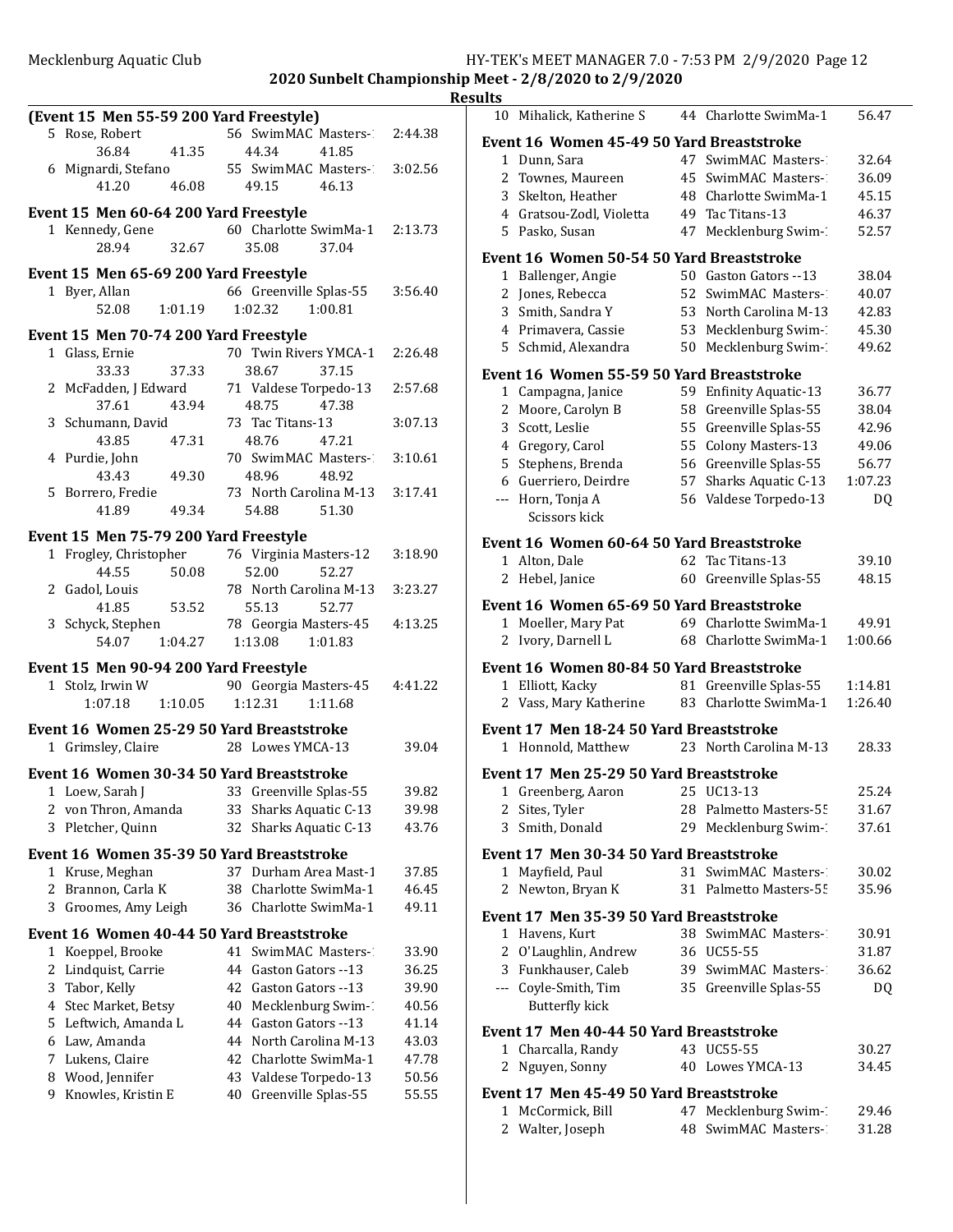# Mecklenburg Aquatic Club<br>
2020 Suphelt Championship Meet 2/9/2020 to 2/9/2020<br>
2020 to 2/9/2020<br>
2020 1020

**2020** Ship Meet - 2/8/2020 to 2/9/2020 **Results**

|                |                                                              |       |    | 2020 Sunbelt Champion      |         |
|----------------|--------------------------------------------------------------|-------|----|----------------------------|---------|
|                |                                                              |       |    |                            |         |
| 3              | (Event 17 Men 45-49 50 Yard Breaststroke)<br>Mohseni, Pedram |       |    | 48 Charlotte SwimMa-1      | 40.97   |
|                | 4 Sturgis, Jason                                             |       |    | 47 SwimMAC Masters-1       | 42.19   |
|                | 5 Philbin, Jason                                             |       | 49 | Mecklenburg Swim-1         | 45.99   |
|                |                                                              |       |    |                            |         |
|                | Event 17 Men 50-54 50 Yard Breaststroke                      |       |    |                            |         |
|                | 1 Finn, John                                                 |       |    | 51 Lowes YMCA-13           | 30.32   |
|                | 2 Graf, Chuck                                                |       |    | 53 SwimMAC Masters-1       | 31.31   |
|                | 3 Gossert, Theodore                                          |       |    | 50 SwimMAC Masters-        | 37.64   |
|                | 4 Harrison, Patrick                                          |       |    | 51 SwimMAC Masters-1       | 37.82   |
| $---$          | Sakara, Michael<br>One hand touch                            |       |    | 51 Columbia Masters-5!     | DQ      |
|                |                                                              |       |    |                            |         |
|                | Event 17 Men 55-59 50 Yard Breaststroke                      |       |    |                            |         |
|                | 1 Gragg, G. Bryon                                            |       |    | 55 Sharks Aquatic C-13     | 38.08   |
| $\overline{2}$ | Harmon, David                                                |       |    | 55 Valdese Torpedo-13      | 38.12   |
|                | 3 Keffer, James                                              |       |    | 55 Mecklenburg Swim-1      | 38.30   |
|                | 4 Arnold, Matthew                                            |       |    | 59 Mecklenburg Swim-1      | 42.46   |
|                | 5 Pirie, Harry                                               |       |    | 57 SwimMAC Masters-1       | 42.62   |
|                | 6 Guerriero, Patrick                                         |       |    | 58 Sharks Aquatic C-13     | 46.27   |
| ---            | Mignardi, Stefano                                            |       | 55 | SwimMAC Masters-1          | DQ      |
|                | Non-simultaneous arms                                        |       |    |                            |         |
|                | Event 17 Men 60-64 50 Yard Breaststroke                      |       |    |                            |         |
|                | 1 Schmidt, Richard A                                         |       |    | 64 Mecklenburg Swim-1      | 45.97   |
|                | Event 17 Men 65-69 50 Yard Breaststroke                      |       |    |                            |         |
|                | 1 Vestal, Neal                                               |       |    | 65 Raleigh Area Mas-13     | 31.79   |
|                | 2 Gilchrist, Donald B                                        |       |    | 65 Enfinity Aquatic-13     | 34.56   |
|                | 3 Glender, Carlos                                            |       |    | 65 SwimMAC Masters-        | 38.02   |
|                | Event 17 Men 70-74 50 Yard Breaststroke                      |       |    |                            |         |
|                | 1 Preuninger, David                                          |       |    | 73 Greenville Splas-55     | 41.33   |
|                | 2 McFadden, J Edward                                         |       |    | 71 Valdese Torpedo-13      | 42.20   |
|                | 3 Borrero, Fredie                                            |       |    | 73 North Carolina M-13     | 51.81   |
|                | 4 Purdie, John                                               |       |    | 70 SwimMAC Masters-1       | 54.64   |
|                | Event 17 Men 75-79 50 Yard Breaststroke                      |       |    |                            |         |
|                | 1 Gadol, Louis                                               |       |    | 78 North Carolina M-13     | 46.38   |
|                | 2 Frogley, Christopher                                       |       |    | 76 Virginia Masters-12     | 53.49   |
|                |                                                              |       |    |                            |         |
|                | Event 18 Women 25-29 100 Yard IM<br>1 Tanner, Carly          |       | 28 | North Carolina M-13        | 59.37   |
|                | 27.70                                                        | 31.67 |    |                            |         |
| 2              | Hauser, Whitney                                              |       | 28 | Gaston Gators --13         | 1:05.42 |
|                | 29.20                                                        | 36.22 |    |                            |         |
|                | 3 Hobbs, Kelsi G                                             |       | 29 | <b>Enfinity Aquatic-13</b> | 1:06.93 |
|                | 30.07                                                        | 36.86 |    |                            |         |
| 4              | Heatley, Stephanie                                           |       | 29 | Greenville Splas-55        | 1:08.05 |
|                | 31.19                                                        | 36.86 |    |                            |         |
| 5              | Ganley, Katie                                                |       | 28 | Charlotte SwimMa-1         | 1:10.18 |
|                | 32.50                                                        | 37.68 |    |                            |         |
|                | 6 Grimsley, Claire                                           |       |    | 28 Lowes YMCA-13           | 1:15.13 |
|                | 36.19                                                        | 38.94 |    |                            |         |
|                | <b>Event 18 Women 30-34 100 Yard IM</b>                      |       |    |                            |         |
|                | 1 Carver, Karlee                                             |       |    | 30 SwimMAC Masters-1       | 58.02   |
|                | 26.74                                                        | 31.28 |    |                            |         |
| 2              | Breaux, Sarah                                                |       |    | 32 Palmetto Masters-55     | 1:13.94 |
|                | 34.38                                                        | 39.56 |    |                            |         |

| lits         |                                   |       |    |                             |         |
|--------------|-----------------------------------|-------|----|-----------------------------|---------|
|              | 3 Roka, Heather<br>37.29          | 39.22 | 33 | Gulf Coast Swim-14          | 1:16.51 |
|              | 4 Loew, Sarah J                   |       | 33 | Greenville Splas-55         | 1:21.18 |
|              | 38.22<br>5 von Thron, Amanda      | 42.96 | 33 | Sharks Aquatic C-13         | 1:27.27 |
| 6            | 42.82<br>Bryant, Veronica M       | 44.45 |    | 34 Gaston Gators --13       | 1:34.20 |
|              | 42.96                             | 51.24 |    |                             |         |
|              | Event 18 Women 35-39 100 Yard IM  |       |    |                             |         |
| $\mathbf{1}$ | Holland, Irish<br>31.47           | 34.89 |    | 39 North Carolina M-13      | 1:06.36 |
|              | 2 Buttrick, Amy<br>31.41          | 38.05 | 39 | Sharks Aquatic C-13         | 1:09.46 |
|              | 3 Kruse, Meghan<br>36.48          | 38.89 | 37 | Durham Area Mast-1          | 1:15.37 |
|              | 4 Brannon, Carla K<br>41.65       | 47.47 |    | 38 Charlotte SwimMa-1       | 1:29.12 |
|              |                                   |       |    |                             |         |
|              | Event 18  Women 40-44 100 Yard IM |       |    |                             |         |
|              | 1 Lindquist, Carrie<br>31.52      | 36.59 |    | 44 Gaston Gators --13       | 1:08.11 |
|              | 2 Stec Market, Betsy<br>36.29     | 43.42 |    | 40 Mecklenburg Swim-        | 1:19.71 |
| 3            | Leftwich, Amanda L<br>39.30       | 42.12 |    | 44 Gaston Gators --13       | 1:21.42 |
| 4            | Hargis, Jessica<br>40.69          | 46.74 |    | 40 Charlotte SwimMa-1       | 1:27.43 |
| 5            | Law, Amanda<br>45.02              | 47.10 |    | 44 North Carolina M-13      | 1:32.12 |
|              | 6 Lukens, Claire<br>45.89         | 49.77 |    | 42 Charlotte SwimMa-1       | 1:35.66 |
|              | 7 Savage, Dana L<br>43.95         | 56.19 | 41 | Fort Bragg Maste-13         | 1:40.14 |
| 8            | Mihalick, Katherine S<br>53.51    | 54.82 |    | 44 Charlotte SwimMa-1       | 1:48.33 |
|              | Event 18 Women 45-49 100 Yard IM  |       |    |                             |         |
|              | 1 Braun, Erika<br>27.47           | 33.31 |    | 48 Raleigh Area Mas-13      | 1:00.78 |
|              | 2 Buckley, Jennifer<br>30.62      | 37.36 |    | 48 Enfinity Aquatic-13      | 1:07.98 |
|              | 3 Townes, Maureen<br>31.85        | 36.51 |    | 45 SwimMAC Masters- 1:08.36 |         |
| 4            | Dunn, Sara<br>33.72               | 35.06 |    | 47 SwimMAC Masters- 1:08.78 |         |
| 5            | Rzepecki, Kathrin<br>39.59        | 42.99 |    | 47 SwimMAC Masters- 1:22.58 |         |
|              | 6 Gratsou-Zodl, Violetta<br>47.20 | 48.08 |    | 49 Tac Titans-13            | 1:35.28 |
|              | Event 18 Women 50-54 100 Yard IM  |       |    |                             |         |
|              |                                   |       |    |                             |         |
|              | 1 Ballenger, Angie<br>34.74       | 41.23 |    | 50 Gaston Gators --13       | 1:15.97 |
| 2            | Jones, Rebecca<br>38.38           | 42.59 |    | 52 SwimMAC Masters-2        | 1:20.97 |
| 3            | Primavera, Cassie<br>45.28        | 50.14 |    | 53 Mecklenburg Swim-1       | 1:35.42 |
|              | 4 Paschall, Katie<br>44.81        | 53.88 |    | 51 Gaston Gators --13       | 1:38.69 |
|              |                                   |       |    |                             |         |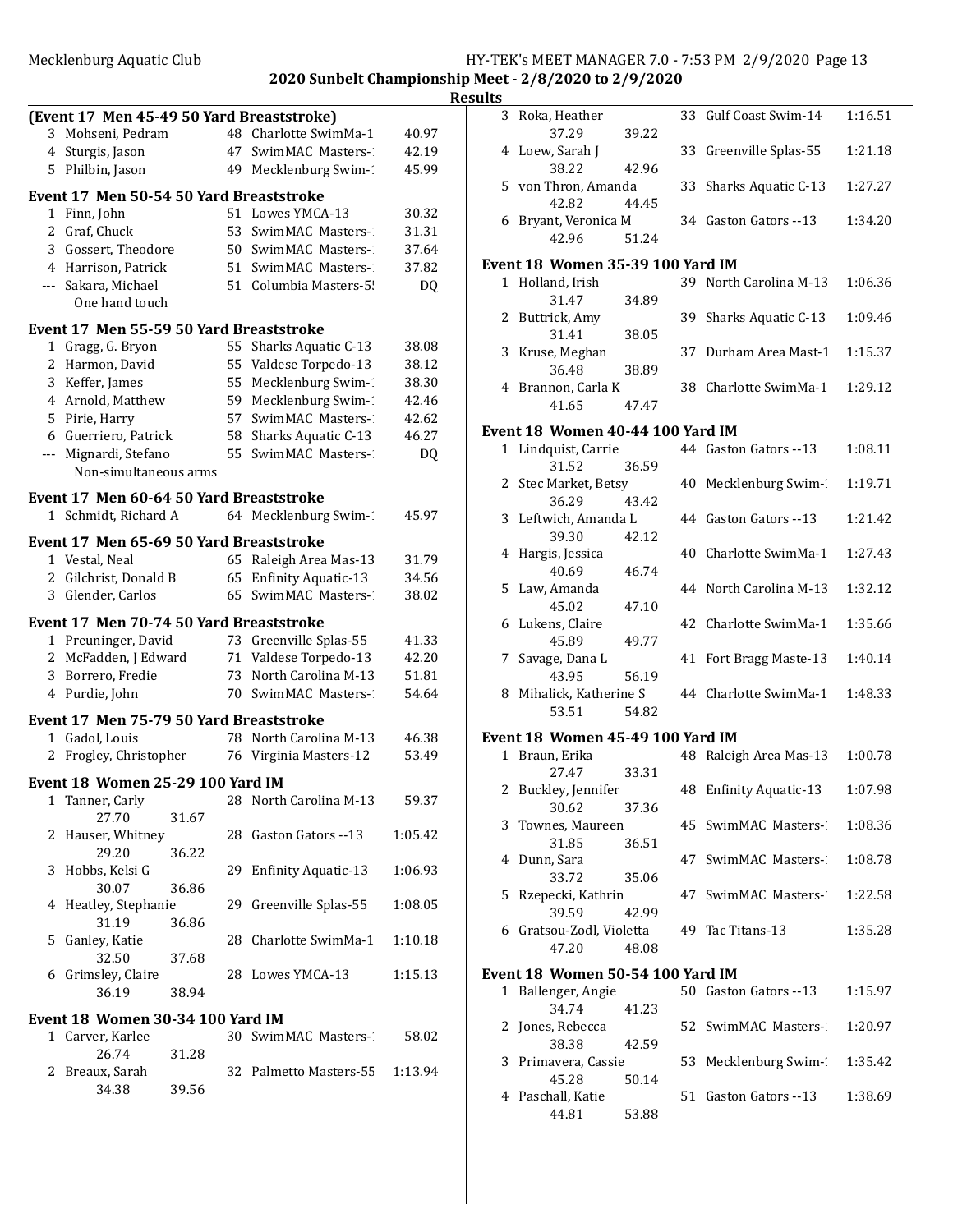|                                   |                                                                                                                                                                                |                                                                                                                                                                                                                                                    |                                                                                                                                                                                                                                                                                                                                                                                                                                                                                                                                                                                              | <u>Results</u>                                                                                                                                                                                                                                                                  |
|-----------------------------------|--------------------------------------------------------------------------------------------------------------------------------------------------------------------------------|----------------------------------------------------------------------------------------------------------------------------------------------------------------------------------------------------------------------------------------------------|----------------------------------------------------------------------------------------------------------------------------------------------------------------------------------------------------------------------------------------------------------------------------------------------------------------------------------------------------------------------------------------------------------------------------------------------------------------------------------------------------------------------------------------------------------------------------------------------|---------------------------------------------------------------------------------------------------------------------------------------------------------------------------------------------------------------------------------------------------------------------------------|
|                                   |                                                                                                                                                                                |                                                                                                                                                                                                                                                    |                                                                                                                                                                                                                                                                                                                                                                                                                                                                                                                                                                                              |                                                                                                                                                                                                                                                                                 |
|                                   |                                                                                                                                                                                |                                                                                                                                                                                                                                                    | 1:13.16                                                                                                                                                                                                                                                                                                                                                                                                                                                                                                                                                                                      | Eve                                                                                                                                                                                                                                                                             |
| 2 Campagna, Janice                |                                                                                                                                                                                |                                                                                                                                                                                                                                                    | 1:13.28                                                                                                                                                                                                                                                                                                                                                                                                                                                                                                                                                                                      |                                                                                                                                                                                                                                                                                 |
| 3 Moore, Carolyn B                |                                                                                                                                                                                |                                                                                                                                                                                                                                                    | 1:13.93                                                                                                                                                                                                                                                                                                                                                                                                                                                                                                                                                                                      | Eve                                                                                                                                                                                                                                                                             |
| 4 Rasmussen, Anne                 |                                                                                                                                                                                |                                                                                                                                                                                                                                                    | 1:19.12                                                                                                                                                                                                                                                                                                                                                                                                                                                                                                                                                                                      |                                                                                                                                                                                                                                                                                 |
| 5 Gregory, Carol                  |                                                                                                                                                                                |                                                                                                                                                                                                                                                    | 1:26.60                                                                                                                                                                                                                                                                                                                                                                                                                                                                                                                                                                                      |                                                                                                                                                                                                                                                                                 |
| 6 Scott, Leslie                   |                                                                                                                                                                                |                                                                                                                                                                                                                                                    | 1:27.33                                                                                                                                                                                                                                                                                                                                                                                                                                                                                                                                                                                      |                                                                                                                                                                                                                                                                                 |
| 7 Quinn, Cheryl                   |                                                                                                                                                                                |                                                                                                                                                                                                                                                    | 1:28.29                                                                                                                                                                                                                                                                                                                                                                                                                                                                                                                                                                                      |                                                                                                                                                                                                                                                                                 |
| 8 Bell, Kimberly                  |                                                                                                                                                                                |                                                                                                                                                                                                                                                    | 2:15.99                                                                                                                                                                                                                                                                                                                                                                                                                                                                                                                                                                                      |                                                                                                                                                                                                                                                                                 |
| 9 Boswell, Elizabeth<br>1:16.23   |                                                                                                                                                                                |                                                                                                                                                                                                                                                    | 2:19.85                                                                                                                                                                                                                                                                                                                                                                                                                                                                                                                                                                                      |                                                                                                                                                                                                                                                                                 |
|                                   |                                                                                                                                                                                |                                                                                                                                                                                                                                                    |                                                                                                                                                                                                                                                                                                                                                                                                                                                                                                                                                                                              |                                                                                                                                                                                                                                                                                 |
| 1 Alton, Dale                     |                                                                                                                                                                                |                                                                                                                                                                                                                                                    | 1:21.64                                                                                                                                                                                                                                                                                                                                                                                                                                                                                                                                                                                      | Eve                                                                                                                                                                                                                                                                             |
| 2 Hefron, Karen                   |                                                                                                                                                                                |                                                                                                                                                                                                                                                    | 1:27.85                                                                                                                                                                                                                                                                                                                                                                                                                                                                                                                                                                                      |                                                                                                                                                                                                                                                                                 |
| 3 Hebel, Janice                   |                                                                                                                                                                                |                                                                                                                                                                                                                                                    | 1:32.56                                                                                                                                                                                                                                                                                                                                                                                                                                                                                                                                                                                      |                                                                                                                                                                                                                                                                                 |
| 4 Robinson, Jocelyn               |                                                                                                                                                                                |                                                                                                                                                                                                                                                    | 1:35.54                                                                                                                                                                                                                                                                                                                                                                                                                                                                                                                                                                                      |                                                                                                                                                                                                                                                                                 |
| --- DeMere, Susan<br>Other - Misc |                                                                                                                                                                                |                                                                                                                                                                                                                                                    | DQ                                                                                                                                                                                                                                                                                                                                                                                                                                                                                                                                                                                           | Eve                                                                                                                                                                                                                                                                             |
|                                   |                                                                                                                                                                                |                                                                                                                                                                                                                                                    |                                                                                                                                                                                                                                                                                                                                                                                                                                                                                                                                                                                              |                                                                                                                                                                                                                                                                                 |
|                                   |                                                                                                                                                                                |                                                                                                                                                                                                                                                    |                                                                                                                                                                                                                                                                                                                                                                                                                                                                                                                                                                                              |                                                                                                                                                                                                                                                                                 |
| 1 Amick, Beverly<br>37.85         |                                                                                                                                                                                |                                                                                                                                                                                                                                                    | 1:21.97                                                                                                                                                                                                                                                                                                                                                                                                                                                                                                                                                                                      |                                                                                                                                                                                                                                                                                 |
| 50.69                             |                                                                                                                                                                                |                                                                                                                                                                                                                                                    | 1:44.46                                                                                                                                                                                                                                                                                                                                                                                                                                                                                                                                                                                      |                                                                                                                                                                                                                                                                                 |
| 3 Parsons, Donna<br>56.30         |                                                                                                                                                                                |                                                                                                                                                                                                                                                    | 1:50.54                                                                                                                                                                                                                                                                                                                                                                                                                                                                                                                                                                                      |                                                                                                                                                                                                                                                                                 |
|                                   |                                                                                                                                                                                |                                                                                                                                                                                                                                                    |                                                                                                                                                                                                                                                                                                                                                                                                                                                                                                                                                                                              |                                                                                                                                                                                                                                                                                 |
| 1 Panayotoff, Kristi<br>53.99     |                                                                                                                                                                                |                                                                                                                                                                                                                                                    | 1:50.71                                                                                                                                                                                                                                                                                                                                                                                                                                                                                                                                                                                      |                                                                                                                                                                                                                                                                                 |
|                                   |                                                                                                                                                                                |                                                                                                                                                                                                                                                    |                                                                                                                                                                                                                                                                                                                                                                                                                                                                                                                                                                                              |                                                                                                                                                                                                                                                                                 |
| 1 Honnold, Matthew<br>27.42       |                                                                                                                                                                                |                                                                                                                                                                                                                                                    | 58.54                                                                                                                                                                                                                                                                                                                                                                                                                                                                                                                                                                                        | Eve                                                                                                                                                                                                                                                                             |
| 2 Cole, Jacob<br>27.48            |                                                                                                                                                                                |                                                                                                                                                                                                                                                    | 58.85                                                                                                                                                                                                                                                                                                                                                                                                                                                                                                                                                                                        |                                                                                                                                                                                                                                                                                 |
|                                   |                                                                                                                                                                                |                                                                                                                                                                                                                                                    |                                                                                                                                                                                                                                                                                                                                                                                                                                                                                                                                                                                              |                                                                                                                                                                                                                                                                                 |
| 1 Baric, Michael                  |                                                                                                                                                                                |                                                                                                                                                                                                                                                    | 52.75                                                                                                                                                                                                                                                                                                                                                                                                                                                                                                                                                                                        |                                                                                                                                                                                                                                                                                 |
| 2 Wilson, Jeremy                  |                                                                                                                                                                                |                                                                                                                                                                                                                                                    | 58.75                                                                                                                                                                                                                                                                                                                                                                                                                                                                                                                                                                                        |                                                                                                                                                                                                                                                                                 |
| Sites, Tyler                      |                                                                                                                                                                                |                                                                                                                                                                                                                                                    | 1:03.09                                                                                                                                                                                                                                                                                                                                                                                                                                                                                                                                                                                      |                                                                                                                                                                                                                                                                                 |
| 4 Pocta, Jacob                    |                                                                                                                                                                                |                                                                                                                                                                                                                                                    | 1:07.80                                                                                                                                                                                                                                                                                                                                                                                                                                                                                                                                                                                      |                                                                                                                                                                                                                                                                                 |
|                                   | 34.56<br>36.07<br>34.57<br>36.47<br>39.94<br>40.77<br>41.82<br>1:05.56<br>39.26<br>40.69<br>44.91<br>46.59<br>38.94<br>2 Moeller, Mary Pat<br>23.86<br>26.94<br>29.74<br>31.01 | 1 Countryman, Marianne<br>38.60<br>37.21<br>39.36<br>42.65<br>46.66<br>46.56<br>46.47<br>1:10.43<br>1:03.62<br>42.38<br>47.16<br>47.65<br>48.95<br>45.40<br>44.12<br>53.77<br>54.24<br>56.72<br>31.12<br>31.37<br>28.89<br>31.81<br>33.35<br>36.79 | <b>Event 18 Women 55-59 100 Yard IM</b><br>59 Enfinity Aquatic-13<br>58 Greenville Splas-55<br>55 Colony Masters-13<br>55 Greenville Splas-55<br>Event 18 Women 60-64 100 Yard IM<br>62 Tac Titans-13<br>64 Asheville Master-13<br>63 Palmetto Masters-55<br><b>Event 18 Women 65-69 100 Yard IM</b><br><b>Event 18 Women 70-74 100 Yard IM</b><br><b>Event 19 Men 18-24 100 Yard IM</b><br>23 North Carolina M-13<br>19 Mecklenburg Swim-1<br><b>Event 19 Men 25-29 100 Yard IM</b><br>27 North Carolina M-13<br>28 Greenville Splas-55<br>28 Palmetto Masters-55<br>28 Greenville Splas-55 | 55 Atlanta Water Jo-45<br>55 Twin Rivers YMCA-1<br>59 Greenville Splas-55<br>58 Mecklenburg Swim-1<br>56 Charlotte SwimMa-1<br>60 SwimMAC Masters-<br>60 Greenville Splas-55<br>65 Colony Masters-13<br>69 Charlotte SwimMa-1<br>69 SwimMAC Masters-1<br>71 Greenville Splas-55 |

|   | 5 Smith, Donald<br>34.66              | 39.27 |    | 29 Mecklenburg Swim-1  | 1:13.93 |
|---|---------------------------------------|-------|----|------------------------|---------|
|   | <b>Event 19 Men 30-34 100 Yard IM</b> |       |    |                        |         |
|   | 1 Newton, Bryan K<br>32.92            | 38.42 |    | 31 Palmetto Masters-55 | 1:11.34 |
|   | Event 19 Men 35-39 100 Yard IM        |       |    |                        |         |
|   | 1 Dellanoce, Michael                  |       |    | 35 Raleigh Area Mas-13 | 55.89   |
|   | 26.68                                 | 29.21 |    |                        |         |
|   | 2 Glasco, Judd                        |       | 38 | Mecklenburg Swim-      | 58.58   |
|   | 27.38                                 | 31.20 |    |                        |         |
|   | 3 Hynum, Daniel                       |       |    | 37 Greenville Splas-55 | 1:00.37 |
|   | 27.78<br>4 Havens, Kurt               | 32.59 |    | 38 SwimMAC Masters-    | 1:02.21 |
|   | 29.04                                 | 33.17 |    |                        |         |
|   | 5 Carroll, Jeremy                     |       |    | 35 UC13-13             | 1:02.79 |
|   | 28.36                                 | 34.43 |    |                        |         |
|   | 6 Piscitelli, Jonathan                |       |    | 39 Charlotte SwimMa-1  | 1:06.64 |
|   | 32.57                                 | 34.07 |    |                        |         |
|   | 7 Sloan, Thomas                       |       |    | 37 Charlotte SwimMa-1  | 1:23.74 |
|   | 41.18                                 | 42.56 |    |                        |         |
|   | Event 19 Men 40-44 100 Yard IM        |       |    |                        |         |
|   | 1 Charcalla, Randy                    |       |    | 43 UC55-55             | 59.83   |
|   | 28.08                                 | 31.75 |    |                        |         |
|   | 2 Walsh, James<br>35.67               | 40.97 |    | 42 Greenville Splas-55 | 1:16.64 |
|   | --- Manso, Adrian                     |       |    | 40 Mecklenburg Swim-1  | DQ      |
|   | Not on back off wall - back           |       |    |                        |         |
|   | 46.29                                 | 53.56 |    |                        |         |
|   | <b>Event 19 Men 45-49 100 Yard IM</b> |       |    |                        |         |
|   | 1 Flynn, Robert                       |       |    | 45 SwimMAC Masters-    | 55.18   |
|   | 25.19                                 | 29.99 |    |                        |         |
|   | 2 Andersen, Morten                    |       |    | 49 SwimMAC Masters-2   | 1:00.09 |
|   | 28.04                                 | 32.05 |    |                        |         |
|   | 3 Walter, Joseph                      |       |    |                        |         |
|   | 29.33                                 | 32.13 |    | 48 SwimMAC Masters-2   | 1:01.46 |
|   |                                       |       |    |                        |         |
|   | 4 McCormick, Bill                     |       |    | 47 Mecklenburg Swim-1  | 1:01.58 |
|   | 28.67                                 | 32.91 |    |                        |         |
|   | 5 Lyons, Jeff                         |       |    | 49 SwimMAC Masters-    | 1:03.35 |
| 6 | 29.67                                 | 33.68 |    |                        | 1:07.22 |
|   | Challis, John<br>30.93                | 36.29 |    | 46 Mecklenburg Swim-1  |         |
|   | 7 Munoz, Roberto                      |       |    | 45 Mecklenburg Swim-1  | 1:12.15 |
|   | 33.28                                 | 38.87 |    |                        |         |
|   | Event 19  Men 50-54 100 Yard IM       |       |    |                        |         |
|   | 1 Pistorio, Tyge                      |       |    | 54 SwimMAC Masters-    | 1:00.91 |
|   | 28.85                                 | 32.06 |    |                        |         |
| 2 | Finn, John                            |       |    | 51 Lowes YMCA-13       | 1:03.19 |
|   | 30.87                                 | 32.32 |    |                        |         |
| 3 | Graf, Chuck                           |       |    | 53 SwimMAC Masters-1   | 1:03.73 |
|   | 30.58                                 | 33.15 |    |                        |         |
| 4 | Brown, Stephen<br>33.12               | 37.96 | 53 | Mecklenburg Swim-1     | 1:11.08 |
| 5 | Gossert, Theodore                     |       |    | 50 SwimMAC Masters-    | 1:22.17 |
|   | 39.72                                 | 42.45 |    |                        |         |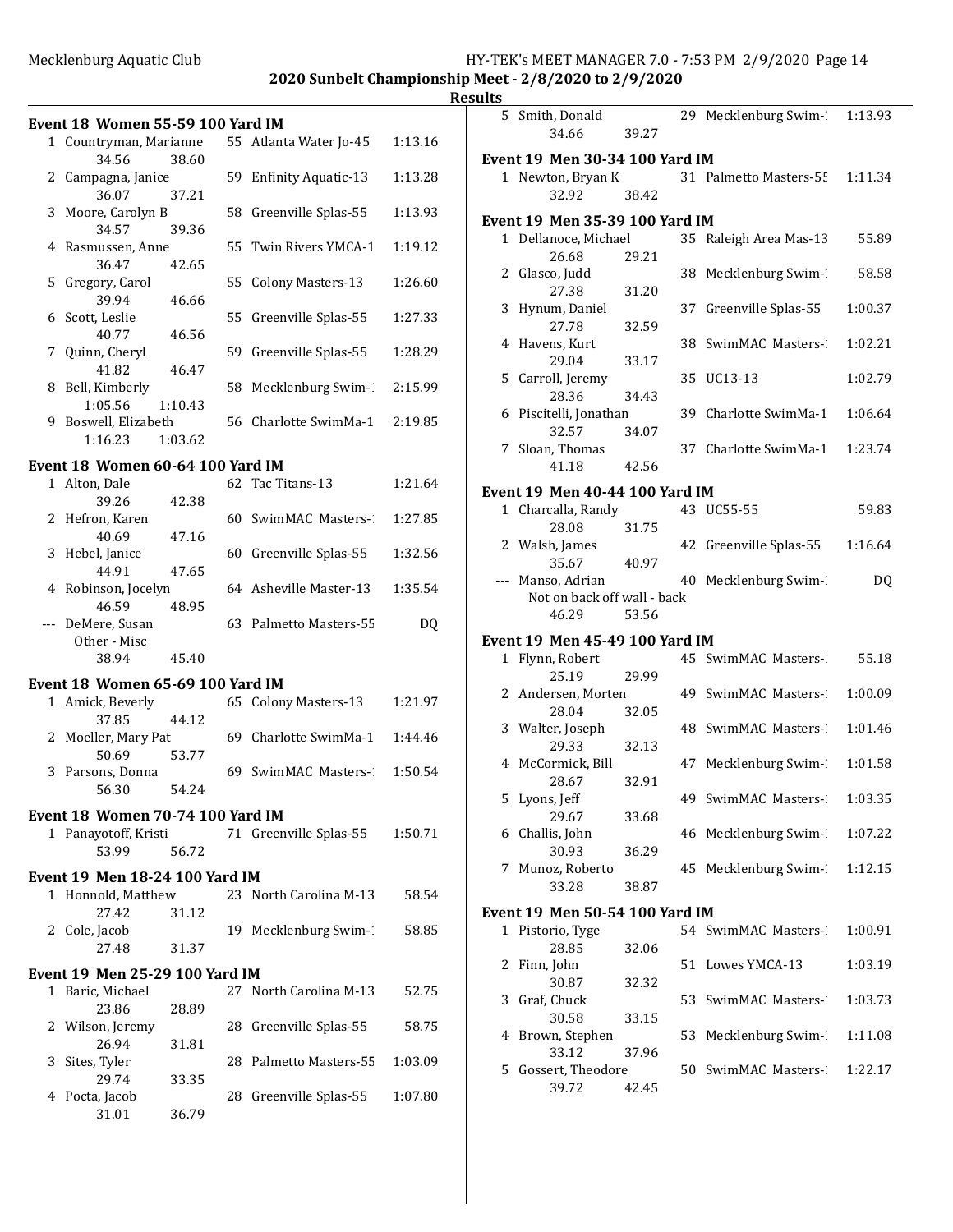**2020 Sunbelt Championship Meet - 2/8/2020 to 2/9/2020**

|                                                                                 |                |                                                                       |         | <b>Results</b> |
|---------------------------------------------------------------------------------|----------------|-----------------------------------------------------------------------|---------|----------------|
| (Event 19 Men 50-54 100 Yard IM)<br>6 Sakara, Michael<br>38.60                  | 43.89          | 51 Columbia Masters-5! 1:22.49                                        |         |                |
| <b>Event 19 Men 55-59 100 Yard IM</b>                                           |                |                                                                       |         |                |
| 1 Smith, Stratton<br>31.61                                                      | 36.06          | 55 SwimMAC Masters-1                                                  | 1:07.67 |                |
| 2 Cole, Robert<br>31.64                                                         | 38.85          | 58 Lowes YMCA-13                                                      | 1:10.49 |                |
| 3 Harmon, David<br>34.90                                                        | 39.56          | 55 Valdese Torpedo-13                                                 | 1:14.46 |                |
| 4 Handy, Thomas<br>38.79                                                        | 40.70          | 56 Lowes YMCA-13                                                      | 1:19.49 |                |
| 5 Gragg, G. Bryon<br>38.53                                                      | 43.87          | 55 Sharks Aquatic C-13                                                | 1:22.40 |                |
| 6 Arnold, Matthew<br>38.44                                                      | 46.41          | 59 Mecklenburg Swim-1                                                 | 1:24.85 |                |
|                                                                                 |                |                                                                       |         |                |
| <b>Event 19 Men 60-64 100 Yard IM</b><br>1 Adcock, Albert M                     |                | 62 Charlotte SwimMa-1                                                 | 1:18.69 |                |
| 36.99<br>48.74                                                                  | 41.70<br>51.09 | 2 Schmidt, Richard A 64 Mecklenburg Swim-                             | 1:39.83 |                |
| <b>Event 19 Men 65-69 100 Yard IM</b>                                           |                |                                                                       |         |                |
| 1 Vestal, Neal<br>33.29                                                         | 34.30          | 65 Raleigh Area Mas-13                                                | 1:07.59 |                |
| 2 Glender, Carlos<br>39.63                                                      | 41.36          | 65 SwimMAC Masters-1                                                  | 1:20.99 |                |
| <b>Event 19 Men 70-74 100 Yard IM</b>                                           |                |                                                                       |         |                |
| 1 Glass, Ernie<br>35.21                                                         | 41.77          | 70 Twin Rivers YMCA-1                                                 | 1:16.98 | Eve            |
| 2 Conroy, Michael<br>39.53                                                      | 46.72          | 73 Mecklenburg Swim-1                                                 | 1:26.25 |                |
| 3 Preuninger, David<br>45.68                                                    | 50.26          | 73 Greenville Splas-55                                                | 1:35.94 |                |
| 4 Borrero, Fredie<br>44.58                                                      | 53.33          | 73 North Carolina M-13                                                | 1:37.91 |                |
| 5 Purdie, John<br>51.53                                                         | 55.62          | 70 SwimMAC Masters-1                                                  | 1:47.15 |                |
| 6 Bailey, Douglas<br>1:05.73                                                    | 1:11.50        | 73 North Carolina M-13                                                | 2:17.23 |                |
| Event 19 Men 75-79 100 Yard IM                                                  |                |                                                                       |         |                |
| 1 Gadol, Louis<br>47.03                                                         | 51.88          | 78 North Carolina M-13                                                | 1:38.91 |                |
| Event 19 Men 85-89 100 Yard IM                                                  |                |                                                                       |         |                |
| 1 Barrett, Steve<br>1:02.62                                                     | 1:06.71        | 86 North Carolina M-13                                                | 2:09.33 |                |
| Event 20 Mixed 25+200 Yard Medley Relay                                         |                |                                                                       |         |                |
| 1 SwimMAC Masters-13<br>1) Carver, Karlee W30<br>3) Mayfield, Paul M31<br>27.60 | 33.14          | A<br>2) Koeppel, Brooke W41<br>4) Higson, Gregg M48<br>25.22<br>22.63 | 1:48.59 |                |
|                                                                                 |                |                                                                       |         |                |

| 2 | Charlotte SwimMa-13                                | 1:52.32<br>A                                           |
|---|----------------------------------------------------|--------------------------------------------------------|
|   | 1) Snyder, Austin M26                              | 2) Ganley, Katie W28                                   |
|   | 3) Benham, Alex M28                                | 4) Brown, Asheton W30                                  |
|   | 25.29<br>37.38                                     | 25.18<br>24.47                                         |
| 3 | Gaston Gators --13                                 | A<br>2:01.98                                           |
|   | 1) Niemeyer, Chuck M52                             | 2) Ballenger, Angie W50                                |
|   | 3) Hauser, Whitney W28                             | 4) Major, David M49                                    |
|   | 29.40<br>38.75                                     | 25.73<br>28.10                                         |
|   | 4 Greenville Splas-55                              | A<br>2:05.25                                           |
|   | 1) Wilson, Jeremy M28                              | 2) Loew, Sarah J W33                                   |
|   | 3) Croucher, Steve M30                             | 4) Moore, Carolyn B W58                                |
|   | 29.86<br>39.41                                     | 29.97<br>26.01                                         |
|   | 5 Palmetto Masters-55                              | 2:09.09<br>A                                           |
|   | 1) DeMere, Susan W63                               | 2) Sites, Tyler M28                                    |
|   | 3) Breaux, Sarah W32                               | 4) Newton, Bryan K M31                                 |
|   | 37.87<br>31.29                                     | 32.25<br>27.68                                         |
|   | 6 Greenville Splas-55                              | B<br>2:19.80                                           |
|   | 1) Kothe, Mark M53                                 | 2) Hebel, Janice W60                                   |
|   | 3) Pocta, Jacob M28                                | 4) Quinn, Cheryl W59                                   |
|   | 31.16<br>46.28                                     | 28.63<br>33.73                                         |
| 7 | Sharks Aquatic C-13                                | 2:47.26<br>A                                           |
|   | 1) Guerriero, Deirdre W57                          | 2) von Thron, Amanda W33                               |
|   | 3) Roka, Heather W33                               | 4) Guerriero, Patrick M58                              |
|   | 59.63<br>40.68                                     | 34.37<br>32.58                                         |
|   | 8 Valdese Torpedo-13                               | 2:53.82<br>A                                           |
|   | 1) McFadden, J Edward M71                          | 2) Wood, Jennifer W43                                  |
|   | 3) Harmon, David M55                               | 4) White, Brittany L W25                               |
|   | 41.68<br>51.45                                     | 47.25<br>33.44                                         |
|   |                                                    |                                                        |
|   |                                                    |                                                        |
|   | Event 20 Mixed 35+ 200 Yard Medley Relay           |                                                        |
|   | 1 SwimMAC Masters-13                               | A<br>2:02.66                                           |
|   | 1) Peppercorn, Andrew M42                          | 2) Dunn, Sara W47                                      |
|   | 3) Townes, Maureen W45                             | 4) Havens, Kurt M38                                    |
|   | 33.44<br>32.73                                     | 39.18<br>17.31                                         |
| 2 | Lowes YMCA-13                                      | 2:04.65<br>A                                           |
|   | 1) King, Eric M48                                  | 2) Williams, Liza W43                                  |
|   | 3) Finn, John M51                                  | 4) King, Victoria W44                                  |
|   | 28.27<br>37.11                                     | 29.49<br>29.78<br>A                                    |
| 3 | Mecklenburg Swim-13                                | 2:09.21                                                |
|   | 1) Brewster, David M42                             | 2) Stec Market, Betsy W40                              |
|   | 3) Glasco, Judd M38<br>28.61                       | 4) Vidarsson, Camilla W44<br>26.42<br>32.97            |
|   | 41.21<br>4 Gaston Gators --13                      | A                                                      |
|   |                                                    | 2:11.50                                                |
|   | 1) Gercak, Trey M36                                | 2) Leftwich, Amanda L W44                              |
|   | 3) Lindquist, Carrie W44<br>30.93<br>40.95         | 4) Johnson, Brian M43<br>29.99<br>29.63                |
| 5 |                                                    | A<br>2:18.94                                           |
|   | Greenville Splas-55                                |                                                        |
|   | 1) Hynum, Daniel M37                               | 2) Scott, Leslie W55                                   |
|   | 3) Decker, John M45<br>29.79<br>42.19              | 4) Ramsbey, Nicole W41<br>27.22<br>39.74               |
| 6 | Charlotte SwimMa-13                                | A<br>2:54.34                                           |
|   |                                                    |                                                        |
|   | 1) Adcock, Albert M M62<br>3) Brannon, Carla K W38 | 2) Lipson, Richard M63<br>4) Mihalick, Katherine S W44 |
|   | 39.55<br>57.93                                     | 38.60<br>38.26                                         |
| 7 | Greenville Splas-55                                | B<br>3:09.69                                           |
|   | 1) Stephens, Brenda W56                            | 2) Knowles, Kristin E W40                              |
|   | 3) Schneidet, Sebastian M36                        | 4) Coyle-Smith, Tim M35                                |

33.78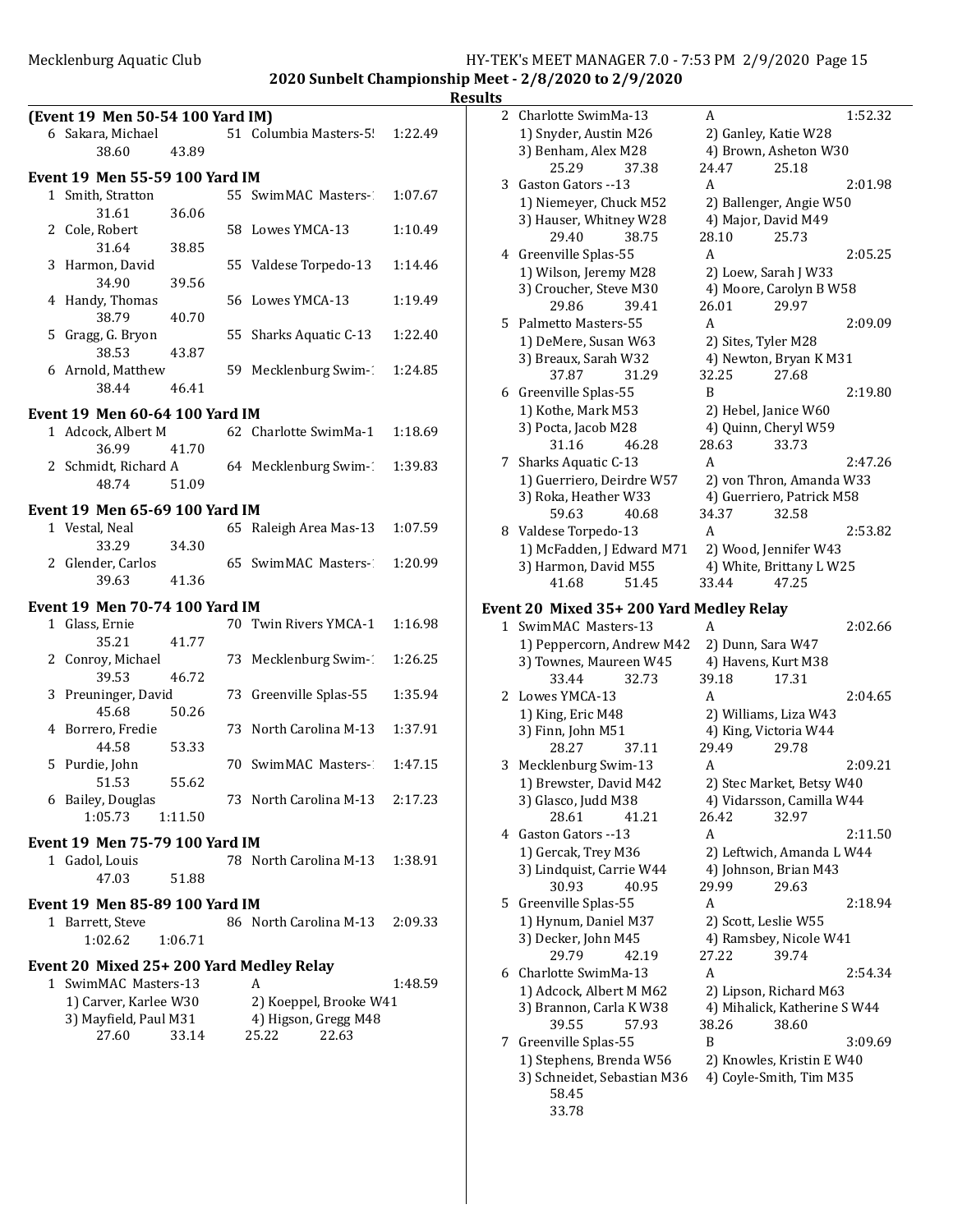### **Event 20 Mixed 45+ 200 Yard Medley Relay** 1 SwimMAC Masters-13 A 2:24.61 1) Gossert, Theodore M50 2) Jones, Rebecca W52 3) Lyons, Jeff M49 4) Rzepecki, Kathrin W47 40.84 40.51 27.72 35.54 2 Mecklenburg Swim-13 B 2:29.52 1) Primavera, Cassie W53 2) Schmid, Alexandra W50 3) McCormick, Bill M47 4) Hodnett, Spencer M46 53.58 39.82 29.90 26.22 **Event 20 Mixed 55+ 200 Yard Medley Relay** 1 SwimMAC Masters-13 A 2:44.72 1) White, Warren M65 2) Hefron, Karen W60 3) Glender, Carlos M65 4) Parsons, Donna W69<br>35.18 47.65 39.15 42.74 35.18 47.65 2 Mecklenburg Swim-13 A 3:03.23 1) Gambrell, Carla W60 2) Schmidt, Richard A M64 3) Conroy, Michael M73 4) Bell, Kimberly W58 1:10.39 23.14 1:29.70 **Event 20 Mixed 65+ 200 Yard Medley Relay** 1 Greenville Splas-55 A 3:29.32 1) Elliott, Kacky W81 2) Panayotoff, Kristi W71<br>3) Preuninger, David M73 4) Byer, Allan M66 3) Preuninger, David M73 4) By<br>1:00.55 17.09 16.09 1:00.55 17.09 16.09 1:55.59 Event 21 Mixed 25+ 400 Yard Freestyle Relay 1 Gaston Gators --13 A 3:50.47 1) Niemeyer, Chuck M52 2) Lindquist, Carrie W44 3) Major, David M49 4) Hauser, Whitney W28 29.13 58.91 28.55 1:00.11 18.29 55.81 18.19 55.64 2 SwimMAC Masters-13 A 3:53.61 1) Carver, Karlee W30 2) Dunn, Sara W47 3) Peppercorn, Andrew M42 4) Mayfield, Paul M31 25.74 54.78 1:10.21 27.26 3 Greenville Splas-55 A 4:11.96 1) Hebel, Janice W60 2) Wilson, Jeremy M28<br>3) Moore. Carolyn B W58 4) Croucher. Steve M30 3) Moore, Carolyn B W58 37.48 1:19.33 26.16 54.65 32.13 1:06.67 23.85 51.31 4 Lowes YMCA-13 A 4:16.28 1) King, Eric M48 2) Cole, Robert M58 3) Williams, Liza W43 4) Grimsley, Claire W28<br>27 66 59 58 15 49 32 35 27.66 59.58 15.49 32.35<br>34.32 1:06.19 1:06.05 1:38.16 34.32 1:06.19 1:06.05 5 Gaston Gators --13 B 4:26.12 1) Clopp, Rebecca W29 2) Johnson, Brian M43 3) Leftwich, Amanda L W44 4) Gercak, Trey M36 30.18 1:02.99 33.84 1:10.31 34.03 1:12.23 27.82 1:00.59 6 Greenville Splas-55 B 4:36.51 1) Quinn, Cheryl W59 2) Pocta, Jacob M28 3) Ramsbey, Nicole W41 4) Hynum, Daniel M37 35.16 1:13.65 28.37 44.96 17.52 59.04 44.18 1:38.86

### **Results** Event 21 Mixed 35+ 400 Yard Freestyle Relay 1 SwimMAC Masters-13 A 3:50.53 1) Lyons, Jeff M49 2) Koeppel, Brooke W41 3) Townes, Maureen W45 4) Andersen, Morten M49 27.84 57.38 29.31 1:00.93 27.67 59.15 26.01 53.07 2 Mecklenburg Swim-13 A 4:22.17 1) Brewster, David M42 2) Vidarsson, Camilla W44 3) Stec Market, Betsy W40 4) Glasco, Judd M38<br>28.05 58.56 16.08 37.99 58.56 16.08<br>1:01.81 50.67 43.28 1:01.81 50.67 1:43.81 3 Lowes YMCA-13 A 4:37.13 1) Holland, Irish W39 2) Nguyen, Sonny M40 3) Handy, Thomas M56 4) King, Victoria W44 28.73 59.58 33.38 1:10.45 31.50 1:08.38 36.44 1:18.72 Event 21 Mixed 45+ 400 Yard Freestyle Relay 1 Mecklenburg Swim-13 A 4:43.05 1) McCormick, Bill M47 2) Primavera, Cassie W53 3) Schmid, Alexandra W50 4) Hodnett, Spencer M46 27.50 56.77 38.57 1:21.91  $1:45.50$ 2 SwimMAC Masters-13 A 5:04.92 1) Rzepecki, Kathrin W47 2) Parsons, Donna W69 3) Gossert, Theodore M50 4) Sturgis, Jason M47 35.58 1:14.27 45.15 1:43.31 19.77 53.06 35.03 1:14.28 Event 21 Mixed 55+ 400 Yard Freestyle Relay 1 Mecklenburg Swim-13 A 5:35.12 1) Scott, David M55 2) Bell, Kimberly W58 3) Gambrell, Carla W60 4) Arnold, Matthew M59 34.03 1:11.68 1:27.00 3:01.01 38.63 1:57.20 36.91 Event 22 Women 18+ 200 Yard Freestyle Relay 1 SwimMAC Masters-13 A 1:58.48 1) Lindauer, Kerry W45 2) Mangaoang, Denise Ashley

### **Event 22 Women 25+ 200 Yard Freestyle Relay**

3) Townes, Maureen W45 4) Rhodes, Lauren W23 23.24 15.94 19.40 59.90

|   | ent 22 - Women 25+ 200 Tard Freestyle Relay |       |                           |                        |         |  |
|---|---------------------------------------------|-------|---------------------------|------------------------|---------|--|
| 1 | Gaston Gators --13                          |       | A                         |                        | 1:51.85 |  |
|   | 1) Ballenger, Angie W50                     |       | 2) Leftwich, Amanda L W44 |                        |         |  |
|   | 3) Clopp, Rebecca W29                       |       |                           | 4) Hauser, Whitney W28 |         |  |
|   | 30.19 29.92                                 |       | 28.82                     | 22.92                  |         |  |
|   | 2 Sharks Aquatic C-13                       |       | A                         |                        | 2:03.74 |  |
|   | 1) Pletcher, Quinn W32                      |       | 2) von Thron, Amanda W33  |                        |         |  |
|   | 3) Roka, Heather W33                        |       |                           | 4) Buttrick, Amy W39   |         |  |
|   | 28.39                                       | 31.58 | 33.39                     | 30.38                  |         |  |
| 3 | Gaston Gators --13                          |       | B                         |                        | 2:17.58 |  |
|   | 1) Rankin, Alison W47                       |       | 2) Paschall, Katie W51    |                        |         |  |
|   | 3) Bryant, Veronica M W34                   |       |                           | 4) Tabor, Kelly W42    |         |  |
|   | 33.25                                       | 36.79 | 1:07.54                   |                        |         |  |
|   | 4 Mecklenburg Swim-13                       |       | А                         |                        | 2:27.02 |  |
|   | 1) Wakeman, Trudy L W59                     |       |                           | 2) Gambrell, Carla W60 |         |  |
|   | 3) Rankin, Lisa R W44                       |       |                           | 4) Held, Whitney W33   |         |  |
|   | 41.74                                       | 36.13 | 35.64                     | 33.51                  |         |  |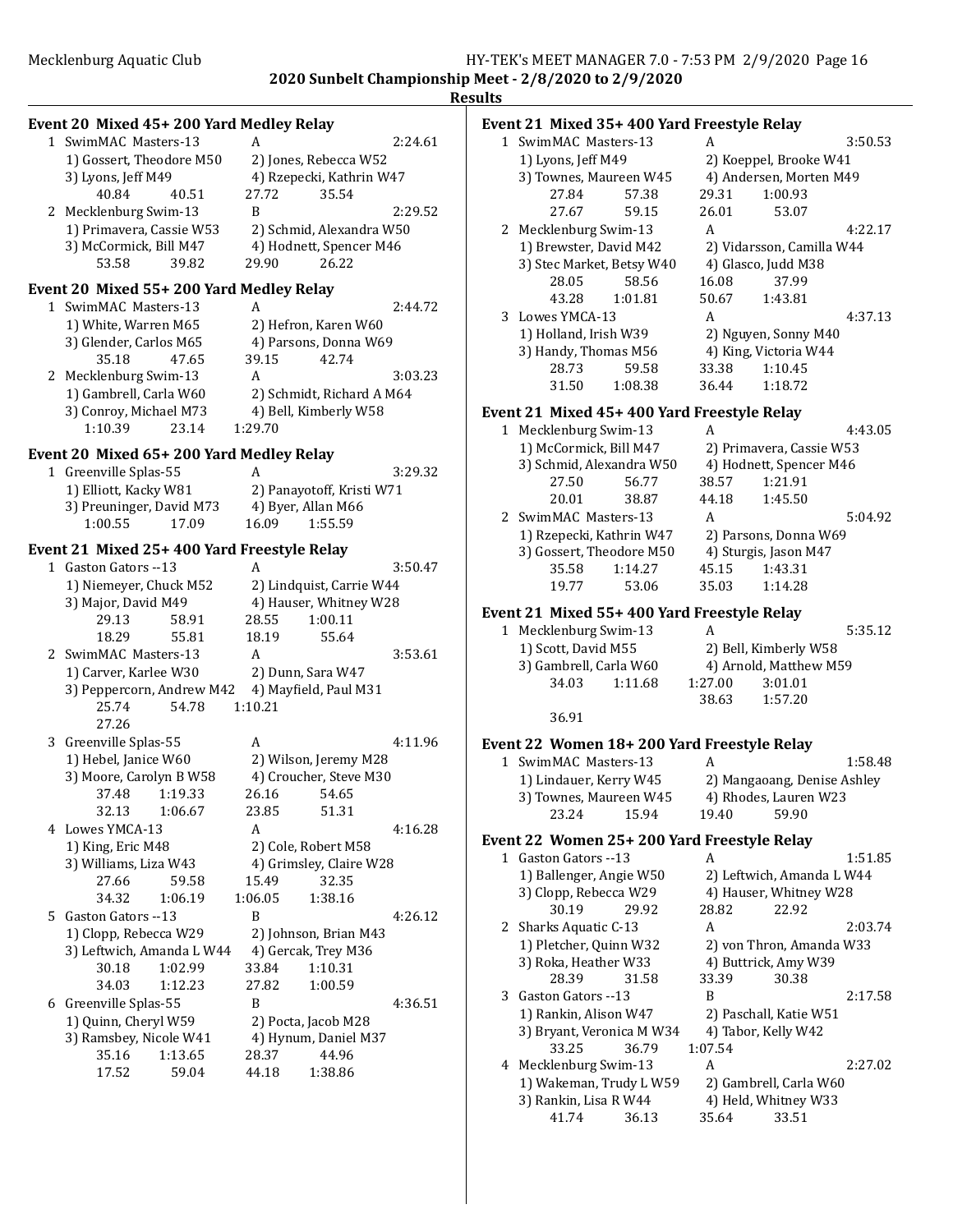### Mecklenburg Aquatic Club **HY-TEK's MEET MANAGER 7.0 - 7:53 PM 2/9/2020** Page 17 **2020 Sunbelt Championship Meet - 2/8/2020 to 2/9/2020**

### **Results**

|       | 1 SwimMAC Masters-13<br>1) Rzepecki, Kathrin W47<br>3) Dunn, Sara W47 |       | 2:05.51                  |
|-------|-----------------------------------------------------------------------|-------|--------------------------|
|       |                                                                       |       | 2) Sumwalt, Christa W47  |
|       |                                                                       |       | 4) Koeppel, Brooke W41   |
| 33.06 | 43.10                                                                 | 21.19 | 28.16                    |
|       | 2 Mecklenburg Swim-13                                                 | А     | 2:14.00                  |
|       | 1) Moore, Meredith W46<br>3) Mennen, Trista W42                       |       | 2) Fricano, Laura W48    |
|       |                                                                       |       | 4) Schmid, Alexandra W50 |
|       | 32.58<br>- 36.70                                                      | 29.17 | 3555                     |

Event 22 Women 35+ 200 Yard Freestyle Relay

|  | 3 Charlotte SwimMa-13                                                      |       | А       |                         | 2:28.85 |
|--|----------------------------------------------------------------------------|-------|---------|-------------------------|---------|
|  | 1) Sperry, Jennifer W62                                                    |       |         | 2) Lukens, Claire W42   |         |
|  | 3) Collier, Brandi D W39                                                   |       |         | 4) Hargis, Jessica W40  |         |
|  | 38.07                                                                      | 43.07 | 1:07.71 |                         |         |
|  | 4 Greenville Splas-55<br>1) Knowles, Kristin E W40<br>3) Hebel, Janice W60 |       | А       |                         | 2:32.06 |
|  |                                                                            |       |         | 2) Quinn, Cheryl W59    |         |
|  |                                                                            |       |         | 4) Moore, Carolyn B W58 |         |
|  | 55.48                                                                      | 32.16 | 34.44   | 29.98                   |         |

# **Event 22 Women 55+ 200 Yard Freestyle Relay**<br>1 Greenville Splas-55 A

| 1 Greenville Splas-55     |       | А                       | 2:57.00 |  |
|---------------------------|-------|-------------------------|---------|--|
| 1) Panayotoff, Kristi W71 |       | 2) Stephens, Brenda W56 |         |  |
| 3) Elliott, Kacky W81     |       | 4) Scott, Leslie W55    |         |  |
| 52.78                     | 38.39 | 1:25.83                 |         |  |

# **Event 23 Men 18+ 200 Yard Freestyle Relay**<br>1 Mecklenburg Swim-13 A

| 1 Mecklenburg Swim-13 |       | А     | 1:51.11               |  |
|-----------------------|-------|-------|-----------------------|--|
| 1) Manso, Adrian M40  |       |       | 2) Brown, Stephen M53 |  |
| 3) Barton, Marcus M50 |       |       | 4) Cole, Jacob M19    |  |
| 13.02                 | 16.48 | 18.24 | 1:03.37               |  |

### Event 23 Men 25+ 200 Yard Freestyle Relay

| 1 Charlotte SwimMa-13  |       | А                        |                             | 1:34.82 |  |
|------------------------|-------|--------------------------|-----------------------------|---------|--|
| 1) Snyder, Austin M26  |       |                          | 2) Piscitelli, Jonathan M39 |         |  |
| 3) Benham, Alex M28    |       |                          | 4) Maxwell, Evan J M26      |         |  |
| 22.91                  | 24.78 | 24.16                    | 22.97                       |         |  |
| 2 Greenville Splas-55  |       | A                        |                             | 1:35.26 |  |
| 1) Croucher, Steve M30 |       | 2) Hynum, Daniel M37     |                             |         |  |
| 3) Pocta, Jacob M28    |       | 4) Wilson, Jeremy M28    |                             |         |  |
| 24.21                  | 25.20 | 22.69                    | 23.16                       |         |  |
| 3 SwimMAC Masters-13   |       | A                        |                             | 2:32.06 |  |
| 1) Rossi, Dave M31     |       | 2) Funkhauser, Caleb M39 |                             |         |  |
| 3) Havens, Kurt M38    |       | 4) Parks, Kevin M31      |                             |         |  |
| 24.98                  | 27.68 | 24.42                    | 1:14.98                     |         |  |

### Event 23 Men 35+ 200 Yard Freestyle Relay

| 1 Mecklenburg Swim-13  |       | А                         |                       | 1:41.16 |
|------------------------|-------|---------------------------|-----------------------|---------|
| 1) Glasco, Judd M38    |       | 2) Challis, John M46      |                       |         |
| 3) Munoz, Roberto M45  |       | 4) McCormick, Bill M47    |                       |         |
| 24.24                  | 27.14 | 25.81                     | 23.97                 |         |
| 2 Gaston Gators --13   |       | A                         |                       | 1:44.93 |
| 1) Johnson, Brian M43  |       | 2) Gercak, Trey M36       |                       |         |
| 3) Niemeyer, Chuck M52 |       | 4) Major, David M49       |                       |         |
| 29.46                  | 25.12 | 25.65                     | 24.70                 |         |
| 3 SwimMAC Masters-13   |       | A                         |                       | 1:45.82 |
| 1) Pardo, Robert M46   |       | 2) Peppercorn, Andrew M42 |                       |         |
| 3) Lyons, Jeff M49     |       |                           | 4) Walter, Joseph M48 |         |
| 27.37                  | 28.17 | 25.25                     | 25.03                 |         |
|                        |       |                           |                       |         |

|              | 4 Lowes YMCA-13                                |    | A                          | 1:48.86 |
|--------------|------------------------------------------------|----|----------------------------|---------|
|              | 1) Cole, Robert M58                            |    | 2) Finn, John M51          |         |
|              | 3) Nguyen, Sonny M40                           |    | 4) Handy, Thomas M56       |         |
|              | 25.82<br>28.77                                 |    | 27.65<br>26.62             |         |
|              | 5 Greenville Splas-55                          |    | A                          | 1:50.08 |
|              | 1) Decker, John M45                            |    | 2) Walsh, James M42        |         |
|              | 3) Schneidet, Sebastian M36                    |    | 4) Kothe, Mark M53         |         |
|              | 25.45<br>28.11                                 |    | 30.62<br>25.90             |         |
|              | Event 23 Men 45+ 200 Yard Freestyle Relay      |    |                            |         |
|              | 1 SwimMAC Masters-13                           |    | A                          | 1:35.11 |
|              | 1) Butcher, Rob M47                            |    | 2) Andersen, Morten M49    |         |
|              | 3) Higson, Gregg M48                           |    | 4) Flynn, Robert M45       |         |
|              | 24.83<br>24.74                                 |    | 23.06<br>22.48             |         |
|              | 2 SwimMAC Masters-13                           |    | B                          | 1:50.32 |
|              | 1) Sturgis, Jason M47                          |    | 2) Harrison, Patrick M51   |         |
|              | 3) Gossert, Theodore M50                       |    | 4) Graf, Chuck M53         |         |
|              | 28.43<br>28.58                                 |    | 28.80<br>24.51             |         |
|              |                                                |    |                            |         |
|              | Event 23 Men 55+ 200 Yard Freestyle Relay      |    |                            |         |
|              | 1 SwimMAC Masters-13                           |    | A                          | 2:02.20 |
|              | 1) Smith, Stratton M55                         |    | 2) Pirie, Harry M57        |         |
|              | 3) Glender, Carlos M65                         |    | 4) White, Warren M65       |         |
|              | 28.04<br>32.49                                 |    | 29.71<br>31.96             |         |
|              | 2 Mecklenburg Swim-13                          |    | A                          | 2:02.76 |
|              | 1) Meyers, Peter M67                           |    | 2) Arnold, Matthew M59     |         |
|              | 3) Keffer, James M55                           |    | 4) Conroy, Michael M73     |         |
|              | 28.11<br>30.40                                 |    | 34.28<br>29.97             |         |
|              | Event 24  Women 18-24 50 Yard Backstroke       |    |                            |         |
|              | 1 Mangaoang, Denise Ashle 24 SwimMAC Masters-1 |    |                            | 36.35   |
|              | Event 24 Women 25-29 50 Yard Backstroke        |    |                            |         |
| $\mathbf{1}$ | Hobbs, Kelsi G                                 | 29 | <b>Enfinity Aquatic-13</b> | 30.41   |
| 2            | Grimsley, Claire                               | 28 | Lowes YMCA-13              | 35.10   |
|              |                                                |    |                            |         |
|              | Event 24  Women 30-34 50 Yard Backstroke       |    |                            |         |
|              | 1 Breaux, Sarah                                |    | 32 Palmetto Masters-55     | 33.88   |
|              | 2 Held, Whitney                                |    | 33 Mecklenburg Swim-       | 39.36   |
|              | 3 Pletcher, Quinn                              |    | 32 Sharks Aquatic C-13     | 39.83   |
|              | 4 Bryant, Veronica M                           |    | 34 Gaston Gators --13      | 46.88   |
|              | Event 24 Women 35-39 50 Yard Backstroke        |    |                            |         |
| 1            | Buttrick, Amy                                  | 39 | Sharks Aquatic C-13        | 29.73   |
| 2            | Kruse, Meghan                                  | 37 | Durham Area Mast-1         | 37.30   |
| 3            | Collier, Brandi D                              | 39 | Charlotte SwimMa-1         | 52.11   |
|              |                                                |    |                            |         |
|              | Event 24 Women 40-44 50 Yard Backstroke        |    |                            |         |
| 1            | Savage, Dana L                                 | 41 | Fort Bragg Maste-13        | 40.57   |
| 2            | Lukens, Claire                                 | 42 | Charlotte SwimMa-1         | 44.09   |
| 3            | Rankin, Lisa R                                 | 44 | Mecklenburg Swim-1         | 47.18   |
|              | Event 24  Women 45-49 50 Yard Backstroke       |    |                            |         |
|              | 1 Braun, Erika                                 |    | 48 Raleigh Area Mas-13     | 28.70   |
| 2            | Lindauer, Kerry                                | 45 | SwimMAC Masters-           | 29.73   |
| 3            | Townes, Maureen                                | 45 | SwimMAC Masters-           | 32.87   |
| 4            | Dunn, Sara                                     | 47 | SwimMAC Masters-           | 34.40   |
| 5            | Fricano, Laura                                 | 48 | Mecklenburg Swim-1         | 42.24   |
| 6            | Gratsou-Zodl, Violetta                         | 49 | Tac Titans-13              | 46.11   |
| 7            | Sumwalt, Christa                               | 47 | SwimMAC Masters-           | 47.80   |
|              | 8 Shoaf, Patty                                 |    | 49 UC13-13                 | 51.48   |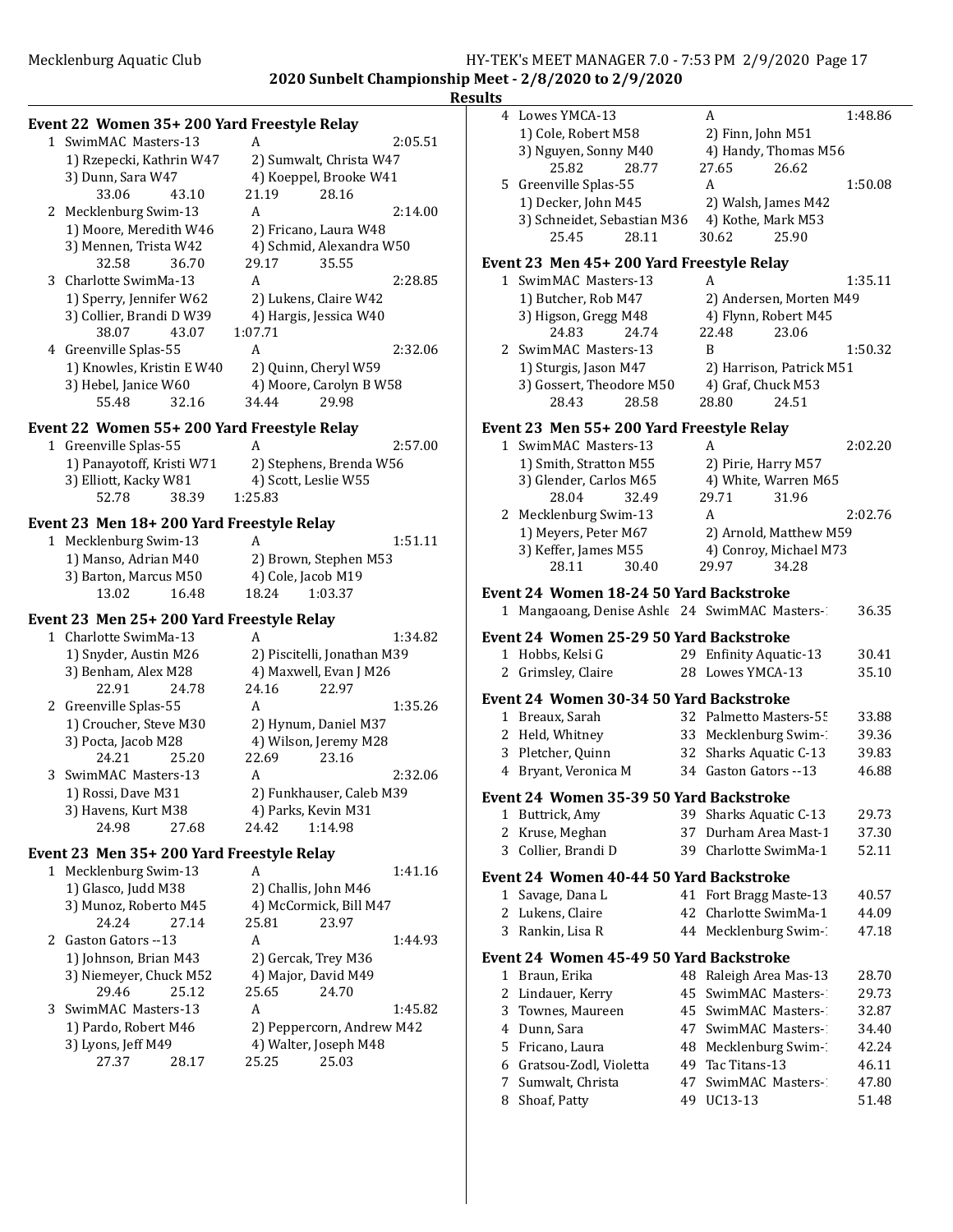## **Results**

|        | Event 24 Women 50-54 50 Yard Backstroke                     |          |                                                |                |
|--------|-------------------------------------------------------------|----------|------------------------------------------------|----------------|
|        | 1 Vazquez, Maria E                                          |          | 54 Tac Titans-13                               | 33.53          |
|        | 2 Schmid, Alexandra                                         |          | 50 Mecklenburg Swim-1                          | 44.42          |
|        | Event 24 Women 55-59 50 Yard Backstroke                     |          |                                                |                |
|        | 1 Gregory, Carol                                            |          | 55 Colony Masters-13                           | 40.64          |
|        | 2 Boswell, Elizabeth                                        |          | 56 Charlotte SwimMa-1                          | 59.21          |
|        | 3 Stephens, Brenda                                          |          | 56 Greenville Splas-55                         | 1:09.48        |
|        | Event 24 Women 60-64 50 Yard Backstroke                     |          |                                                |                |
|        | 1 DeMere, Susan                                             |          | 63 Palmetto Masters-55                         | 37.98          |
|        | 2 Alton, Dale                                               |          | 62 Tac Titans-13                               | 38.67          |
|        | 3 Hebel, Janice                                             |          | 60 Greenville Splas-55                         | 45.48          |
|        | 4 Gambrell, Carla                                           |          | 60 Mecklenburg Swim-1                          | 46.61          |
|        | 5 Sperry, Jennifer                                          |          | 62 Charlotte SwimMa-1                          | 50.66          |
|        | Event 24 Women 65-69 50 Yard Backstroke                     |          |                                                |                |
|        | 1 Amick, Beverly                                            |          | 65 Colony Masters-13                           | 38.78          |
|        | 2 Moeller, Mary Pat                                         | 69       | Charlotte SwimMa-1                             | 48.36          |
|        | <b>Event 24 Women 70-74 50 Yard Backstroke</b>              |          |                                                |                |
| 1      | Barry, Marcia L                                             |          | 71 Virginia Masters-12                         | 39.98          |
|        | Event 24 Women 75-79 50 Yard Backstroke                     |          |                                                |                |
|        | 1 Brooks, Sam                                               |          | 76 North Carolina M-13                         | 1:11.94        |
|        | Event 24 Women 80-84 50 Yard Backstroke                     |          |                                                |                |
|        | 1 Elliott, Kacky                                            |          | 81 Greenville Splas-55                         | 1:02.39        |
|        | <b>Event 25 Men 18-24 50 Yard Backstroke</b>                |          |                                                |                |
| 1      | Balkus, Anthony                                             |          | 22 Hawk Masters UNC-1                          | 26.00          |
|        |                                                             |          |                                                |                |
|        | Event 25 Men 25-29 50 Yard Backstroke<br>1 Baric, Michael   |          | 27 North Carolina M-13                         | 22.75          |
|        | 2 Pocta, Jacob                                              |          | 28 Greenville Splas-55                         | 31.33          |
|        |                                                             |          |                                                |                |
|        | Event 25 Men 30-34 50 Yard Backstroke                       |          |                                                |                |
|        | 1 Croucher, Steve<br>2 Parks, Kevin                         |          | 30 Greenville Splas-55<br>31 SwimMAC Masters-1 | 27.03<br>27.11 |
|        |                                                             |          |                                                |                |
|        | Event 25 Men 35-39 50 Yard Backstroke                       |          |                                                |                |
|        | 1 Glasco, Judd                                              |          | 38 Mecklenburg Swim-1                          | 26.85          |
| 2<br>3 | Hynum, Daniel                                               | 37<br>36 | Greenville Splas-55<br>Gaston Gators -- 13     | 27.80<br>30.89 |
|        | Gercak, Trey<br>4 Funkhauser, Caleb                         |          | 39 SwimMAC Masters-1                           | 36.52          |
| 5      | Andersen, David                                             |          | 36 Valdese Torpedo-13                          | 41.65          |
|        |                                                             |          |                                                |                |
|        | Event 25 Men 40-44 50 Yard Backstroke<br>1 Dallamura, Scott |          | 41 Tac Titans-13                               | 28.20          |
|        | 2 Walsh, James                                              | 42       | Greenville Splas-55                            | 36.54          |
| 3      | Manso, Adrian                                               | 40       | Mecklenburg Swim-1                             | 50.17          |
|        |                                                             |          |                                                |                |
| 1      | Event 25 Men 45-49 50 Yard Backstroke<br>Higson, Gregg      |          | 48 SwimMAC Masters-                            | 27.18          |
|        | 2 Challis, John                                             |          | 46 Mecklenburg Swim-1                          | 30.06          |
|        | 3 Butcher, Rob                                              |          | 47 SwimMAC Masters-                            | 32.43          |
|        | 4 Sturgis, Jason                                            |          | 47 SwimMAC Masters-                            | 35.24          |
|        | --- Mohseni, Pedram                                         |          | 48 Charlotte SwimMa-1                          | DQ             |
|        | Multiple strokes                                            |          |                                                |                |
|        | Event 25 Men 50-54 50 Yard Backstroke                       |          |                                                |                |
|        | 1 Niemeyer, Chuck                                           |          | 52 Gaston Gators --13                          | 28.71          |
| 2      | Kothe, Mark                                                 | 53       | Greenville Splas-55                            | 29.77          |
| 3      | Gossert, Theodore                                           | 50 -     | SwimMAC Masters-                               | 39.64          |
|        |                                                             |          |                                                |                |

|   | Event 25 Men 55-59 50 Yard Backstroke     |       |    |                           |                                |         |
|---|-------------------------------------------|-------|----|---------------------------|--------------------------------|---------|
|   | 1 Stewart, Henry                          |       |    | 56 Tac Titans-13          |                                | 28.83   |
|   | 2 Arnold, Matthew                         |       |    | 59 Mecklenburg Swim-1     |                                | 40.12   |
|   | 3 Pirie, Harry                            |       |    | 57 SwimMAC Masters-1      |                                | 44.00   |
|   |                                           |       |    |                           |                                |         |
|   | Event 25 Men 65-69 50 Yard Backstroke     |       |    |                           |                                |         |
|   | 1 Gilchrist, Donald B                     |       |    | 65 Enfinity Aquatic-13    |                                | 33.34   |
|   | Event 25 Men 70-74 50 Yard Backstroke     |       |    |                           |                                |         |
|   | 1 Conroy, Michael                         |       |    | 73 Mecklenburg Swim-1     |                                | 37.09   |
|   | 2 Glass, Ernie                            |       |    | 70 Twin Rivers YMCA-1     |                                | 37.16   |
|   | 3 McFadden, J Edward                      |       |    | 71 Valdese Torpedo-13     |                                | 39.92   |
|   | 4 Bailey, Douglas                         |       |    | 73 North Carolina M-13    |                                | 1:02.04 |
|   | Event 25 Men 75-79 50 Yard Backstroke     |       |    |                           |                                |         |
|   | 1 Schyck, Stephen                         |       |    | 78 Georgia Masters-45     |                                | 51.43   |
| 2 | Meyer, Gerald                             |       | 75 |                           | Smoky Mountain A-1             | 1:02.51 |
|   |                                           |       |    |                           |                                |         |
|   | Event 26 Women 25-29 200 Yard Butterfly   |       |    |                           |                                |         |
|   | 1 Ganley, Katie                           |       |    |                           | 28 Charlotte SwimMa-1          | 2:32.40 |
|   | 34.84                                     | 39.17 |    | 40.68                     | 37.71                          |         |
|   | Event 26 Women 35-39 200 Yard Butterfly   |       |    |                           |                                |         |
|   | 1 Holland, Irish                          |       |    |                           | 39 North Carolina M-13         | 2:18.96 |
|   | 31.17                                     | 35.27 |    | 36.46                     | 36.06                          |         |
|   |                                           |       |    |                           |                                |         |
|   | Event 26 Women 45-49 200 Yard Butterfly   |       |    | 48 Enfinity Aquatic-13    |                                | 2:45.92 |
|   | 1 Buckley, Jennifer                       |       |    |                           |                                |         |
|   | 33.59                                     | 40.65 |    | 43.90                     | 47.78                          |         |
|   | Event 26 Women 55-59 200 Yard Butterfly   |       |    |                           |                                |         |
|   | 1 Countryman, Marianne                    |       |    | 55 Atlanta Water Jo-45    |                                | 2:35.86 |
|   | 34.46                                     | 39.06 |    | 41.23                     | 41.11                          |         |
|   | 2 Moore, Carolyn B                        |       |    | 58 Greenville Splas-55    |                                | 2:50.72 |
|   | 39.43                                     | 43.01 |    | 43.26                     | 45.02                          |         |
|   | Event 26 Women 65-69 200 Yard Butterfly   |       |    |                           |                                |         |
|   | 1 Murray, Cheryl                          |       |    |                           | 67 Charlotte SwimMa-1 3:10.86  |         |
|   | 42.13                                     | 50.11 |    | 50.97                     | 47.65                          |         |
|   |                                           |       |    |                           |                                |         |
|   | Event 26 Women 70-74 200 Yard Butterfly   |       |    |                           |                                |         |
|   | 1 Panayotoff, Kristi                      |       |    | 71 Greenville Splas-55    |                                | 4:21.82 |
|   | 58.70                                     |       |    | 1:03.91  1:09.43  1:09.78 |                                |         |
|   | Event 27 Men 25-29 200 Yard Butterfly     |       |    |                           |                                |         |
|   | 1 Sites, Tyler                            |       |    |                           | 28 Palmetto Masters-55 2:21.70 |         |
|   | 31.67                                     | 36.37 |    | 36.97                     | 36.69                          |         |
|   | Event 27 Men 35-39 200 Yard Butterfly     |       |    |                           |                                |         |
|   | 1 Dellanoce, Michael                      |       |    |                           | 35 Raleigh Area Mas-13         | 2:05.41 |
|   | 27.49                                     | 31.05 |    | 33.03                     | 33.84                          |         |
|   |                                           |       |    |                           |                                |         |
|   | Event 27 Men 40-44 200 Yard Butterfly     |       |    |                           |                                |         |
|   | 1 Peppercorn, Andrew 42 SwimMAC Masters-2 |       |    |                           |                                | 2:39.57 |
|   | 32.62                                     | 40.20 |    | 43.18                     | 43.57                          |         |
|   | Event 27 Men 45-49 200 Yard Butterfly     |       |    |                           |                                |         |
|   | 1 Andersen, Morten                        |       |    |                           | 49 SwimMAC Masters-1           | 2:10.52 |
|   | 28.84                                     | 32.95 |    | 34.03                     | 34.70                          |         |
| 2 | Decker, John                              |       |    | 45 Greenville Splas-55    |                                | 2:20.85 |
|   | 32.44                                     | 35.89 |    | 36.90                     | 35.62                          |         |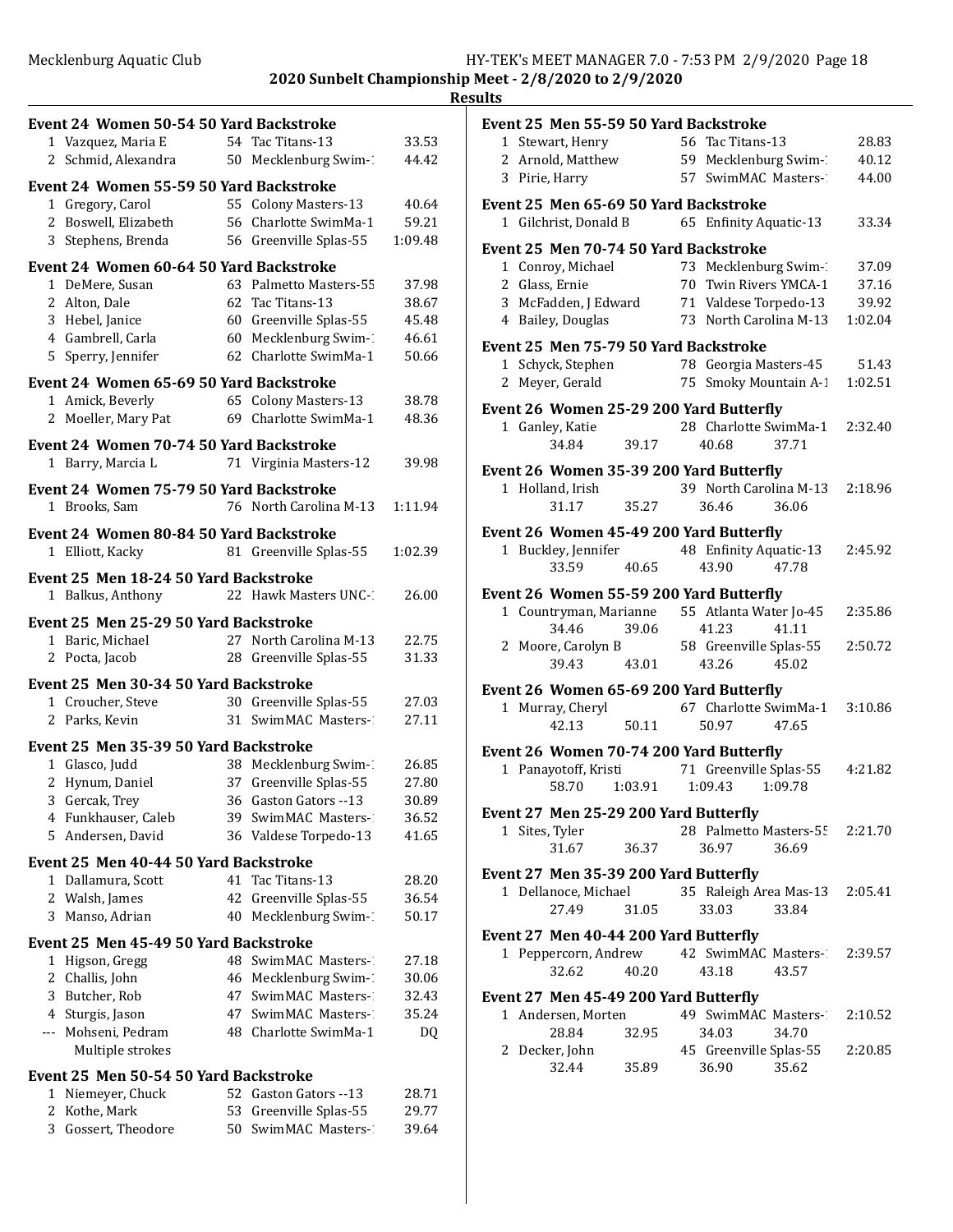| ı<br>Π | ١ |
|--------|---|
|        |   |

|   | Event 27 Men 50-54 200 Yard Butterfly<br>37.33                      | 42.97 |    | 1 Brown, Stephen 53 Mecklenburg Swim-1<br>45.35<br>46.05 | 2:51.70 |
|---|---------------------------------------------------------------------|-------|----|----------------------------------------------------------|---------|
|   | Event 27 Men 55-59 200 Yard Butterfly<br>1 Smith, Stratton<br>34.43 | 37.44 |    | 55 SwimMAC Masters-2:42.65<br>40.09<br>50.69             |         |
|   | Event 27 Men 65-69 200 Yard Butterfly<br>1 Glender, Carlos          |       |    | 65 SwimMAC Masters-23:36.50                              |         |
|   | Event 28 Women 18-24 100 Yard Freestyle<br>34.42                    | 39.02 |    | 1 Mangaoang, Denise Ashle 24 SwimMAC Masters-2           | 1:13.44 |
|   | Event 28 Women 25-29 100 Yard Freestyle                             |       |    |                                                          |         |
|   |                                                                     |       |    |                                                          |         |
|   | 1 Tanner, Carly<br>25.64                                            | 27.04 |    | 28 North Carolina M-13                                   | 52.68   |
|   | 2 Hauser, Whitney<br>25.86                                          | 28.88 |    | 28 Gaston Gators --13                                    | 54.74   |
|   | 3 Brophy, Jennifer<br>29.29                                         | 32.24 | 27 | Fort Bragg Maste-13                                      | 1:01.53 |
|   | 4 Grimsley, Claire<br>31.06                                         | 33.49 |    | 28 Lowes YMCA-13                                         | 1:04.55 |
|   |                                                                     |       |    |                                                          |         |
|   | Event 28 Women 30-34 100 Yard Freestyle                             |       |    |                                                          |         |
|   | 1 Brown, Asheton<br>26.84                                           | 30.06 |    | 30 Charlotte SwimMa-1                                    | 56.90   |
|   | 2 Faucher, Chloe<br>29.38                                           | 32.95 |    | 32 Charlotte SwimMa-1                                    | 1:02.33 |
|   | 3 Roka, Heather                                                     |       |    | 33 Gulf Coast Swim-14                                    | 1:05.45 |
|   | 32.15<br>4 Pletcher, Quinn                                          | 33.30 |    | 32 Sharks Aquatic C-13                                   | 1:11.42 |
|   | 33.93<br>5 Held, Whitney                                            | 37.49 |    | 33 Mecklenburg Swim-1                                    | 1:12.78 |
|   | 35.28<br>6 von Thron, Amanda                                        | 37.50 |    | 33 Sharks Aquatic C-13                                   | 1:13.13 |
|   | 34.78                                                               | 38.35 |    |                                                          |         |
|   | Event 28 Women 35-39 100 Yard Freestyle                             |       |    |                                                          |         |
| 1 | Buttrick, Amy<br>30.98                                              | 33.70 |    | 39 Sharks Aquatic C-13                                   | 1:04.68 |
|   | 2 Kruse, Meghan<br>32.55                                            | 34.43 |    | 37 Durham Area Mast-1                                    | 1:06.98 |
| 3 | Collier, Brandi D                                                   |       |    | 39 Charlotte SwimMa-1                                    | 1:31.65 |
|   | 43.67                                                               | 47.98 |    |                                                          |         |
|   | Event 28 Women 40-44 100 Yard Freestyle                             |       |    |                                                          |         |
| 1 | Koeppel, Brooke                                                     |       | 41 | SwimMAC Masters-1                                        | 1:01.15 |
|   | 29.42                                                               | 31.73 |    |                                                          |         |
| 2 | Mennen, Trista                                                      |       |    | 42 Mecklenburg Swim-1                                    | 1:05.84 |
| 3 | 31.18<br>Hargis, Jessica                                            | 34.66 | 40 | Charlotte SwimMa-1                                       | 1:12.86 |
| 4 | 34.85<br>Rankin, Lisa R                                             | 38.01 |    | 44 Mecklenburg Swim-1                                    | 1:20.73 |
|   | 37.58<br>5 Savage, Dana L                                           | 43.15 | 41 | Fort Bragg Maste-13                                      | 1:22.03 |
| 6 | 38.51<br>Lukens, Claire                                             | 43.52 |    | 42 Charlotte SwimMa-1                                    | 1:26.84 |
|   | 43.08                                                               | 43.76 |    |                                                          |         |

|              | 7 Knowles, Kristin E<br>59.61<br>1:07.42                |    | 40 Greenville Splas-55     | 2:07.03 |
|--------------|---------------------------------------------------------|----|----------------------------|---------|
|              |                                                         |    |                            |         |
| $\mathbf{1}$ | Event 28 Women 45-49 100 Yard Freestyle<br>Braun, Erika |    | 48 Raleigh Area Mas-13     | 52.76   |
|              | 27.04<br>25.72                                          |    |                            |         |
|              | 2 Lindauer, Kerry                                       |    | 45 SwimMAC Masters-        | 56.33   |
|              | 26.68<br>29.65                                          |    |                            |         |
|              | 3 Townes, Maureen                                       |    | 45 SwimMAC Masters-1       | 59.12   |
|              | 27.88<br>31.24                                          |    |                            |         |
|              | 4 Dunn, Sara                                            |    | 47 SwimMAC Masters-1       | 1:04.42 |
|              | 30.31<br>34.11                                          |    |                            |         |
|              | 5 Moore, Meredith                                       |    | 46 Mecklenburg Swim-1      | 1:11.27 |
|              | 35.07<br>36.20                                          |    |                            |         |
| 6            | Rzepecki, Kathrin                                       |    | 47 SwimMAC Masters-        | 1:13.10 |
|              | 34.97<br>38.13                                          |    |                            |         |
|              | 7 Gratsou-Zodl, Violetta                                |    | 49 Tac Titans-13           | 1:19.14 |
|              | 37.78<br>41.36                                          |    |                            |         |
|              | 8 Shoaf, Patty                                          |    | 49 UC13-13                 | 1:20.35 |
|              | 38.05<br>42.30                                          |    |                            |         |
|              | 9 Sumwalt, Christa<br>39.52<br>46.40                    |    | 47 SwimMAC Masters-        | 1:25.92 |
|              |                                                         |    |                            |         |
|              | Event 28 Women 50-54 100 Yard Freestyle                 |    |                            |         |
|              | 1 Ballenger, Angie                                      |    | 50 Gaston Gators --13      | 1:07.06 |
|              | 31.83<br>35.23                                          |    |                            |         |
|              | 2 Smith, Sandra Y<br>34.31<br>37.53                     |    | 53 North Carolina M-13     | 1:11.84 |
|              | 3 Schmid, Alexandra                                     | 50 | Mecklenburg Swim-1         | 1:21.22 |
|              | 38.37<br>42.85                                          |    |                            |         |
|              | 4 Paschall, Katie                                       |    | 51 Gaston Gators --13      | 1:28.19 |
|              | 40.79<br>47.40                                          |    |                            |         |
|              | Event 28 Women 55-59 100 Yard Freestyle                 |    |                            |         |
|              | 1 Countryman, Marianne                                  |    | 55 Atlanta Water Jo-45     | 1:03.28 |
|              | 32.50<br>30.78                                          |    |                            |         |
|              | 2 Campagna, Janice                                      | 59 | <b>Enfinity Aquatic-13</b> | 1:03.92 |
|              | 30.34<br>33.58                                          |    |                            |         |
| 3            | Moore, Carolyn B                                        |    | 58 Greenville Splas-55     | 1:05.11 |
|              | 31.40<br>33.71                                          |    |                            |         |
|              | 4 Rasmussen, Anne                                       |    | 55 Twin Rivers YMCA-1      | 1:06.51 |
|              | 31.70<br>34.81                                          |    |                            |         |
|              | 5 Quinn, Cheryl                                         |    | 59 Greenville Splas-55     | 1:10.70 |
|              | 34.29<br>36.41                                          |    |                            |         |
|              | 6 Strickler, Margot<br>36.05                            |    | 56 SwimMAC Masters-        | 1:15.75 |
|              | 39.70                                                   |    |                            |         |
|              | Event 28 Women 60-64 100 Yard Freestyle                 |    |                            |         |
|              | 1 Hebel, Janice                                         |    | 60 Greenville Splas-55     | 1:15.08 |
|              | 35.78<br>39.30                                          |    |                            |         |
| 2            | Robinson, Jocelyn<br>38.16<br>41.47                     |    | 64 Asheville Master-13     | 1:19.63 |
|              | 3 Sperry, Jennifer                                      |    | 62 Charlotte SwimMa-1      | 1:38.42 |
|              | 43.14<br>55.28                                          |    |                            |         |
|              |                                                         |    |                            |         |
|              | Event 28 Women 65-69 100 Yard Freestyle                 |    |                            |         |
|              | 1 Amick, Beverly<br>34.53<br>37.23                      |    | 65 Colony Masters-13       | 1:11.76 |
| 2            | Ivory, Darnell L                                        |    | 68 Charlotte SwimMa-1      | 1:52.08 |
|              | 50.57<br>1:01.51                                        |    |                            |         |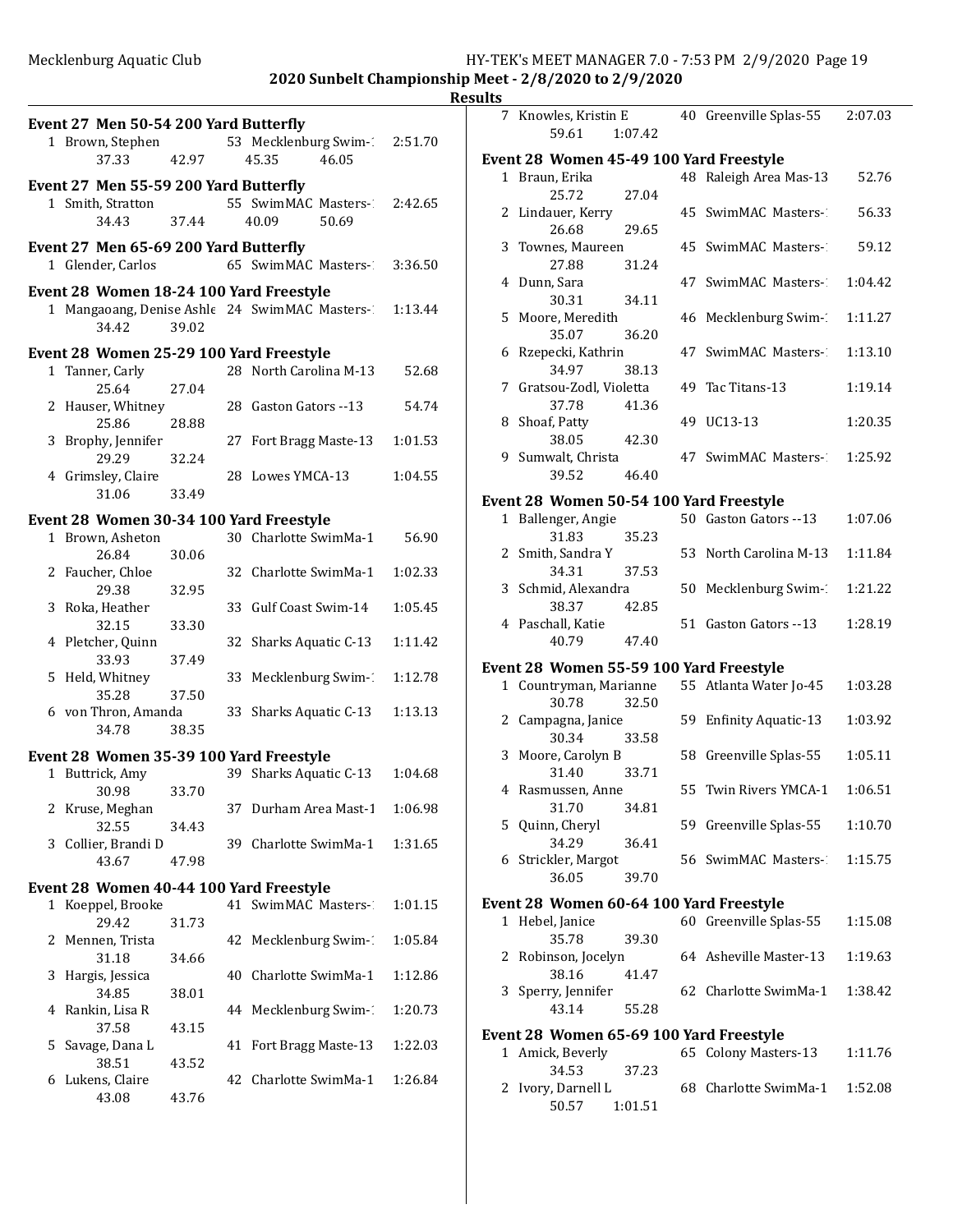**2020 Sunbelt Championship Meet - 2/8/2020 to 2/9/2020**

|    |                                                             |         |                                                  | I       |
|----|-------------------------------------------------------------|---------|--------------------------------------------------|---------|
|    | Event 28 Women 75-79 100 Yard Freestyle<br>1 Brooks, Sam    |         | 76 North Carolina M-13                           | 2:35.39 |
|    | 1:12.36                                                     | 1:23.03 |                                                  |         |
|    | Event 28 Women 80-84 100 Yard Freestyle<br>1 Elliott, Kacky |         | 81 Greenville Splas-55                           | 1:51.48 |
|    | Event 29 Men 18-24 100 Yard Freestyle                       |         |                                                  |         |
|    | 1 Balkus, Anthony<br>23.23                                  | 25.62   | 22 Hawk Masters UNC-1                            | 48.85   |
|    | 2 Honnold, Matthew<br>23.40                                 | 26.25   | 23 North Carolina M-13                           | 49.65   |
|    | 3 Cole, Jacob<br>23.93                                      | 26.74   | 19 Mecklenburg Swim-1                            | 50.67   |
|    | Event 29 Men 25-29 100 Yard Freestyle                       |         |                                                  |         |
|    | 1 Greenberg, Aaron                                          |         | 25 UC13-13                                       | 44.62   |
|    | 21.29<br>2 Maxwell, Evan J                                  | 23.33   | 26 Charlotte SwimMa-1                            | 50.40   |
|    | 24.41                                                       | 25.99   |                                                  |         |
|    | 3 Wilson, Jeremy<br>24.37                                   | 26.34   | 28 Greenville Splas-55                           | 50.71   |
|    | 4 Pocta, Jacob<br>26.90                                     | 30.33   | 28 Greenville Splas-55                           | 57.23   |
|    | Event 29 Men 30-34 100 Yard Freestyle                       |         |                                                  |         |
|    | 1 Rossi, Dave<br>25.89                                      | 27.89   | 31 SwimMAC Masters-1                             | 53.78   |
|    | 2 Parks, Kevin<br>26.05                                     | 27.74   | 31 SwimMAC Masters-1                             | 53.79   |
|    | 25.94                                                       | 28.11   | 3 Whitley-Williams, Andrey 31 Charlotte SwimMa-1 | 54.05   |
|    | 4 Miller, Doug<br>26.95                                     | 29.39   | 31 Tac Titans-13                                 | 56.34   |
| 5. | Brock, Stephen                                              |         | 33 Fort Bragg Maste-13                           | 1:08.39 |
|    | Event 29 Men 35-39 100 Yard Freestyle                       |         |                                                  |         |
|    | 1 Dellanoce, Michael<br>24.50                               | 25.62   | 35 Raleigh Area Mas-13                           | 50.12   |
|    | 2 Carroll, Jeremy<br>26.19                                  | 27.87   | 35 UC13-13                                       | 54.06   |
|    | 3 O'Laughlin, Andrew<br>26.78                               | 28.65   | 36 UC55-55                                       | 55.43   |
| 4  | Piscitelli, Jonathan<br>27.46                               | 28.87   | 39 Charlotte SwimMa-1                            | 56.33   |
| 5  | Gercak, Trey<br>28.29                                       | 30.49   | 36 Gaston Gators --13                            | 58.78   |
| 6  | Funkhauser, Caleb<br>30.04                                  | 35.37   | 39 SwimMAC Masters-1                             | 1:05.41 |
|    | 7 Sloan, Thomas                                             |         | 37 Charlotte SwimMa-1                            | 1:07.31 |
| 8  | Schneidet, Sebastian                                        | 34.74   | 36 Greenville Splas-55                           | 1:08.05 |
| 9  | 33.31<br>Coyle-Smith, Tim                                   |         | 35 Greenville Splas-55                           | 1:11.16 |
| 10 | 1:13.21<br>Andersen, David<br>37.26                         | 45.87   | 36 Valdese Torpedo-13                            | 1:23.13 |
|    |                                                             |         |                                                  |         |
|    | Event 29 Men 40-44 100 Yard Freestyle                       |         |                                                  |         |
|    | 1 Charcalla, Randy<br>24.23                                 | 26.17   | 43 UC55-55                                       | 50.40   |

26.17

| Results |                                       |       |                        |         |
|---------|---------------------------------------|-------|------------------------|---------|
|         | 2 Nguyen, Sonny<br>30.34              | 31.72 | 40 Lowes YMCA-13       | 1:02.06 |
|         | 3 Walsh, James                        |       | 42 Greenville Splas-55 | 1:04.59 |
|         | 30.29<br>4 Johnson, Brian             | 34.30 | 43 Gaston Gators --13  | 1:07.20 |
|         | 32.73                                 | 34.47 |                        |         |
|         | 5 Manso, Adrian<br>38.37              | 47.99 | 40 Mecklenburg Swim-1  | 1:26.36 |
|         | Event 29 Men 45-49 100 Yard Freestyle |       |                        |         |
|         | 1 McCormick, Bill                     |       | 47 Mecklenburg Swim-   | 54.91   |
|         | 26.47                                 | 28.44 |                        |         |
|         | 2 Lyons, Jeff                         |       | 49 SwimMAC Masters-    | 55.27   |
|         | 26.50<br>3 Walter, Joseph             | 28.77 | 48 SwimMAC Masters-    | 55.56   |
|         | 27.13                                 | 28.43 |                        |         |
|         | 4 Major, David                        |       | 49 Gaston Gators --13  | 55.75   |
|         | 26.58                                 | 29.17 |                        |         |
|         | 5 Challis, John                       |       | 46 Mecklenburg Swim-1  | 59.43   |
|         | 28.80                                 | 30.63 |                        |         |
|         | 6 Munoz, Roberto<br>28.61             | 31.46 | 45 Mecklenburg Swim-   | 1:00.07 |
|         | 7 Mohseni, Pedram                     |       | 48 Charlotte SwimMa-1  | 1:11.52 |
|         | 32.55                                 | 38.97 |                        |         |
|         | Event 29 Men 50-54 100 Yard Freestyle |       |                        |         |
|         | 1 Kothe, Mark                         |       | 53 Greenville Splas-55 | 52.09   |
|         | 25.10                                 | 26.99 |                        |         |
|         | 2 Pistorio, Tyge                      |       | 54 SwimMAC Masters-    | 53.88   |
|         | 26.06                                 | 27.82 |                        |         |
|         | 3 Graf, Chuck<br>26.07                | 29.41 | 53 SwimMAC Masters-    | 55.48   |
|         | 4 Brown, Stephen                      |       | 53 Mecklenburg Swim-1  | 1:00.01 |
|         | 28.23                                 | 31.78 |                        |         |
|         | 5 Barton, Marcus<br>31.84             | 35.79 | 50 Mecklenburg Swim-1  | 1:07.63 |
|         | 6 Gossert, Theodore                   |       | 50 SwimMAC Masters-    | 1:08.75 |
|         | 31.72                                 | 37.03 |                        |         |
|         | Event 29 Men 55-59 100 Yard Freestyle |       |                        |         |
|         | 1 Stewart, Henry 56 Tac Titans-13     |       |                        | 54.73   |
|         | 26.32                                 | 28.41 |                        |         |
|         | 2 Cole, Robert                        |       | 58 Lowes YMCA-13       | 58.16   |
|         | 28.21                                 | 29.95 |                        |         |
|         | 3 Williams, Ned<br>27.96              | 31.47 | 59 Charlotte SwimMa-1  | 59.43   |
|         | 4 Handy, Thomas                       |       | 56 Lowes YMCA-13       | 1:06.44 |
|         | 32.07                                 | 34.37 |                        |         |
|         | 5 Keffer, James                       |       | 55 Mecklenburg Swim-1  | 1:08.59 |
|         | 31.60                                 | 36.99 |                        |         |
|         | 6 Arnold, Matthew<br>32.65            | 36.19 | 59 Mecklenburg Swim-1  | 1:08.84 |
|         | 7 Gragg, G. Bryon                     |       | 55 Sharks Aquatic C-13 | 1:13.89 |
|         | 34.80                                 | 39.09 |                        |         |
|         | Event 29 Men 65-69 100 Yard Freestyle |       |                        |         |
|         | 1 Glender, Carlos                     |       | 65 SwimMAC Masters-    | 1:12.28 |
|         | 32.83                                 | 39.45 |                        |         |
|         | 2 Byer, Allan                         |       | 66 Greenville Splas-55 | 1:42.15 |

46.29 55.86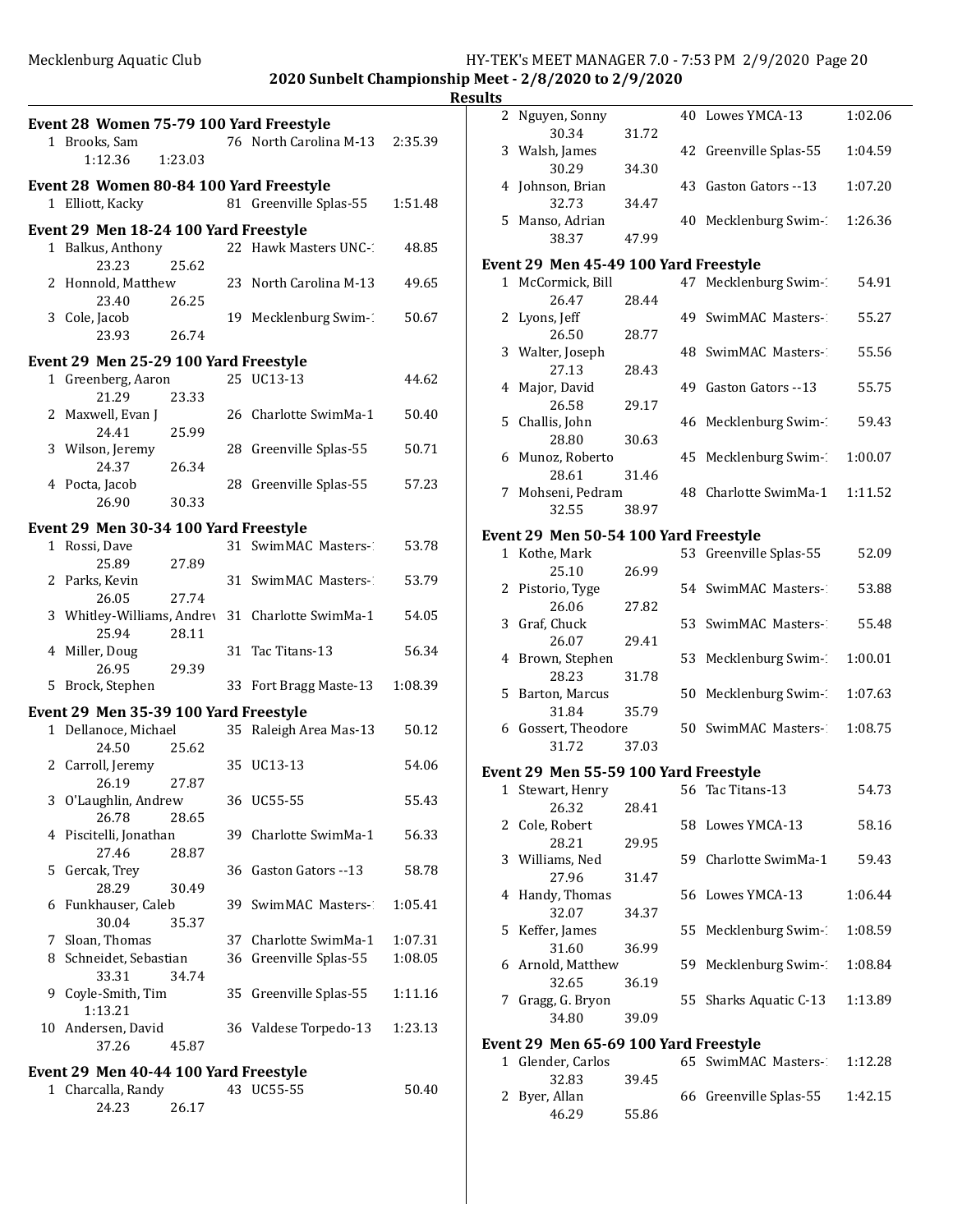|   | Event 29 Men 70-74 100 Yard Freestyle |         |                                              |         |
|---|---------------------------------------|---------|----------------------------------------------|---------|
|   | 1 Glass, Ernie                        |         | 70 Twin Rivers YMCA-1                        | 1:04.19 |
|   | 30.47                                 | 33.72   |                                              |         |
|   | 2 McFadden, J Edward                  |         | 71 Valdese Torpedo-13                        | 1:11.75 |
|   | 34.28                                 | 37.47   | 73 North Carolina M-13                       | 1:55.90 |
|   | 3 Bailey, Douglas<br>50.74            | 1:05.16 |                                              |         |
|   |                                       |         |                                              |         |
|   | Event 29 Men 75-79 100 Yard Freestyle |         | 76 Virginia Masters-12                       |         |
|   | 1 Frogley, Christopher<br>41.22       | 44.48   |                                              | 1:25.70 |
|   | 2 Schyck, Stephen                     |         | 78 Georgia Masters-45                        | 1:35.09 |
|   | 44.06                                 | 51.03   |                                              |         |
|   | 3 Meyer, Gerald                       |         | 75 Smoky Mountain A-1                        | 1:46.66 |
|   | 50.13                                 | 56.53   |                                              |         |
|   |                                       |         | Event 30 Women 30-34 200 Yard Backstroke     |         |
|   | 1 Breaux, Sarah                       |         | 32 Palmetto Masters-55                       | 2:31.51 |
|   | 36.52                                 | 38.52   | 38.64<br>37.83                               |         |
|   |                                       |         | Event 30 Women 35-39 200 Yard Backstroke     |         |
|   | 1 Holland, Irish                      |         | 39 North Carolina M-13                       | 2:22.80 |
|   | 34.61                                 | 36.48   | 36.75<br>34.96                               |         |
|   | 2 Buttrick, Amy                       |         | 39 Sharks Aquatic C-13                       | 2:35.79 |
|   | 36.03                                 | 39.24   | 40.15<br>40.37                               |         |
|   |                                       |         | Event 30 Women 40-44 200 Yard Backstroke     |         |
|   | 1 Mennen, Trista                      |         | 42 Mecklenburg Swim-1                        | 2:50.73 |
|   | 39.77                                 | 42.80   | 43.52<br>44.64                               |         |
|   |                                       |         | Event 30 Women 45-49 200 Yard Backstroke     |         |
|   | 1 Lindauer, Kerry                     |         | 45 SwimMAC Masters-1                         | 2:22.41 |
|   |                                       |         |                                              |         |
|   | 33.81                                 | 36.11   | 36.52<br>35.97                               |         |
|   | 2 Rankin, Alison                      |         | 47 Gaston Gators --13                        | 3:07.09 |
|   | 43.84                                 | 47.16   | 48.05<br>48.04                               |         |
|   |                                       |         | Event 30 Women 50-54 200 Yard Backstroke     |         |
|   | 1 Vazquez, Maria E                    |         | 54 Tac Titans-13                             | 2:31.48 |
|   | 36.11                                 | 38.41   | 38.63<br>38.33                               |         |
|   |                                       |         | Event 30 Women 55-59 200 Yard Backstroke     |         |
| 1 | Gregory, Carol                        |         | 55 Colony Masters-13                         | 2:57.40 |
|   | 42.20                                 | 44.67   | 45.60<br>44.93                               |         |
|   |                                       |         | Event 30 Women 60-64 200 Yard Backstroke     |         |
|   | 1 DeMere, Susan                       |         | 63 Palmetto Masters-55                       | 2:50.27 |
|   | 41.59                                 | 43.12   | 43.59<br>41.97                               |         |
|   |                                       |         | Event 30 Women 65-69 200 Yard Backstroke     |         |
|   | 1 Moeller, Mary Pat                   |         | 69 Charlotte SwimMa-1                        | 3:36.61 |
|   | 50.47                                 | 55.53   | 56.49<br>54.12                               |         |
|   |                                       |         | Event 30 Women 70-74 200 Yard Backstroke     |         |
|   | 1 Barry, Marcia L                     |         | 71 Virginia Masters-12                       | 3:07.89 |
|   | 44.49                                 | 48.11   | 48.67<br>46.62                               |         |
|   | 2 Panayotoff, Kristi                  |         | 71 Greenville Splas-55                       | 3:52.37 |
|   | 54.90                                 | 58.90   | 59.37<br>59.20                               |         |
|   |                                       |         | Event 30 Women 80-84 200 Yard Backstroke     |         |
|   | 1 Elliott, Kacky<br>1:07.24           | 1:11.88 | 81 Greenville Splas-55<br>1:12.33<br>1:14.73 | 4:46.18 |

| Event 31 Men 25-29 200 Yard Backstroke                     |                 |    |                                |         |         |
|------------------------------------------------------------|-----------------|----|--------------------------------|---------|---------|
| 1 Sites, Tyler                                             |                 |    | 28 Palmetto Masters-55 2:21.52 |         |         |
| 35.13                                                      | 36.70           |    | 35.34                          | 34.35   |         |
| Event 31 Men 30-34 200 Yard Backstroke                     |                 |    |                                |         |         |
| 1 Croucher, Steve                                          |                 |    | 30 Greenville Splas-55         |         | 2:06.01 |
| 29.09                                                      | 31.62           |    | 32.41                          | 32.89   |         |
| Event 31 Men 35-39 200 Yard Backstroke                     |                 |    |                                |         |         |
| 1 Glasco, Judd                                             |                 |    | 38 Mecklenburg Swim-           |         | 2:04.96 |
| 29.96                                                      | 31.62           |    | 32.13                          | 31.25   |         |
| 2 Hynum, Daniel                                            |                 |    | 37 Greenville Splas-55         |         | 2:10.71 |
| 30.56                                                      | 33.32           |    | 33.99                          | 32.84   |         |
| 3 Gercak, Trey                                             |                 |    | 36 Gaston Gators --13          |         | 2:38.75 |
| 36.63                                                      | 37.50           |    | 42.35                          | 42.27   |         |
| 4 Sloan, Thomas<br>45.74                                   | 47.50           |    | 37 Charlotte SwimMa-1 3:08.06  |         |         |
|                                                            |                 |    | 47.88                          | 46.94   |         |
| Event 31 Men 40-44 200 Yard Backstroke                     |                 |    |                                |         |         |
| 1 Nguyen, Sonny                                            |                 |    | 40 Lowes YMCA-13               |         | 3:18.52 |
| 48.38                                                      | 49.81           |    | 50.54                          | 49.79   |         |
| Event 31 Men 45-49 200 Yard Backstroke                     |                 |    |                                |         |         |
| 1 Higson, Gregg                                            |                 |    | 48 SwimMAC Masters- 2:08.96    |         |         |
| 29.31                                                      | 32.14           |    | 34.02                          | 33.49   |         |
| Event 31 Men 55-59 200 Yard Backstroke                     |                 |    |                                |         |         |
| 1 Cole, Robert                                             |                 |    | 58 Lowes YMCA-13               |         | 2:39.31 |
| 38.99                                                      | 40.59           |    | 40.44                          | 39.29   |         |
| Event 31 Men 65-69 200 Yard Backstroke                     |                 |    |                                |         |         |
| 1 White, Warren                                            |                 |    | 65 SwimMAC Masters-2:45.96     |         |         |
| 38.42                                                      | 41.75           |    | 43.58                          | 42.21   |         |
| Event 31 Men 70-74 200 Yard Backstroke                     |                 |    |                                |         |         |
| 1 Conroy, Michael 73 Mecklenburg Swim-2 3:05.67            |                 |    |                                |         |         |
| 41.71                                                      | 47.11           |    | 48.88                          | 47.97   |         |
|                                                            |                 |    |                                |         |         |
| Event 31 Men 75-79 200 Yard Backstroke                     |                 |    |                                |         |         |
| 1 Schyck, Stephen 78 Georgia Masters-45 4:47.07<br>1:06.91 | 1:15.66 1:16.23 |    |                                | 1:08.27 |         |
|                                                            |                 |    |                                |         |         |
| Event 32 Women 18-24 50 Yard Butterfly                     |                 |    |                                |         |         |
| 1 Mangaoang, Denise Ashle 24 SwimMAC Masters-235.83        |                 |    |                                |         |         |
| Event 32 Women 25-29 50 Yard Butterfly                     |                 |    |                                |         |         |
| 1 Hauser, Whitney                                          |                 |    | 28 Gaston Gators --13          |         | 27.67   |
| 2 Hobbs, Kelsi G                                           |                 |    | 29 Enfinity Aquatic-13         |         | 27.88   |
| 3 Brophy, Jennifer                                         |                 |    | 27 Fort Bragg Maste-13         |         | 29.92   |
| Event 32 Women 30-34 50 Yard Butterfly                     |                 |    |                                |         |         |
| 1 Watterson, Laura                                         |                 |    | 34 UC13-13                     |         | 30.78   |
| 2 Breaux, Sarah                                            |                 |    | 32 Palmetto Masters-55         |         | 32.26   |
| 3 Roka, Heather                                            |                 |    | 33 Gulf Coast Swim-14          |         | 34.20   |
| 4 Held, Whitney                                            |                 |    | 33 Mecklenburg Swim-1          |         | 37.96   |
| 5 von Thron, Amanda                                        |                 |    | 33 Sharks Aquatic C-13         |         | 41.40   |
| 6 Bryant, Veronica M                                       |                 |    | 34 Gaston Gators --13          |         | 42.15   |
| Event 32 Women 35-39 50 Yard Butterfly                     |                 |    |                                |         |         |
| 1 Buttrick, Amy                                            |                 |    | 39 Sharks Aquatic C-13         |         | 31.50   |
| 2 Kruse, Meghan                                            |                 | 37 | Durham Area Mast-1             |         | 34.25   |
|                                                            |                 |    |                                |         |         |
| Event 32 Women 40-44 50 Yard Butterfly                     |                 |    |                                |         |         |

1 Hargis, Jessica 40 Charlotte SwimMa-1 39.25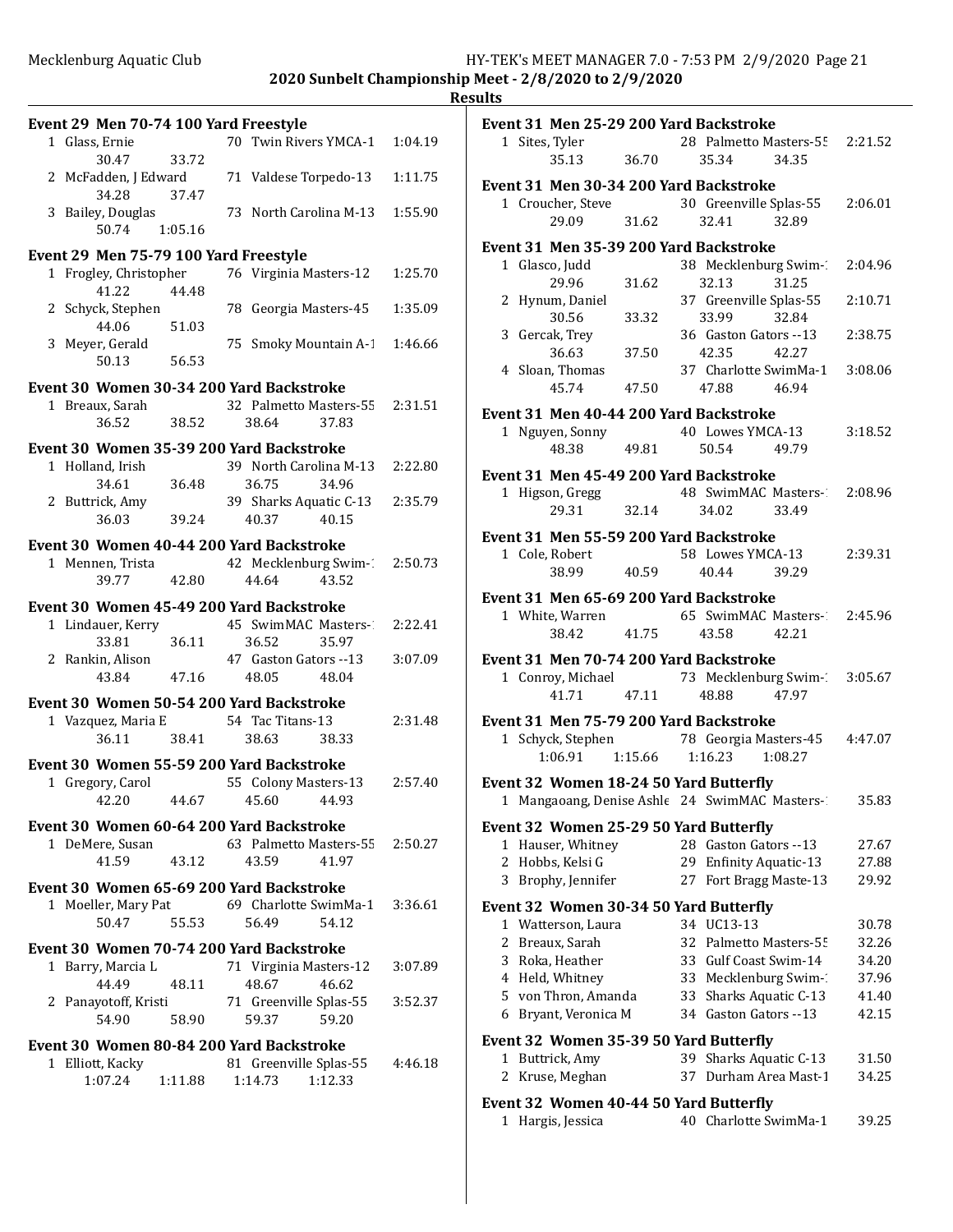**2020 Sunbelt Championship Meet - 2/8/2020 to 2/9/2020**

|   | (Event 32 Women 40-44 50 Yard Butterfly)                   |    |                                                 |                |
|---|------------------------------------------------------------|----|-------------------------------------------------|----------------|
|   | 2 Savage, Dana L                                           | 41 | Fort Bragg Maste-13                             | 43.48          |
|   | 3 Lukens, Claire                                           | 42 | Charlotte SwimMa-1                              | 47.18          |
|   | Event 32 Women 45-49 50 Yard Butterfly                     |    |                                                 |                |
|   | 1 Braun, Erika                                             |    | 48 Raleigh Area Mas-13                          | 26.45          |
|   | 2 Lindauer, Kerry                                          | 45 | SwimMAC Masters-1                               | 28.64          |
|   | 3 Townes, Maureen                                          |    | 45 SwimMAC Masters-1                            | 29.60          |
|   | 4 Buckley, Jennifer                                        |    | 48 Enfinity Aquatic-13                          | 30.09          |
|   | 5 Dunn, Sara                                               | 47 | SwimMAC Masters-1                               | 30.90          |
|   | 6 Moore, Meredith                                          |    | 46 Mecklenburg Swim-1                           | 39.73          |
|   | 7 Sumwalt, Christa                                         |    | 47 SwimMAC Masters-                             | 55.19          |
|   | Event 32 Women 50-54 50 Yard Butterfly                     |    |                                                 |                |
|   | 1 Ballenger, Angie                                         |    | 50 Gaston Gators --13                           | 34.02          |
|   |                                                            |    |                                                 |                |
|   | Event 32 Women 55-59 50 Yard Butterfly                     |    |                                                 |                |
|   | 1 Moore, Carolyn B                                         |    | 58 Greenville Splas-55                          | 32.55          |
|   | 2 Countryman, Marianne                                     |    | 55 Atlanta Water Jo-45<br>55 Twin Rivers YMCA-1 | 32.56<br>34.15 |
|   | 3 Rasmussen, Anne<br>4 Scott, Leslie                       |    | 55 Greenville Splas-55                          | 37.49          |
|   | 5 Quinn, Cheryl                                            |    | 59 Greenville Splas-55                          | 39.98          |
|   | 6 Strickler, Margot                                        |    | 56 SwimMAC Masters-1                            | 40.44          |
|   |                                                            |    |                                                 |                |
|   | Event 32 Women 60-64 50 Yard Butterfly                     |    |                                                 |                |
|   | 1 Sperry, Jennifer                                         |    | 62 Charlotte SwimMa-1                           | 57.12          |
|   | Event 32 Women 65-69 50 Yard Butterfly                     |    |                                                 |                |
|   | 1 Amick, Beverly                                           |    | 65 Colony Masters-13                            | 35.28          |
|   | Event 32 Women 70-74 50 Yard Butterfly                     |    |                                                 |                |
|   | 1 Panayotoff, Kristi                                       |    | 71 Greenville Splas-55                          | 54.38          |
|   |                                                            |    |                                                 |                |
|   | Event 33 Men 18-24 50 Yard Butterfly                       |    |                                                 |                |
|   | 1 Balkus, Anthony                                          |    | 22 Hawk Masters UNC-1                           | 24.66          |
|   | 2 Honnold, Matthew                                         |    | 23 North Carolina M-13                          | 25.23          |
|   | Event 33 Men 25-29 50 Yard Butterfly                       |    |                                                 |                |
|   | 1 Greenberg, Aaron                                         |    | 25 UC13-13                                      | 21.92          |
|   | 2 Baric, Michael                                           |    | 27 North Carolina M-13                          | 22.42          |
|   | 3 Sites, Tyler                                             | 28 | Palmetto Masters-55                             | 28.02          |
|   | 4 Pocta, Jacob                                             |    | 28 Greenville Splas-55                          | 29.13          |
|   | Event 33 Men 30-34 50 Yard Butterfly                       |    |                                                 |                |
|   | 1 Croucher, Steve                                          | 30 | Greenville Splas-55                             | 26.05          |
| 2 | Whitley-Williams, Andrey 31                                |    | Charlotte SwimMa-1                              | 28.69          |
|   | Event 33 Men 35-39 50 Yard Butterfly                       |    |                                                 |                |
|   | 1 Glasco, Judd                                             |    | 38 Mecklenburg Swim-1                           | 26.15          |
|   | 2 Carroll, Jeremy                                          | 35 | UC13-13                                         | 26.76          |
|   | 3 Piscitelli, Jonathan                                     |    | 39 Charlotte SwimMa-1                           | 28.31          |
|   | 4 Schneidet, Sebastian                                     |    | 36 Greenville Splas-55                          | 38.77          |
|   | 5 Coyle-Smith, Tim                                         | 35 | Greenville Splas-55                             | 40.30          |
|   |                                                            |    |                                                 |                |
|   | Event 33 Men 40-44 50 Yard Butterfly<br>1 Dallamura, Scott | 41 | Tac Titans-13                                   | 24.53          |
|   | 2 Charcalla, Randy                                         | 43 | UC55-55                                         | 25.92          |
|   | 3 Peppercorn, Andrew                                       | 42 | SwimMAC Masters-1                               | 29.29          |
|   | 4 Walsh, James                                             | 42 | Greenville Splas-55                             | 33.92          |
|   |                                                            |    |                                                 |                |
|   | Event 33 Men 45-49 50 Yard Butterfly                       |    |                                                 |                |
|   | 1 Flynn, Robert                                            |    | 45 SwimMAC Masters-<br>49 SwimMAC Masters-      | 25.41          |
| 2 | Andersen, Morten                                           |    |                                                 | 25.87          |
|   |                                                            |    |                                                 |                |

| Results |                                          |         |                                                                   |                |
|---------|------------------------------------------|---------|-------------------------------------------------------------------|----------------|
|         | 3 Decker, John                           |         | 45 Greenville Splas-55                                            | 27.38          |
|         | 4 Lyons, Jeff                            |         | 49 SwimMAC Masters-1                                              | 27.63          |
|         | 5 Walter, Joseph                         |         | 48 SwimMAC Masters-                                               | 27.80          |
|         | 6 Challis, John                          |         | 46 Mecklenburg Swim-                                              | 29.33          |
|         | 7 Munoz, Roberto<br>8 Mohseni, Pedram    |         | 45 Mecklenburg Swim-1<br>48 Charlotte SwimMa-1                    | 31.30<br>43.76 |
|         |                                          |         |                                                                   |                |
|         | Event 33 Men 50-54 50 Yard Butterfly     |         |                                                                   |                |
|         | 1 Niemeyer, Chuck                        |         | 52 Gaston Gators -- 13                                            | 26.48          |
|         | 2 Kothe, Mark<br>3 Graf, Chuck           |         | 53 Greenville Splas-55<br>53 SwimMAC Masters-1                    | 26.80<br>28.47 |
|         | 4 Brown, Stephen                         |         | 53 Mecklenburg Swim-1                                             | 31.75          |
|         | 5 Harrison, Patrick                      |         | 51 SwimMAC Masters-1                                              | 34.91          |
|         |                                          |         |                                                                   |                |
|         | Event 33 Men 55-59 50 Yard Butterfly     |         | 56 Tac Titans-13                                                  |                |
|         | 1 Stewart, Henry<br>2 Arnold, Matthew    |         | 59 Mecklenburg Swim-1                                             | 27.08<br>36.69 |
|         |                                          |         |                                                                   |                |
|         | Event 33 Men 65-69 50 Yard Butterfly     |         |                                                                   |                |
|         | 1 Vestal, Neal                           |         | 65 Raleigh Area Mas-13                                            | 28.69<br>30.22 |
|         | 2 Gilchrist, Donald B<br>3 Meyers, Peter |         | 65 Enfinity Aquatic-13<br>67 Mecklenburg Swim-1                   | 31.84          |
|         | 4 Glender, Carlos                        |         | 65 SwimMAC Masters-1                                              | 36.58          |
|         |                                          |         |                                                                   |                |
|         | Event 33 Men 70-74 50 Yard Butterfly     |         | 70 Twin Rivers YMCA-1                                             |                |
|         | 1 Glass, Ernie                           |         |                                                                   | 33.70          |
|         | Event 33 Men 75-79 50 Yard Butterfly     |         |                                                                   |                |
|         | 1 White, Bernard                         |         | 76 Charlotte SwimMa-1                                             | 35.09          |
|         |                                          |         | Event 34 Women 18-24 100 Yard Breaststroke                        |                |
|         |                                          |         | 1 Mangaoang, Denise Ashle 24 SwimMAC Masters-2                    | 1:31.34        |
|         | 44.09                                    | 47.25   |                                                                   |                |
|         |                                          |         | Event 34 Women 30-34 100 Yard Breaststroke                        |                |
|         | 1 Watterson, Laura                       |         | 34 UC13-13                                                        | 1:16.98        |
|         | 36.29                                    | 40.69   |                                                                   |                |
|         | 2 Roka, Heather                          |         | 33 Gulf Coast Swim-14                                             | 1:22.57        |
|         | 39.91<br>3 von Thron, Amanda             | 42.66   | 33 Sharks Aquatic C-13                                            | 1:31.23        |
|         | 43.19                                    | 48.04   |                                                                   |                |
|         | 4 Pletcher, Quinn                        |         | 32 Sharks Aquatic C-13                                            | 1:36.29        |
|         | 45.82                                    | 50.47   |                                                                   |                |
|         |                                          |         | Event 34 Women 35-39 100 Yard Breaststroke                        |                |
|         | 1 Kruse, Meghan                          |         | 37 Durham Area Mast-1                                             | 1:25.00        |
|         | 40.23                                    | 44.77   |                                                                   |                |
|         |                                          |         | Event 34 Women 40-44 100 Yard Breaststroke                        |                |
|         | 1 Koeppel, Brooke                        |         | 41 SwimMAC Masters-                                               | 1:12.71        |
|         | 34.25                                    | 38.46   |                                                                   |                |
|         | 2 King, Victoria                         |         | 44 Lowes YMCA-13                                                  | 1:24.80        |
|         | 40.02                                    | 44.78   |                                                                   |                |
|         | 3 Leftwich, Amanda L                     |         | 44 Gaston Gators --13                                             | 1:29.64        |
|         | 41.82                                    | 47.82   |                                                                   |                |
|         | 4 Lukens, Claire<br>51.14                | 56.73   | 42 Charlotte SwimMa-1                                             | 1:47.87        |
|         | 5 Knowles, Kristin E                     |         | 40 Greenville Splas-55                                            | 2:09.54        |
|         | 59.57                                    | 1:09.97 |                                                                   |                |
|         |                                          |         |                                                                   |                |
|         | 1 Dunn, Sara                             |         | Event 34 Women 45-49 100 Yard Breaststroke<br>47 SwimMAC Masters- | 1:10.00        |
|         | 32.95                                    | 37.05   |                                                                   |                |
|         |                                          |         |                                                                   |                |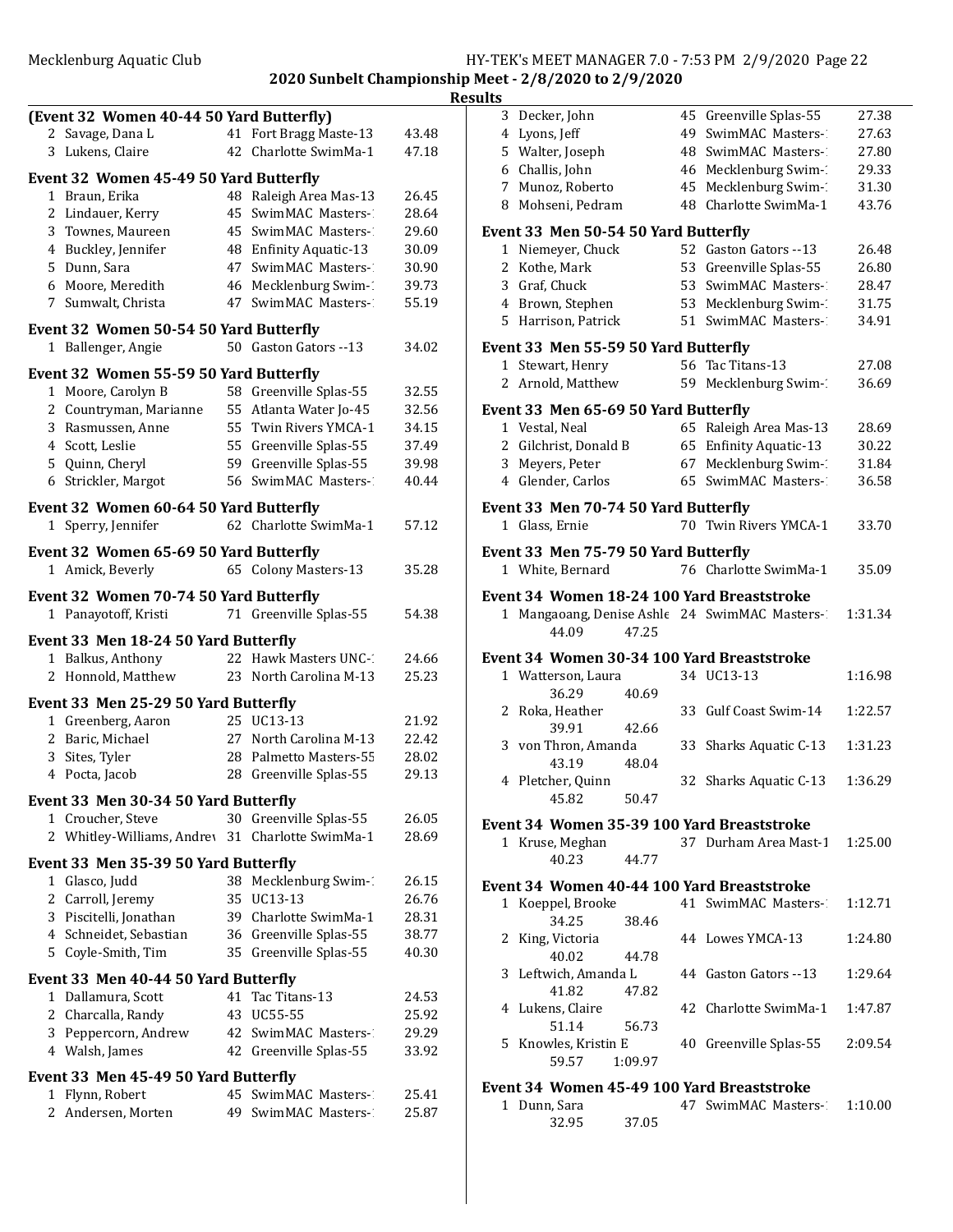**2020 Sunbelt Championship Meet - 2/8/2020 to 2/9/2020** 

|                                                                     |                |                                               |         | <b>Result</b> |
|---------------------------------------------------------------------|----------------|-----------------------------------------------|---------|---------------|
|                                                                     |                | (Event 34 Women 45-49 100 Yard Breaststroke)  |         |               |
| 2 Rzepecki, Kathrin<br>44.85                                        | 49.08          | 47 SwimMAC Masters-1                          | 1:33.93 |               |
| 3 Gratsou-Zodl, Violetta 49 Tac Titans-13<br>47.27 53.09            |                |                                               | 1:40.36 |               |
| 59.64                                                               | 1:00.45        | 4 Sumwalt, Christa 47 SwimMAC Masters-2:00.09 |         |               |
|                                                                     |                | Event 34 Women 50-54 100 Yard Breaststroke    |         |               |
| 1 Ballenger, Angie                                                  |                | 50 Gaston Gators --13                         | 1:24.10 | E             |
| 39.23<br>2 Smith, Sandra Y<br>43.66                                 | 44.87          | 53 North Carolina M-13                        | 1:35.29 |               |
| 3 Schmid, Alexandra<br>50.77                                        | 51.63<br>54.71 | 50 Mecklenburg Swim-1                         | 1:45.48 |               |
|                                                                     |                |                                               |         |               |
|                                                                     |                | Event 34 Women 55-59 100 Yard Breaststroke    |         |               |
| 1 Campagna, Janice<br>39.66                                         | 42.00          | 59 Enfinity Aquatic-13                        | 1:21.66 |               |
| 2 Moore, Carolyn B<br>40.17                                         | 43.14          | 58 Greenville Splas-55                        | 1:23.31 |               |
| 3 Scott, Leslie<br>47.36                                            | 50.32          | 55 Greenville Splas-55                        | 1:37.68 | E             |
| 1:04.69                                                             | 1:06.23        | 4 Boswell, Elizabeth 56 Charlotte SwimMa-1    | 2:10.92 |               |
|                                                                     |                | Event 34 Women 60-64 100 Yard Breaststroke    |         |               |
| 1 Alton, Dale<br>41.52                                              | 44.27          | 62 Tac Titans-13                              | 1:25.79 |               |
| 2 Hebel, Janice<br>48.54                                            | 53.57          | 60 Greenville Splas-55                        | 1:42.11 | E             |
|                                                                     |                | Event 34 Women 65-69 100 Yard Breaststroke    |         |               |
| 1 Moeller, Mary Pat<br>53.74                                        | 57.17          | 69 Charlotte SwimMa-1 1:50.91                 |         | Е             |
| 2 Ivory, Darnell L<br>1:03.83 1:08.10                               |                | 68 Charlotte SwimMa-1 2:11.93                 |         |               |
|                                                                     |                |                                               |         |               |
| Event 35 Men 18-24 100 Yard Breaststroke<br>1 Honnold, Matthew      |                | 23 North Carolina M-13 1:04.07                |         |               |
| 29.88                                                               | 34.19          | 19 Mecklenburg Swim-1                         | 1:05.58 | F             |
| 2 Cole, Jacob<br>30.61                                              | 34.97          |                                               |         |               |
| Event 35 Men 25-29 100 Yard Breaststroke                            |                |                                               |         |               |
| 1 Sites, Tyler<br>32.56                                             | 36.76          | 28 Palmetto Masters-55 1:09.32                |         |               |
| Event 35 Men 30-34 100 Yard Breaststroke                            |                |                                               |         |               |
| 1 Parks, Kevin<br>30.58                                             | 34.86          | 31 SwimMAC Masters-2                          | 1:05.44 | E             |
| 2 Miller, Doug<br>35.75                                             | 40.39          | 31 Tac Titans-13                              | 1:16.14 |               |
| --- Brock, Stephen<br>Double pull / kicks<br>42.62                  | 49.62          | 33 Fort Bragg Maste-13                        | DQ      | E             |
|                                                                     |                |                                               |         |               |
| Event 35 Men 35-39 100 Yard Breaststroke<br>1 Havens, Kurt<br>32.98 | 36.65          | 38 SwimMAC Masters- 1:09.63                   |         | E             |
|                                                                     |                |                                               |         |               |

| ılts |                                          |    |                                          |         |
|------|------------------------------------------|----|------------------------------------------|---------|
|      | 2 O'Laughlin, Andrew<br>32.66<br>38.07   |    | 36 UC55-55                               | 1:10.73 |
|      | 3 Funkhauser, Caleb<br>38.46<br>48.79    |    | 39 SwimMAC Masters-                      | 1:27.25 |
|      | 4 Schneidet, Sebastian<br>43.10<br>47.08 |    | 36 Greenville Splas-55                   | 1:30.18 |
|      | 5 Coyle-Smith, Tim<br>43.01<br>48.47     |    | 35 Greenville Splas-55                   | 1:31.48 |
|      | Event 35 Men 40-44 100 Yard Breaststroke |    |                                          |         |
|      | 1 Charcalla, Randy<br>32.25<br>36.85     |    | 43 UC55-55                               | 1:09.10 |
|      | 2 Nguyen, Sonny<br>36.28<br>40.01        |    | 40 Lowes YMCA-13                         | 1:16.29 |
| 3    | Johnson, Brian<br>38.63<br>43.18         |    | 43 Gaston Gators --13                    | 1:21.81 |
|      | 4 Walsh, James<br>41.38<br>46.69         |    | 42 Greenville Splas-55                   | 1:28.07 |
| 5.   | Manso, Adrian<br>44.08<br>51.95          | 40 | Mecklenburg Swim-1                       | 1:36.03 |
|      |                                          |    |                                          |         |
|      | Event 35 Men 45-49 100 Yard Breaststroke |    |                                          |         |
|      | 1 Butcher, Rob<br>30.04<br>34.27         |    | 47 SwimMAC Masters-1                     | 1:04.31 |
|      | 2 McCormick, Bill<br>30.62<br>34.51      |    | 47 Mecklenburg Swim-1                    | 1:05.13 |
|      | 3 Sturgis, Jason<br>43.70<br>50.11       |    | 47 SwimMAC Masters-                      | 1:33.81 |
|      | Event 35 Men 50-54 100 Yard Breaststroke |    |                                          |         |
|      | 1 Finn, John<br>30.14<br>35.41           |    | 51 Lowes YMCA-13                         | 1:05.55 |
|      | Event 35 Men 55-59 100 Yard Breaststroke |    |                                          |         |
|      | 1 Gragg, G. Bryon                        |    | 55 Sharks Aquatic C-13                   | 1:24.32 |
|      | 40.01<br>44.31<br>2 Keffer, James        |    | 55 Mecklenburg Swim-1                    | 1:24.62 |
|      | 39.56<br>45.06<br>3 Pirie, Harry         |    | 57 SwimMAC Masters-                      | 1:34.73 |
|      | 44.26<br>50.47                           |    |                                          |         |
|      | Event 35 Men 65-69 100 Yard Breaststroke |    |                                          |         |
|      | 1 Vestal, Neal<br>34.02<br>36.71         |    | 65 Raleigh Area Mas-13                   | 1:10.73 |
|      | 2 Glender, Carlos<br>51.19<br>43.88      |    | 65 SwimMAC Masters-                      | 1:35.07 |
| 3    | Byer, Allan                              |    | 66 Greenville Splas-55                   | 2:35.40 |
|      | Event 35 Men 70-74 100 Yard Breaststroke |    |                                          |         |
|      | 1 McFadden, J Edward<br>42.68<br>48.01   |    | 71 Valdese Torpedo-13                    | 1:30.69 |
|      | 2 Bailey, Douglas<br>1:10.13<br>1:19.61  |    | 73 North Carolina M-13                   | 2:29.74 |
|      |                                          |    |                                          |         |
|      | Event 35 Men 75-79 100 Yard Breaststroke |    |                                          |         |
|      | 1 Meyer, Gerald<br>57.27<br>1:05.12      |    | 75 Smoky Mountain A-1                    | 2:02.39 |
|      | Event 36 Women 25-29 200 Yard IM         |    |                                          |         |
|      | 1 Hobbs, Kelsi G<br>29.44<br>36.97       |    | 29 Enfinity Aquatic-13<br>45.92<br>34.22 | 2:26.55 |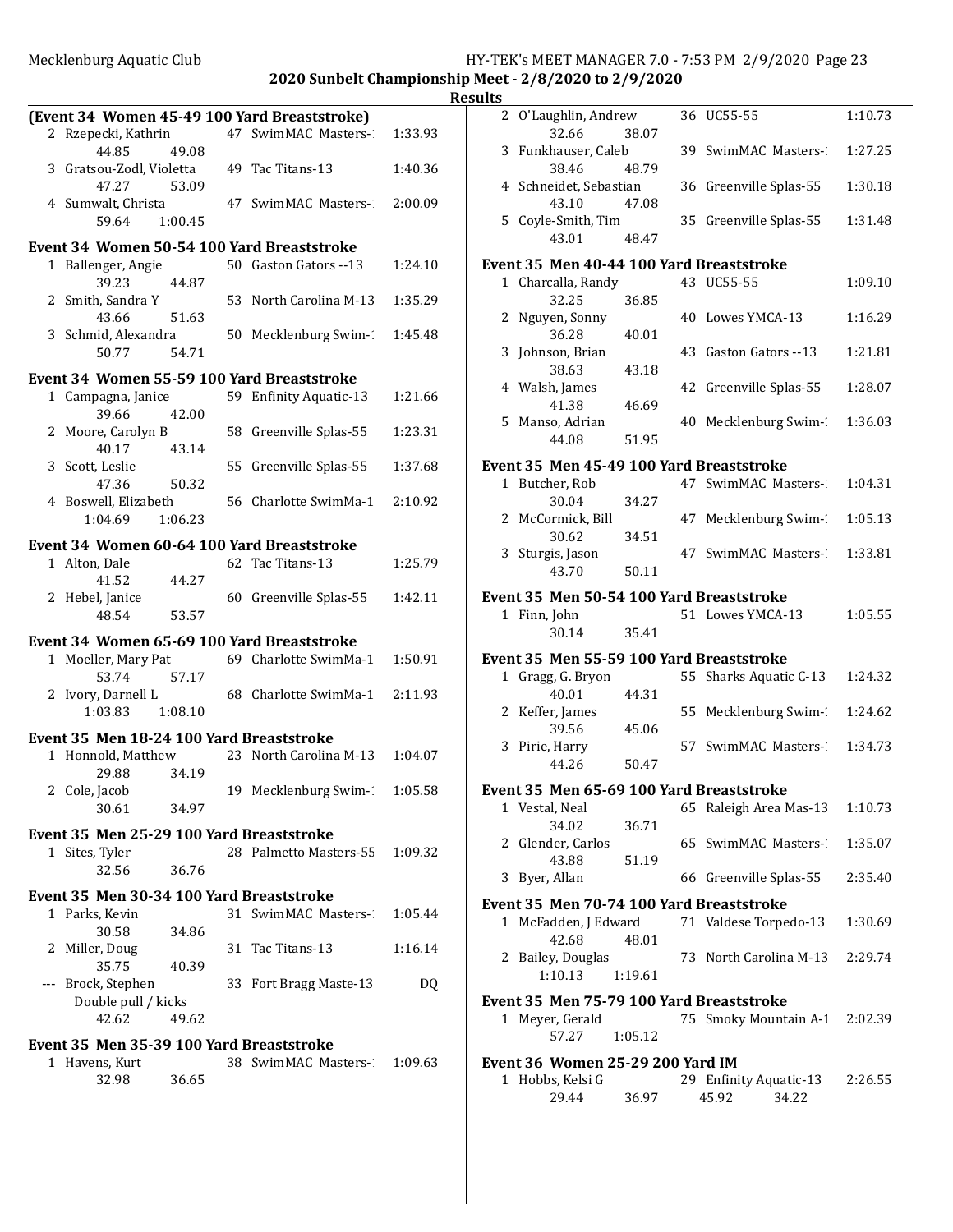|                                         |                                               |         | <b>Results</b> |
|-----------------------------------------|-----------------------------------------------|---------|----------------|
| (Event 36 Women 25-29 200 Yard IM)      |                                               |         |                |
| 2 Ganley, Katie                         | 28 Charlotte SwimMa-1 2:31.39                 |         |                |
| 38.78<br>31.94                          | 45.12<br>35.55                                |         |                |
|                                         | 3 Grimsley, Claire 28 Lowes YMCA-13           | 2:45.95 |                |
| 36.95<br>42.75                          | 48.83<br>37.42                                |         | Eve            |
| Event 36 Women 30-34 200 Yard IM        |                                               |         |                |
| 1 Watterson, Laura                      | 34 UC13-13                                    | 2:33.95 |                |
| 41.16<br>33.96                          | 42.71<br>36.12                                |         |                |
| 2 Breaux, Sarah                         | 32 Palmetto Masters-55                        | 2:36.63 |                |
| 33.25<br>38.88                          | 47.78<br>36.72                                |         |                |
| 3 Roka, Heather                         | 33 Gulf Coast Swim-14                         | 2:41.06 |                |
| 43.58<br>35.17                          | 45.85<br>36.46                                |         |                |
| 4 Faucher, Chloe                        | 32 Charlotte SwimMa-1 2:42.23                 |         | Eve            |
| 35.57<br>41.03                          | 48.64<br>36.99                                |         |                |
|                                         |                                               |         |                |
| Event 36 Women 35-39 200 Yard IM        |                                               |         | Eve            |
| 1 Holland, Irish                        | 39 North Carolina M-13 2:18.28                |         |                |
| 29.63<br>36.10                          | 40.29<br>32.26                                |         |                |
| Event 36 Women 40-44 200 Yard IM        |                                               |         |                |
| 1 Savage, Dana L                        | 41 Fort Bragg Maste-13                        | 3:32.01 |                |
| 45.28                                   | 49.37 1:06.68<br>50.68                        |         |                |
|                                         |                                               |         |                |
| Event 36 Women 45-49 200 Yard IM        |                                               |         |                |
| 1 Buckley, Jennifer                     | 48 Enfinity Aquatic-13                        | 2:36.53 |                |
| 37.88<br>32.67                          | 48.49<br>37.49                                |         |                |
| 2 Rzepecki, Kathrin                     | 47 SwimMAC Masters-1                          | 2:59.00 |                |
| 47.33<br>38.98                          | 50.74<br>41.95                                |         |                |
| 3 Moore, Meredith                       | 46 Mecklenburg Swim-1                         | 3:06.41 |                |
| 50.36<br>41.00                          | 55.60<br>39.45                                |         |                |
| 4 Sumwalt, Christa                      | 47 SwimMAC Masters-1                          | 3:58.38 | Eve            |
| 1:00.03                                 | 1:06.71  1:06.50<br>45.14                     |         |                |
| Event 36 Women 50-54 200 Yard IM        |                                               |         |                |
| 1 Vazquez, Maria E                      | 54 Tac Titans-13                              | 2:37.84 |                |
| 40.17<br>35.02                          | 45.90<br>36.75                                |         |                |
|                                         | 2 Ballenger, Angie 50 Gaston Gators -- 13     | 2:45.04 |                |
| 37.46                                   | 44.33 47.45<br>35.80                          |         |                |
|                                         |                                               |         | Eve            |
| Event 36 Women 55-59 200 Yard IM        |                                               |         |                |
|                                         | 1 Countryman, Marianne 55 Atlanta Water Jo-45 | 2:37.73 |                |
| 34.05<br>41.73                          | 47.65<br>34.30                                |         |                |
| 2 Campagna, Janice                      | 59 Enfinity Aquatic-13                        | 2:45.43 | Eve            |
| 35.59<br>42.24                          | 49.14<br>38.46                                |         |                |
| 3 Rasmussen, Anne                       | 55 Twin Rivers YMCA-1                         | 2:54.09 |                |
| 36.28<br>44.79                          | 53.35<br>39.67                                |         | Eve            |
| 4 Strickler, Margot                     | 56 SwimMAC Masters-2                          | 3:12.73 |                |
| 42.90<br>55.62                          | 53.31<br>40.90                                |         |                |
| Event 36 Women 60-64 200 Yard IM        |                                               |         |                |
| 1 Sperry, Jennifer                      | 62 Charlotte SwimMa-1 4:08.02                 |         | Eve            |
| 56.43<br>1:02.22                        | 1:09.15<br>1:00.22                            |         |                |
|                                         |                                               |         |                |
| <b>Event 36 Women 70-74 200 Yard IM</b> |                                               |         | Eve            |
| 1 Panayotoff, Kristi                    | 71 Greenville Splas-55                        | 3:58.75 |                |
| 57.56<br>58.60                          | 1:08.43<br>54.16                              |         |                |
| <b>Event 37 Men 25-29 200 Yard IM</b>   |                                               |         |                |
| 1 Benham, Alex                          | 28 Charlotte SwimMa-1                         | 2:03.93 |                |
| 26.12<br>31.85                          | 36.01<br>29.95                                |         |                |
|                                         |                                               |         |                |
|                                         |                                               |         |                |

| ılts |                                       |         |                                                  |         |
|------|---------------------------------------|---------|--------------------------------------------------|---------|
|      | 2 Sites, Tyler                        |         | 28 Palmetto Masters-55 2:18.28                   |         |
|      | 30.38<br>3 Pocta, Jacob               | 36.47   | 38.87<br>32.56<br>28 Greenville Splas-55         | 2:26.34 |
|      | 30.60                                 | 36.03   | 45.75<br>33.96                                   |         |
|      | Event 37 Men 35-39 200 Yard IM        |         |                                                  |         |
|      | 1 Dellanoce, Michael                  |         | 35 Raleigh Area Mas-13                           | 2:01.17 |
|      | 27.12                                 | 31.28   | 27.91<br>34.86                                   |         |
|      | 2 Hynum, Daniel                       |         | 37 Greenville Splas-55                           | 2:13.38 |
|      | 29.29                                 | 33.80   | 39.49<br>30.80                                   |         |
|      | 3 Havens, Kurt                        |         | 38 SwimMAC Masters-2:19.30                       |         |
|      | 30.41                                 | 36.56   | 40.25<br>32.08                                   |         |
|      | Event 37 Men 40-44 200 Yard IM        |         |                                                  |         |
|      | 1 Nguyen, Sonny                       |         | 40 Lowes YMCA-13                                 | 2:58.10 |
|      | 36.78                                 | 51.41   | 46.68<br>43.23                                   |         |
|      | Event 37 Men 45-49 200 Yard IM        |         |                                                  |         |
|      | 1 Andersen, Morten                    |         | 49 SwimMAC Masters-                              | 2:11.87 |
|      | 27.34                                 | 35.05   | 37.49<br>31.99                                   |         |
|      | 2 Decker, John                        |         | 45 Greenville Splas-55                           | 2:17.57 |
|      | 29.64                                 | 36.90   | 40.11<br>30.92                                   |         |
|      | 3 Butcher, Rob<br>28.32               | 37.52   | 47 SwimMAC Masters-2<br>38.20<br>34.40           | 2:18.44 |
|      | 4 Lyons, Jeff                         |         | 49 SwimMAC Masters-1                             | 2:18.47 |
|      | 28.57                                 | 36.98   | 32.17<br>40.75                                   |         |
|      | 5 King, Eric                          |         | 48 Lowes YMCA-13                                 | 2:30.20 |
|      | 29.69                                 | 36.45   | 37.95<br>46.11                                   |         |
|      | 6 Munoz, Roberto                      |         | 45 Mecklenburg Swim-2:44.85                      |         |
|      | 33.73                                 | 44.03   | 48.98<br>38.11                                   |         |
|      | Event 37 Men 50-54 200 Yard IM        |         |                                                  |         |
|      | 1 Graf, Chuck                         |         | 53 SwimMAC Masters-2:17.61                       |         |
|      | 29.39                                 | 37.20   | 31.69<br>39.33                                   |         |
|      | 2 Pistorio, Tyge                      |         | 54 SwimMAC Masters-                              | 2:19.34 |
|      | 29.15<br>3 Brown, Stephen             | 36.14   | 42.53<br>31.52<br>53 Mecklenburg Swim-2:33.85    |         |
|      | 34.40                                 | 39.72   | 46.19<br>33.54                                   |         |
|      |                                       |         |                                                  |         |
|      | Event 37 Men 55-59 200 Yard IM        |         | 58 Lowes YMCA-13                                 | 2:34.06 |
|      | 1 Cole, Robert<br>32.58               |         | 39.67 47.83 33.98                                |         |
|      |                                       |         |                                                  |         |
|      | Event 37 Men 65-69 200 Yard IM        |         |                                                  |         |
|      | 1 Glender, Carlos<br>39.21            | 55.37   | 65 SwimMAC Masters- 3:15.25<br>58.49<br>42.18    |         |
|      |                                       |         |                                                  |         |
|      | <b>Event 37 Men 70-74 200 Yard IM</b> |         |                                                  |         |
|      | 1 Conroy, Michael<br>40.96            | 48.10   | 73 Mecklenburg Swim- 3:19.10<br>1:04.95<br>45.09 |         |
|      |                                       |         |                                                  |         |
|      | <b>Event 37 Men 75-79 200 Yard IM</b> |         |                                                  |         |
|      | 1 Meyer, Gerald                       |         | 75 Smoky Mountain A-1                            | 4:29.63 |
|      | 1:03.08                               | 1:16.17 | 1:07.96<br>1:02.42                               |         |
|      |                                       |         | Event 38 Mixed 18+ 200 Yard Freestyle Relay      |         |
|      | 1 SwimMAC Masters-13                  |         | A                                                | 1:50.08 |
|      |                                       |         | 1) Mangaoang, Denise Ashley 2) Dunn, Sara W47    |         |
|      | 3) Parks, Kevin M31<br>32.68          | 28.16   | 4) Rossi, Dave M31<br>25.27<br>23.97             |         |
|      |                                       |         |                                                  |         |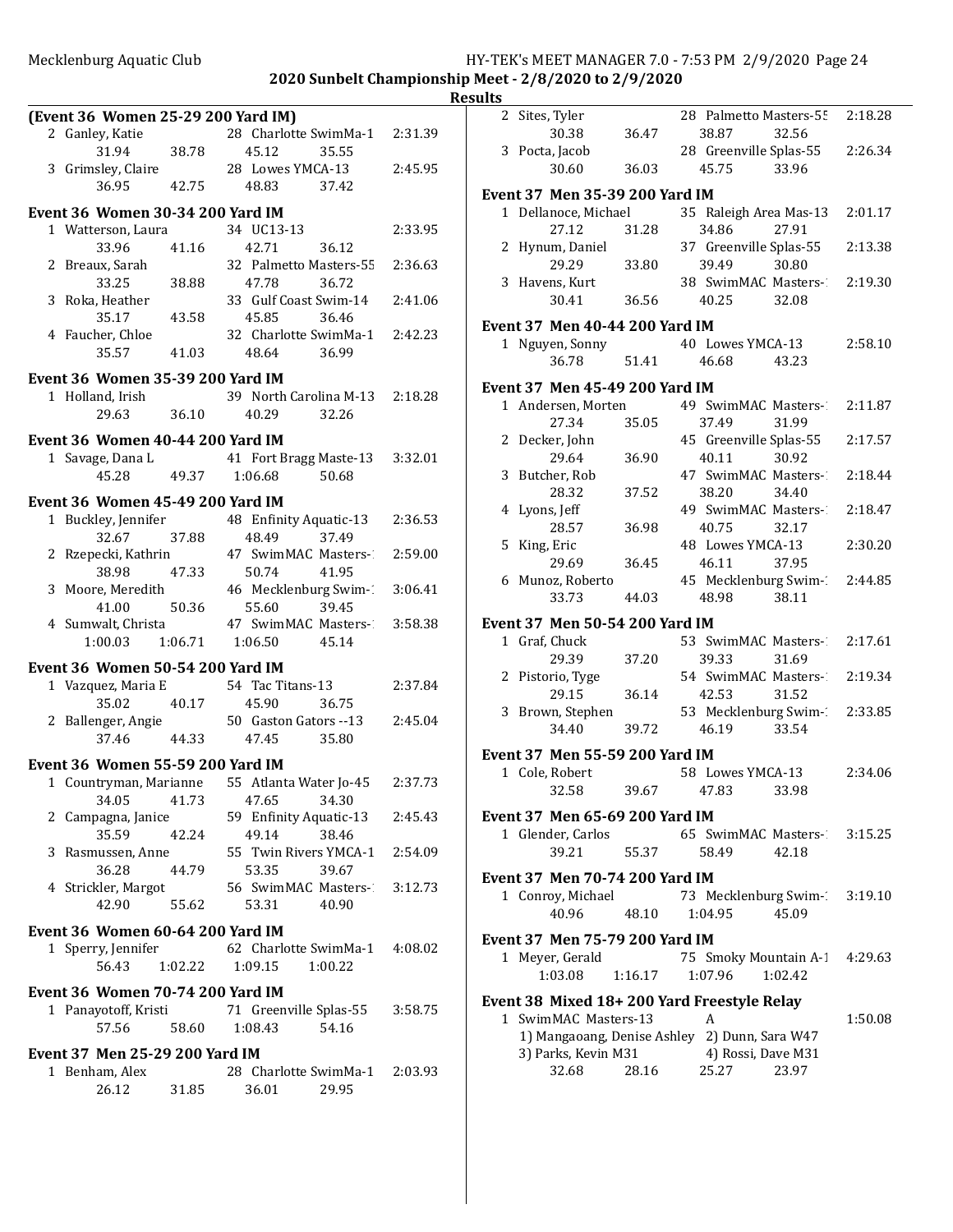**2020 Sunbelt Championship Meet - 2/8/2020 to 2/9/2020 Results**

# **Event 38 Mixed 25+ 200 Yard Freestyle Relay**<br>1 Charlotte SwimMa-13 A 1 Charlotte SwimMa-13 A 1:41.71

| 1) Brown, Asheton W30       |       |                        | 2) Ganley, Katie W28    |         |
|-----------------------------|-------|------------------------|-------------------------|---------|
| 3) Piscitelli, Jonathan M39 |       | 4) Maxwell, Evan J M26 |                         |         |
| 26.03                       | 28.29 | 24.60                  | 22.79                   |         |
| 2 Gaston Gators --13        |       | A                      |                         | 1:43.70 |
| 1) Clopp, Rebecca W29       |       |                        | 2) Niemeyer, Chuck M52  |         |
| 3) Hauser, Whitney W28      |       |                        | 4) Major, David M49     |         |
| 27.40                       | 26.76 | 24.87                  | 24.67                   |         |
| 3 Greenville Splas-55       |       | A                      |                         | 1:51.07 |
| 1) Moore, Carolyn B W58     |       |                        | 2) Hebel, Janice W60    |         |
| 3) Croucher, Steve M30      |       |                        | 4) Wilson, Jeremy M28   |         |
| 35.19 29.98                 |       | 22.66                  | 23.24                   |         |
| 4 Lowes YMCA-13             |       | A                      |                         | 1:52.04 |
| 1) King, Victoria W44       |       |                        | 2) Grimsley, Claire W28 |         |
| 3) King, Eric M48           |       |                        | 4) Cole, Robert M58     |         |
| 30.59                       | 28.93 | 25.96                  | 26.56                   |         |
| 5 Sharks Aquatic C-13       |       | A                      |                         | 2:06.51 |
| 1) von Thron, Amanda W33    |       |                        | 2) Pletcher, Quinn W32  |         |
| 3) Buttrick, Amy W39        |       |                        | 4) Gragg, G. Bryon M55  |         |
| 34.21                       | 31.47 | 32.52                  | 28.31                   |         |

### **Event 38 Mixed 35+ 200 Yard Freestyle Relay**

| $\mathbf{1}$ | SwimMAC Masters-13        |       | A     |                           | 1:47.40 |
|--------------|---------------------------|-------|-------|---------------------------|---------|
|              | 1) Peppercorn, Andrew M42 |       |       | 2) Koeppel, Brooke W41    |         |
|              | 3) Townes, Maureen W45    |       |       | 4) Butcher, Rob M47       |         |
|              | 27.97                     | 28.03 | 26.28 | 25.12                     |         |
| 2            | Mecklenburg Swim-13       |       | A     |                           | 1:57.55 |
|              | 1) Mennen, Trista W42     |       |       | 2) Manso, Adrian M40      |         |
|              | 3) Rankin, Lisa R W44     |       |       | 4) Glasco, Judd M38       |         |
|              | 29.31                     | 29.56 | 34.75 | 23.93                     |         |
| 3            | Gaston Gators --13        |       | A     |                           | 2:00.13 |
|              | 1) Leftwich, Amanda L W44 |       |       | 2) Johnson, Brian M43     |         |
|              | 3) Tabor, Kelly W42       |       |       | 4) Gercak, Trey M36       |         |
|              | 31.18                     | 30.69 | 32.42 | 25.84                     |         |
|              | 4 Charlotte SwimMa-13     |       | A     |                           | 2:08.59 |
|              | 1) Sloan, Thomas M37      |       |       | 2) Green, John M54        |         |
|              | 3) Haruta, Debbie W52     |       |       | 4) Lang, Cheryl W62       |         |
|              | 34.39                     | 32.83 | 29.60 | 31.77                     |         |
| 5.           | Greenville Splas-55       |       | A     |                           | 2:22.55 |
|              | 1) Quinn, Cheryl W59      |       |       | 2) Knowles, Kristin E W40 |         |
|              | 3) Walsh, James M42       |       |       | 4) Hynum, Daniel M37      |         |
|              | 32.71                     | 55.14 | 28.34 | 26.36                     |         |
| 6            | Greenville Splas-55       |       | R     |                           | 2:56.77 |
|              | 1) Panayotoff, Kristi W71 |       |       | 2) Coyle-Smith, Tim M35   |         |
|              | 3) Byer, Allan M66        |       |       | 4) Elliott, Kacky W81     |         |
|              | 46.26                     | 35.05 | 44.29 | 51.17                     |         |

### Event 38 Mixed 45+ 200 Yard Freestyle Relay

| 1 Mecklenburg Swim-13    |       | А                       |                        | 1:58.13 |  |
|--------------------------|-------|-------------------------|------------------------|---------|--|
| 1) Challis, John M46     |       |                         | 2) Moore, Meredith W46 |         |  |
| 3) Fricano, Laura W48    |       | 4) McCormick, Bill M47  |                        |         |  |
| 24.67                    | 32.00 | 35.82                   | 25.64                  |         |  |
| 2 SwimMAC Masters-13     |       | A                       |                        | 2:07.26 |  |
| 1) Strickler, Margot W56 |       | 2) Sumwalt, Christa W47 |                        |         |  |
| 3) Harrison, Patrick M51 |       |                         | 4) Graf, Chuck M53     |         |  |
| 35.67                    | 37.55 | 28.48                   | 25.56                  |         |  |
|                          |       |                         |                        |         |  |

|              | 3 Greenville Splas-55                                            | А                         | 2:13.71 |
|--------------|------------------------------------------------------------------|---------------------------|---------|
|              | 1) Stephens, Brenda W56                                          | 2) Scott, Leslie W55      |         |
|              | 3) Decker, John M45                                              | 4) Kothe, Mark M53        |         |
|              | 44.79<br>34.72                                                   | 26.61<br>27.59            |         |
|              | Event 38 Mixed 55+ 200 Yard Freestyle Relay                      |                           |         |
|              | 1 Mecklenburg Swim-13                                            | A                         | 2:18.96 |
|              | 1) Wakeman, Trudy L W59                                          | 2) Gambrell, Carla W60    |         |
|              | 3) Arnold, Matthew M59                                           | 4) Meyers, Peter M67      |         |
|              | 42.38<br>36.35                                                   | 30.65<br>29.58            |         |
|              |                                                                  |                           |         |
|              | Event 39 Mixed 18+ 400 Yard Medley Relay<br>1 SwimMAC Masters-13 |                           |         |
|              |                                                                  | A                         | 4:53.12 |
|              | 1) Mangaoang, Denise Ashley 2) Butcher, Rob M47                  |                           |         |
|              | 3) Andersen, Morten M49                                          | 4) Rzepecki, Kathrin W47  |         |
|              | 41.65<br>1:26.76                                                 | 15.28<br>1:10.43          |         |
|              | 28.97<br>1:02.58                                                 | 17.09<br>1:13.35          |         |
|              | Event 39 Mixed 25+ 400 Yard Medley Relay                         |                           |         |
|              | 1 Gaston Gators -- 13                                            | A                         | 4:38.59 |
|              | 1) Gercak, Trey M36                                              | 2) Ballenger, Angie W50   |         |
|              | 3) Niemeyer, Chuck M52                                           | 4) Hauser, Whitney W28    |         |
|              | 33.97<br>1:11.42                                                 | 1:24.80<br>39.87          |         |
|              | 30.03<br>1:03.04                                                 | 27.72<br>59.33            |         |
|              | 2 Lowes YMCA-13                                                  | A                         | 4:50.87 |
|              | 1) Grimsley, Claire W28                                          | 2) King, Eric M48         |         |
|              | 3) King, Victoria W44                                            | 4) Finn, John M51         |         |
|              | 38.99<br>1:19.93                                                 | 39.28<br>1:25.77          |         |
|              | 1:06.30<br>29.89                                                 | 27.78<br>58.87            |         |
|              | 3 Gaston Gators --13                                             | B                         | 4:57.54 |
|              | 1) Clopp, Rebecca W29                                            | 2) Johnson, Brian M43     |         |
|              | 3) Leftwich, Amanda L W44                                        | 4) Major, David M49       |         |
|              | 36.04<br>1:16.15                                                 | 38.57<br>1:21.53          |         |
|              | 1:23.25<br>37.50                                                 | 26.66<br>56.61            |         |
|              | Event 39 Mixed 35+ 400 Yard Medley Relay                         |                           |         |
|              | 1 North Carolina M-13                                            | A                         | 3:47.70 |
|              | 1) Lindauer, Kerry W45                                           | 2) Dellanoce, Michael M35 |         |
|              | 3) Dallamura, Scott M41                                          | 4) Braun, Erika W48       |         |
|              | 29.57<br>1:01.61                                                 | 28.42<br>1:00.38          |         |
|              | 24.75<br>53.59                                                   | 25.00<br>52.12            |         |
|              | 2 Greenville Splas-55                                            | A                         | 4:51.08 |
|              | 1) Hynum, Daniel M37                                             | 2) Hebel, Janice W60      |         |
|              | 3) Moore, Carolyn B W58                                          | 4) Decker, John M45       |         |
|              | 31.35<br>1:03.23                                                 | 45.29<br>1:36.57          |         |
|              | 35.76<br>1:16.66                                                 | 26.28<br>54.62            |         |
|              | Event 39 Mixed 45+ 400 Yard Medley Relay                         |                           |         |
|              | 1 SwimMAC Masters-13                                             | А                         | 5:50.34 |
|              | 1) Pistorio, Tyge M54                                            | 2) Strickler, Margot W56  |         |
|              | 3) Glender, Carlos M65                                           | 4) Sumwalt, Christa W47   |         |
|              | 32.78<br>1:06.44                                                 | 26.97<br>1:38.59          |         |
|              | 40.34<br>1:34.72                                                 | 16.41<br>1:30.59          |         |
|              |                                                                  |                           |         |
|              | Event 40 Women 25-29 500 Yard Freestyle                          |                           |         |
| $\mathbf{1}$ | Hauser, Whitney                                                  | 28 Gaston Gators --13     | 5:45.64 |

| 1 Hauser, whitney |       | 28 Gaston Gators --13 | 5:45.6 |  |
|-------------------|-------|-----------------------|--------|--|
| 30.89             | 34.58 | 35.85                 | 35.49  |  |
| 34.68             | 35.12 | 34.65                 | 34.86  |  |
| 35.44             | 34.08 |                       |        |  |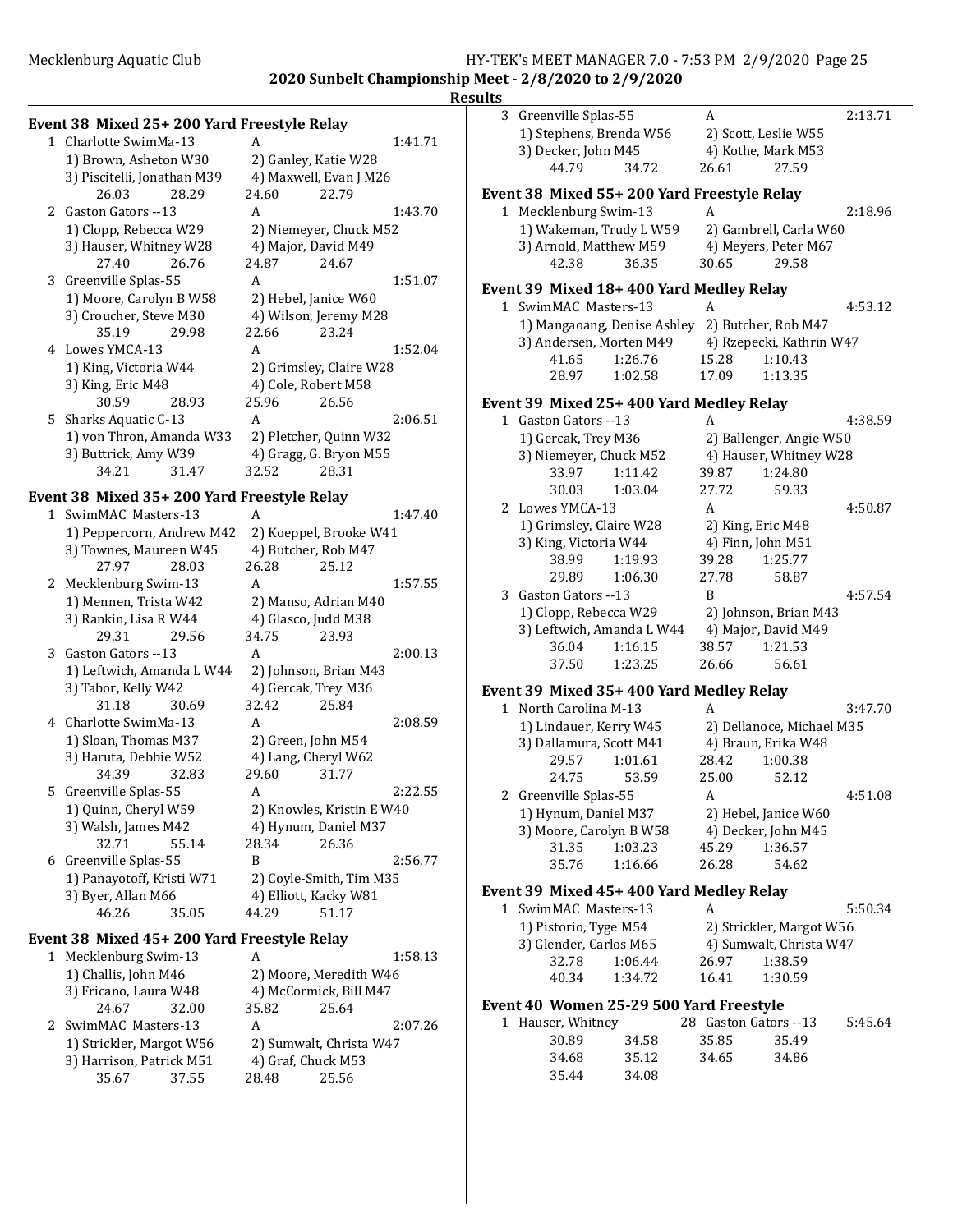|                                           |       |                       |                        |         | <b>Results</b> |                                         |         |                      |                                |         |
|-------------------------------------------|-------|-----------------------|------------------------|---------|----------------|-----------------------------------------|---------|----------------------|--------------------------------|---------|
| (Event 40 Women 25-29 500 Yard Freestyle) |       |                       |                        |         |                | Event 40 Women 50-54 500 Yard Freestyle |         |                      |                                |         |
| 2 Brophy, Jennifer                        |       |                       | 27 Fort Bragg Maste-13 | 6:08.52 |                | 1 Schmid, Alexandra                     |         |                      | 50 Mecklenburg Swim-1          | 8:29.78 |
| 31.58                                     | 35.53 | 36.53                 | 37.56                  |         |                | 44.84                                   | 48.27   | 51.16                |                                |         |
| 38.06                                     | 38.10 | 37.69                 | 38.19                  |         |                |                                         | 52.86   | 1:41.20              |                                |         |
| 38.11                                     | 37.17 |                       |                        |         |                |                                         |         |                      |                                |         |
| Event 40 Women 30-34 500 Yard Freestyle   |       |                       |                        |         |                | Event 40 Women 55-59 500 Yard Freestyle |         |                      |                                |         |
| 1 Breaux, Sarah                           |       |                       | 32 Palmetto Masters-55 | 6:12.12 |                | 1 Countryman, Marianne                  |         |                      | 55 Atlanta Water Jo-45         | 5:50.66 |
| 33.92                                     | 37.15 | 38.18                 | 38.14                  |         |                | 32.01                                   | 34.79   | 35.67                | 35.75                          |         |
| 37.93                                     | 38.17 | 37.83                 | 37.57                  |         |                | 35.98                                   | 35.64   | 35.52                | 35.74                          |         |
| 37.35                                     | 35.88 |                       |                        |         |                | 35.21                                   | 34.35   |                      |                                |         |
|                                           |       |                       |                        |         |                | 2 Rasmussen, Anne                       |         |                      | 55 Twin Rivers YMCA-1          | 6:40.35 |
| Event 40 Women 40-44 500 Yard Freestyle   |       |                       |                        |         |                | 33.70                                   | 38.57   | 41.16                |                                |         |
| 1 Mennen, Trista                          |       |                       | 42 Mecklenburg Swim-1  | 6:45.54 |                |                                         | 42.15   | 41.67                |                                |         |
| 35.21                                     | 39.45 | 41.07                 |                        |         |                |                                         | 40.76   | 41.30                | 38.53                          |         |
|                                           | 42.04 | 42.05                 |                        |         |                | 3 Quinn, Cheryl                         |         |                      | 59 Greenville Splas-55         | 7:01.27 |
|                                           | 41.41 | 40.93                 | 39.71                  |         |                | 37.42                                   | 41.60   | 43.49                |                                |         |
| 2 Leftwich, Amanda L                      |       | 44 Gaston Gators --13 |                        | 7:02.97 |                |                                         | 43.29   | 43.63                |                                |         |
| 36.45                                     | 40.38 | 42.27                 | 43.16                  |         |                |                                         | 43.48   | 41.76                | 39.69                          |         |
| 43.65                                     | 43.76 | 44.00                 | 43.64                  |         |                | 4 Strickler, Margot                     |         |                      | 56 SwimMAC Masters-1           | 7:08.19 |
| 43.68                                     | 41.98 |                       |                        |         |                | 43.76                                   | 43.51   | 43.49                | 43.97                          |         |
| 3 Hargis, Jessica                         |       |                       | 40 Charlotte SwimMa-1  | 7:08.17 |                | 41.28                                   |         |                      |                                |         |
| 37.18                                     | 40.50 | 42.18                 | 43.18                  |         |                | 5 Gregory, Carol                        |         | 55 Colony Masters-13 |                                | 7:09.49 |
| 43.86                                     | 44.43 | 44.23                 | 44.89                  |         |                | 38.33                                   | 42.34   | 43.11                |                                |         |
| 45.01                                     | 42.71 |                       |                        |         |                |                                         | 44.22   | 43.94                |                                |         |
| 4 Rankin, Lisa R                          |       |                       | 44 Mecklenburg Swim-1  | 8:02.00 |                |                                         | 43.76   | 43.58                | 41.87                          |         |
| 40.47                                     | 45.82 | 48.86                 | 50.15                  |         |                | 6 Wakeman, Trudy L                      |         |                      | 59 Mecklenburg Swim-1          | 8:23.60 |
| 50.20                                     | 49.60 | 49.54                 | 50.08                  |         |                | 45.48                                   | 48.40   | 50.30                | 54.42                          |         |
| 50.08                                     | 47.20 |                       |                        |         |                | 52.24                                   | 50.98   | 51.07                | 50.42                          |         |
| 5 Savage, Dana L                          |       |                       | 41 Fort Bragg Maste-13 | 8:36.12 |                | 50.82                                   | 49.47   |                      |                                |         |
| 42.28                                     | 48.29 | 51.06                 | 52.05                  |         |                |                                         |         |                      |                                |         |
| 52.17                                     | 54.62 | 55.02                 | 54.58                  |         |                | Event 40 Women 60-64 500 Yard Freestyle |         |                      |                                |         |
| 54.60                                     | 51.45 |                       |                        |         |                | 1 Hebel, Janice                         |         |                      | 60 Greenville Splas-55         | 7:09.64 |
|                                           |       |                       |                        |         |                | 38.15                                   | 41.88   | 43.20                | 43.43                          |         |
| Event 40 Women 45-49 500 Yard Freestyle   |       |                       |                        |         |                | 43.93                                   | 43.69   | 44.36                | 44.14                          |         |
| 1 Dunn, Sara                              |       |                       | 47 SwimMAC Masters-1   | 6:22.82 |                | 44.08                                   | 42.78   |                      |                                |         |
| 33.75                                     | 37.12 | 38.61                 | 39.32                  |         |                | 2 Gambrell, Carla                       |         |                      | 60 Mecklenburg Swim-1          | 7:49.75 |
| 39.48                                     | 39.57 | 39.44                 | 39.43                  |         |                | 40.44                                   | 46.85   | 47.97                |                                |         |
| 38.61                                     | 37.49 |                       |                        |         |                |                                         | 48.67   | 48.73                |                                |         |
| 2 Rzepecki, Kathrin                       |       |                       | 47 SwimMAC Masters-2   | 6:56.28 |                |                                         | 48.78   | 47.43                | 44.79                          |         |
| 38.57                                     | 41.56 | 42.00                 | 42.16                  |         |                | 3 Sperry, Jennifer                      |         |                      | 62 Charlotte SwimMa-1 10:28.10 |         |
| 42.49                                     | 42.04 | 42.07                 | 42.06                  |         |                | 50.01                                   | 1:01.98 | 1:05.87              | 1:06.43                        |         |
| 41.97                                     | 41.36 |                       |                        |         |                | 1:06.05                                 | 1:04.51 | 1:04.75              | 1:05.12                        |         |
| 3 Moore, Meredith                         |       |                       | 46 Mecklenburg Swim-1  | 7:04.83 |                | 1:03.90                                 | 59.48   |                      |                                |         |
| 39.37                                     | 43.00 | 43.22                 |                        |         |                | Event 40 Women 70-74 500 Yard Freestyle |         |                      |                                |         |
|                                           | 43.37 | 43.49                 |                        |         |                | 1 Barry, Marcia L                       |         |                      | 71 Virginia Masters-12         | 7:08.15 |
|                                           | 42.47 | 42.11                 | 40.81                  |         |                | 39.58                                   | 42.81   |                      |                                |         |
| 4 Gratsou-Zodl, Violetta                  |       | 49 Tac Titans-13      |                        | 7:43.32 |                |                                         | 43.87   | 43.38<br>43.63       |                                |         |
| 42.54                                     | 46.75 | 47.89                 | 47.33                  |         |                |                                         | 43.45   | 43.95                |                                |         |
| 47.69                                     | 47.52 | 47.06                 | 47.05                  |         |                |                                         |         |                      | 40.77                          |         |
| 46.61                                     | 42.88 |                       |                        |         |                | 2 Panayotoff, Kristi                    |         |                      | 71 Greenville Splas-55         | 9:18.51 |
| 5 Fricano, Laura                          |       |                       | 48 Mecklenburg Swim-1  | 7:48.88 |                | 49.62                                   | 55.27   | 56.14                | 56.18                          |         |
| 37.80                                     | 43.24 | 46.28                 |                        |         |                | 55.74                                   | 55.95   | 56.66                | 58.84                          |         |
|                                           | 49.05 | 48.98                 |                        |         |                | 58.60                                   | 55.51   |                      |                                |         |
|                                           | 49.98 | 48.53                 | 47.08                  |         |                |                                         |         |                      |                                |         |
|                                           |       |                       |                        |         |                |                                         |         |                      |                                |         |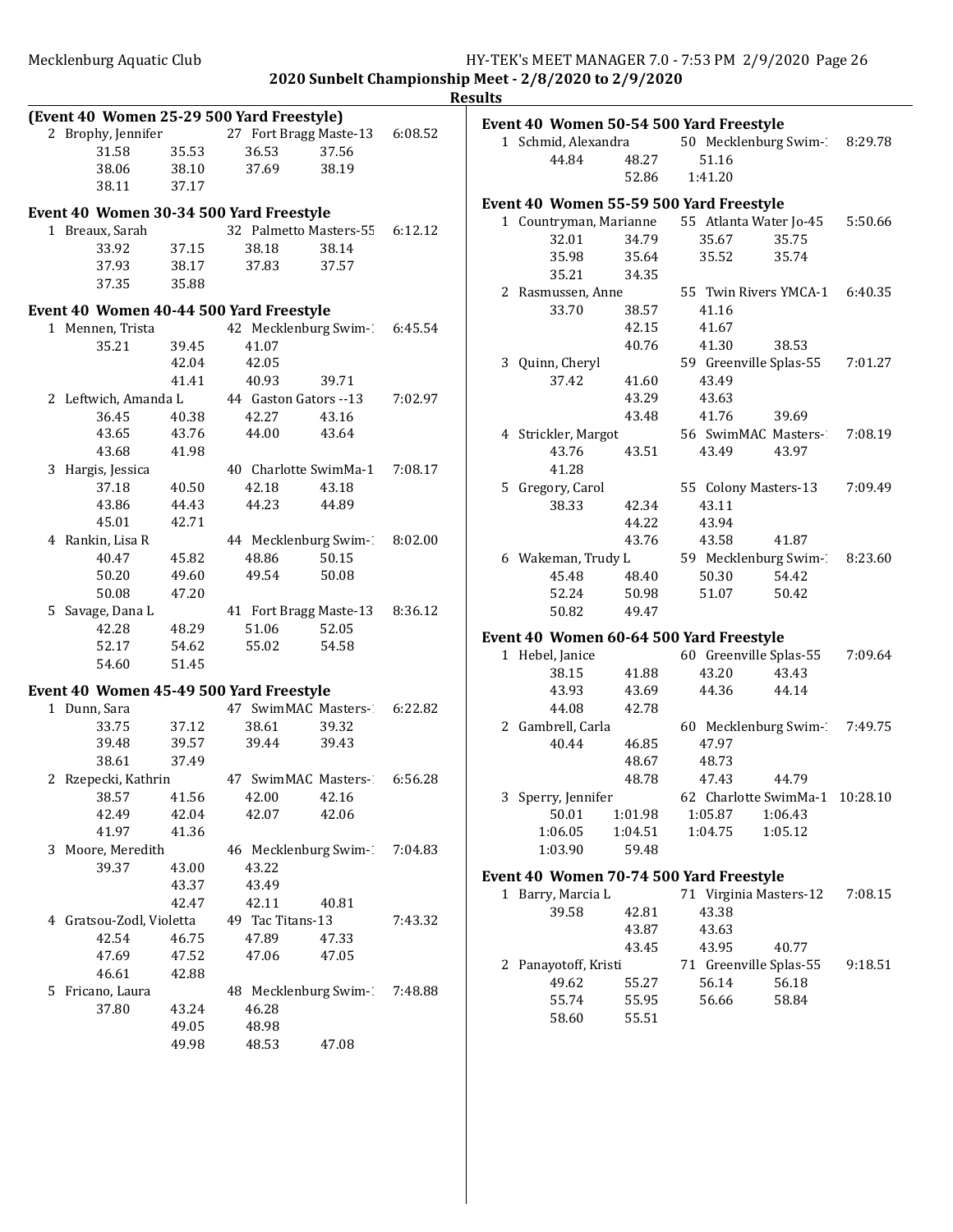**Results**

|                                                  |       |                               |       |         | 3 Pardo    |
|--------------------------------------------------|-------|-------------------------------|-------|---------|------------|
| Event 40 Men 25-29 500 Yard Freestyle            |       |                               |       |         |            |
| 1 Benham, Alex                                   |       | 28 Charlotte SwimMa-1 4:54.94 |       |         |            |
| 26.29                                            | 28.67 | 29.58                         | 30.14 |         |            |
| 30.25                                            | 30.34 | 30.02                         | 30.46 |         | 4 Decke    |
| 30.00                                            | 29.19 |                               |       |         |            |
| 2 Wilson, Jeremy                                 |       | 28 Greenville Splas-55        |       | 5:15.38 |            |
| 26.75                                            | 29.42 | 30.70                         | 32.04 |         |            |
| 32.74                                            | 32.96 | 32.66                         | 32.45 |         | 5 Sturgi   |
| 32.04                                            | 33.62 |                               |       |         |            |
| Event 40 Men 30-34 500 Yard Freestyle            |       |                               |       |         |            |
| 1 Rossi, Dave                                    |       | 31 SwimMAC Masters-2          |       | 5:27.96 |            |
| 30.44                                            | 32.78 | 32.67                         | 32.92 |         |            |
| 32.95                                            | 32.85 | 33.20                         | 33.65 |         | Event 40   |
| 33.92                                            | 32.58 |                               |       |         | 1 Schult   |
| 2 Whitley-Williams, Andrey 31 Charlotte SwimMa-1 |       |                               |       | 5:31.53 |            |
| 30.30                                            | 33.48 | 33.50                         | 32.97 |         |            |
| 33.44                                            | 33.94 | 34.10                         | 33.74 |         |            |
| 34.20                                            | 31.86 |                               |       |         | 2 Pistor   |
| 3 Brock, Stephen 33 Fort Bragg Maste-13          |       |                               |       | 8:18.24 |            |
|                                                  |       |                               | 47.67 |         |            |
| 50.84                                            | 52.65 | 53.90                         | 54.23 |         |            |
| 55.14                                            | 53.39 | 50.63                         |       |         | 3 Brow     |
|                                                  |       |                               |       |         |            |
| Event 40 Men 35-39 500 Yard Freestyle            |       | 37 Charlotte SwimMa-1 6:34.71 |       |         |            |
| 1 Sloan, Thomas                                  |       |                               |       |         |            |
| 40.67                                            | 41.00 | 39.80                         | 40.67 |         | 4 Barto    |
| 37.82                                            |       |                               |       |         |            |
| 2 Coyle-Smith, Tim 35 Greenville Splas-55        |       |                               |       | 8:01.66 |            |
| 40.22                                            | 44.90 | 47.90                         | 48.71 |         |            |
| 49.81                                            | 51.78 | 52.21                         | 49.97 |         | Event 40   |
| 50.33                                            | 45.83 |                               |       |         | 1 Smith    |
|                                                  |       |                               |       |         |            |
| Event 40 Men 40-44 500 Yard Freestyle            |       |                               |       |         |            |
| 1 Charcalla, Randy                               |       | 43 UC55-55                    |       | 5:32.50 |            |
| 30.11                                            | 33.05 | 33.95                         | 34.30 |         | 2 Keffer   |
| 33.96                                            | 33.72 | 33.58                         | 34.17 |         |            |
| 33.73                                            | 31.93 |                               |       |         |            |
| 2 Peppercorn, Andrew                             |       | 42 SwimMAC Masters- 6:09.71   |       |         |            |
| 31.65                                            | 35.54 | 37.42                         | 38.38 |         | 3 Arnol    |
| 38.32                                            | 38.09 | 38.22                         | 37.98 |         |            |
| 37.74                                            | 36.37 |                               |       |         |            |
| 3 Nguyen, Sonny                                  |       | 40 Lowes YMCA-13              |       | 7:38.24 |            |
| 39.89                                            | 42.58 | 44.49                         | 45.75 |         | Event 40 1 |
| 46.87                                            | 47.84 | 48.66                         | 48.64 |         | 1 Meyer    |
| 49.00                                            | 44.52 |                               |       |         |            |
| Event 40 Men 45-49 500 Yard Freestyle            |       |                               |       |         |            |
| 1 Walter, Joseph                                 |       | 48 SwimMAC Masters-           |       | 5:21.09 |            |
| 29.52                                            | 31.76 | 32.38                         | 32.38 |         |            |
| 32.37                                            | 32.56 | 32.49                         | 33.05 |         | Event 40 I |
| 32.90                                            | 31.68 |                               |       |         | 1 Frogle   |
| 2 Lyons, Jeff                                    |       | 49 SwimMAC Masters-           |       | 5:35.10 |            |
| 30.41                                            | 34.30 | 34.07                         | 34.22 |         | 1:0        |
| 34.03                                            | 34.50 | 33.78                         | 33.72 |         |            |
| 33.53                                            | 32.54 |                               |       |         | Event 51   |
|                                                  |       |                               |       |         | 1 Nguye    |
|                                                  |       |                               |       |         |            |

|             | 3 Pardo, Robert                       |         | 46 SwimMAC Masters- 5:41.08  |         |         |
|-------------|---------------------------------------|---------|------------------------------|---------|---------|
|             | 31.87                                 | 34.04   | 34.44                        | 34.42   |         |
|             | 34.36                                 | 34.46   | 34.31                        | 34.23   |         |
|             | 35.17                                 | 33.78   |                              |         |         |
|             | 4 Decker, John                        |         | 45 Greenville Splas-55       |         | 5:56.05 |
|             | 32.64                                 | 35.60   | 35.56                        | 36.46   |         |
|             | 36.20                                 | 36.15   | 36.51                        | 36.43   |         |
|             | 35.86                                 | 34.64   |                              |         |         |
|             | 5 Sturgis, Jason                      |         | 47 SwimMAC Masters- 6:11.69  |         |         |
|             | 33.67                                 | 37.60   | 37.76                        | 37.63   |         |
|             | 38.43                                 | 38.20   | 38.42                        | 38.15   |         |
|             | 37.50                                 | 34.33   |                              |         |         |
|             | Event 40 Men 50-54 500 Yard Freestyle |         |                              |         |         |
|             | 1 Schultz, Norman                     |         | 54 SwimMAC Masters-1         |         | 5:36.23 |
|             | 31.68                                 | 34.20   | 34.15                        | 34.44   |         |
|             | 34.39                                 | 34.59   | 33.82                        | 33.50   |         |
|             | 33.65                                 | 31.81   |                              |         |         |
|             | 2 Pistorio, Tyge                      |         | 54 SwimMAC Masters-2 5:43.32 |         |         |
|             | 31.37                                 | 34.02   | 34.71                        | 35.18   |         |
|             | 35.21                                 | 34.92   | 35.06                        | 34.61   |         |
|             | 34.65                                 | 33.59   |                              |         |         |
|             | 3 Brown, Stephen                      |         | 53 Mecklenburg Swim-1        |         | 6:07.13 |
|             | 32.82                                 | 35.45   | 36.69                        | 37.68   |         |
|             | 37.24                                 | 37.43   | 37.99                        | 38.05   |         |
|             | 37.58                                 | 36.20   |                              |         |         |
|             | 4 Barton, Marcus                      |         | 50 Mecklenburg Swim-1        |         | 7:04.17 |
|             | 33.39                                 | 38.66   | 41.37                        | 42.68   |         |
|             | 44.29                                 | 44.00   | 44.41                        | 45.31   |         |
|             | 46.11                                 | 43.95   |                              |         |         |
|             | Event 40 Men 55-59 500 Yard Freestyle |         |                              |         |         |
| $\mathbf 1$ | Smith, Stratton                       |         | 55 SwimMAC Masters-2         |         | 5:51.43 |
|             | 31.49                                 | 33.95   | 34.52                        | 35.10   |         |
|             | 35.99                                 | 35.71   | 35.86                        | 36.35   |         |
|             | 36.58                                 | 35.88   |                              |         |         |
|             | 2 Keffer, James                       |         | 55 Mecklenburg Swim-1        |         | 6:54.01 |
|             | 36.44                                 | 41.09   | 41.81                        | 42.65   |         |
|             | 42.59                                 | 42.09   | 42.95                        | 42.60   |         |
|             | 41.93                                 | 39.86   |                              |         |         |
|             | 3 Arnold, Matthew                     |         | 59 Mecklenburg Swim-1        |         | 7:22.91 |
|             | 37.54                                 | 43.73   | 46.18                        | 47.22   |         |
|             | 47.55                                 | 46.14   | 45.74                        | 45.94   |         |
|             | 43.38                                 | 39.49   |                              |         |         |
|             | Event 40 Men 65-69 500 Yard Freestyle |         |                              |         |         |
|             | 1 Meyers, Peter                       |         | 67 Mecklenburg Swim- 6:48.35 |         |         |
|             | 35.14                                 | 38.83   | 1:22.22                      | 41.62   |         |
|             | 41.63                                 | 42.22   | 42.75                        | 42.64   |         |
|             | 41.43                                 |         |                              |         |         |
|             | Event 40 Men 75-79 500 Yard Freestyle |         |                              |         |         |
|             | 1 Frogley, Christopher                |         | 76 Virginia Masters-12       |         | 9:48.11 |
|             | 50.57                                 | 56.97   | 58.40                        | 1:00.58 |         |
|             | 1:00.66                               | 1:01.63 | 1:01.09                      | 1:00.56 |         |
|             | 59.91                                 | 57.74   |                              |         |         |
|             | Event 51 Men 40-44 50 Yard Butterfly  |         |                              |         |         |
| $1\,$       | Nguyen, Sonny                         |         | 40 Lowes YMCA-13             |         | 36.78   |
|             |                                       |         |                              |         |         |